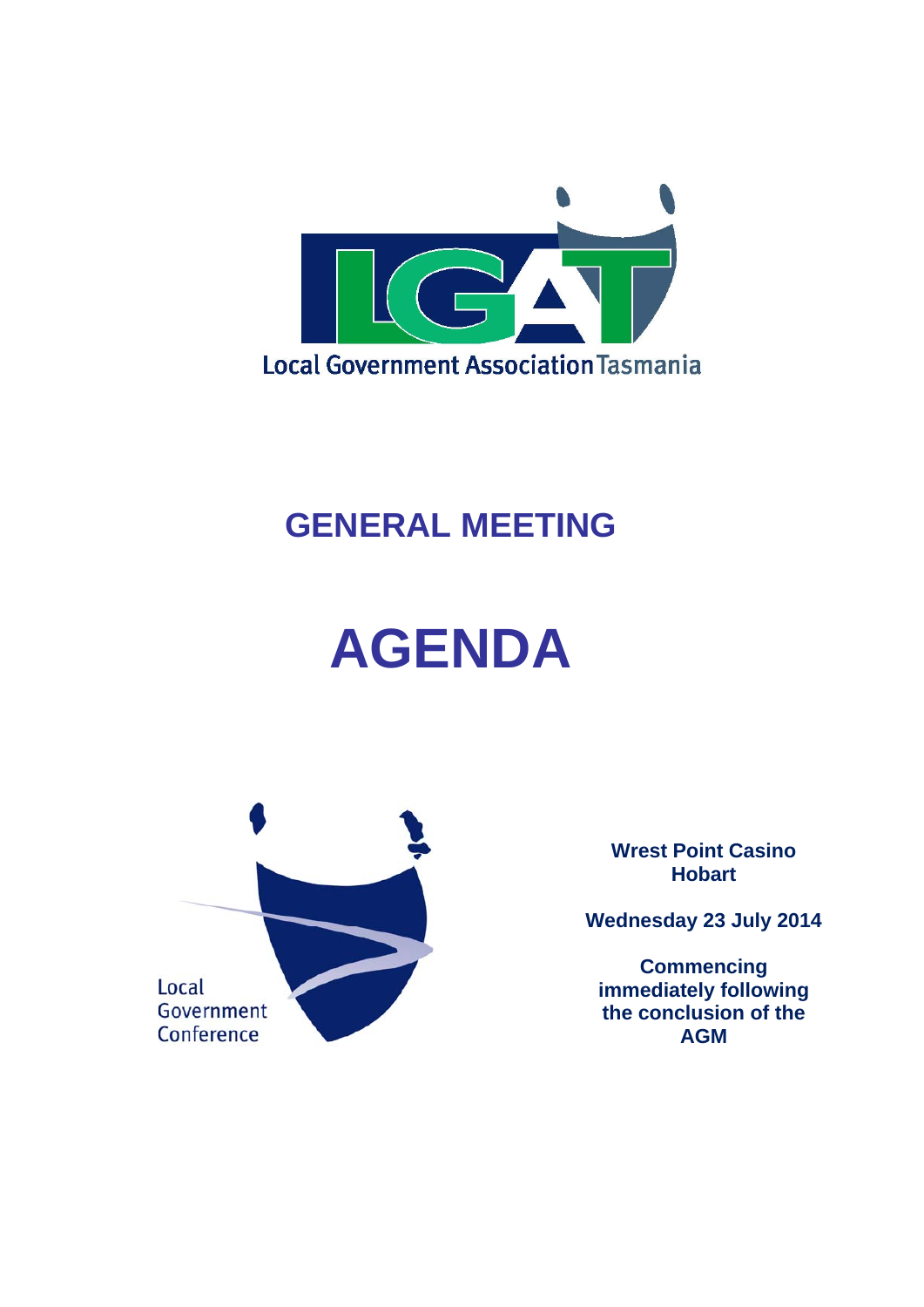#### **PROCEDURAL MATTERS. RULES REGARDING CONDUCT OF MEETINGS**

#### **13. WHO MAY ATTEND A MEETING OF THE ASSOCIATION**

- (a) Each Member shall be entitled to send a voting delegate to any Meeting of the Association, such voting delegate exercising the number of votes determined according to Rule 16(a).
- (b) After each ordinary Council election, the Chief Executive Officer shall request each Member to advise the name of its voting delegate and the proxy for the voting delegate for Meetings of the Association until the next ordinary Council elections.
- (c) Members may change their voting delegate or proxy at any time by advising the Chief Executive Officer in writing over the hand of the voting delegate or the General Manager prior to that delegate taking his or her position at a Meeting.
- (d) A list of voting delegates will be made available at the commencement of any Meeting of the Association.
- (e) Members may send other elected members or Council officers as observers to any Meeting of the Association.

#### **14. PROXIES AT MEETINGS**

- (a) Up to 1 hour prior to any Meeting of the Association, a Member may appoint another Member as its proxy.
- (b) The form of the proxy is to be provided by the Chief Executive Officer and is to be signed by either the Mayor or General Manager of the Council appointing the proxy.
- (c) The Chair of the meeting is not entitled to inquire as to whether the proxy has cast any vote in accordance with the wishes of the Member appointing the proxy.
- (d) Proxies count for the purposes of voting and quorum at any meeting.

#### **15. QUORUM AT MEETINGS**

At any Meeting of the Association, a majority of the Member Councils shall constitute a quorum.

#### **16. VOTING AT MEETINGS**

(a) Voting at any Meeting of the Association shall be upon the basis of each voting delegate being provided with, immediately prior to the meeting, a placard which is to be used for the purpose of voting at the meeting. The placard will be coloured according to the number of votes to which the Member is entitled:

| <b>Population of the</b><br><b>Council Area</b> | Number of votes entitled to<br>be exercised by the voting<br>delegate | Colour placard to be<br>raised by the voting<br>delegate when voting |
|-------------------------------------------------|-----------------------------------------------------------------------|----------------------------------------------------------------------|
| Under 10,000                                    |                                                                       | Red                                                                  |
| $10,000 - 19,999$                               |                                                                       | White                                                                |
| $20,000 - 39,999$                               |                                                                       | Blue                                                                 |
| 40,000 and above                                |                                                                       | Green                                                                |

- (b) The Chairman of the meeting shall be entitled to rely upon the raising of a coloured placard as the recording of the vote for the Member and as evidence of the number of votes being cast.
- (c) Except as provided in sub-rule (d), each question, matter or resolution shall be decided by a majority of the votes capable of being cast by Members present at the Meeting. If there is an equal number of votes upon any question, it shall be declared not carried.
- (d) (i) When a vote is being taken to amend a Policy of the Association, the resolution must be carried by a majority of the votes capable of being cast by Members, whether present at the Meeting or not.

 (ii)When a vote is being taken for the Association to sign a protocol, memorandum of understanding or partnership agreement, the resolution must be carried by a majority of votes capable of being cast by Members and by a majority of Members, whether present at the Meeting or not.

(iii) When a vote is being taken to amend the Rules of the Association, the resolution must be carried by at least two-thirds of the votes capable of being cast by Members, whether present at the Meeting or not.

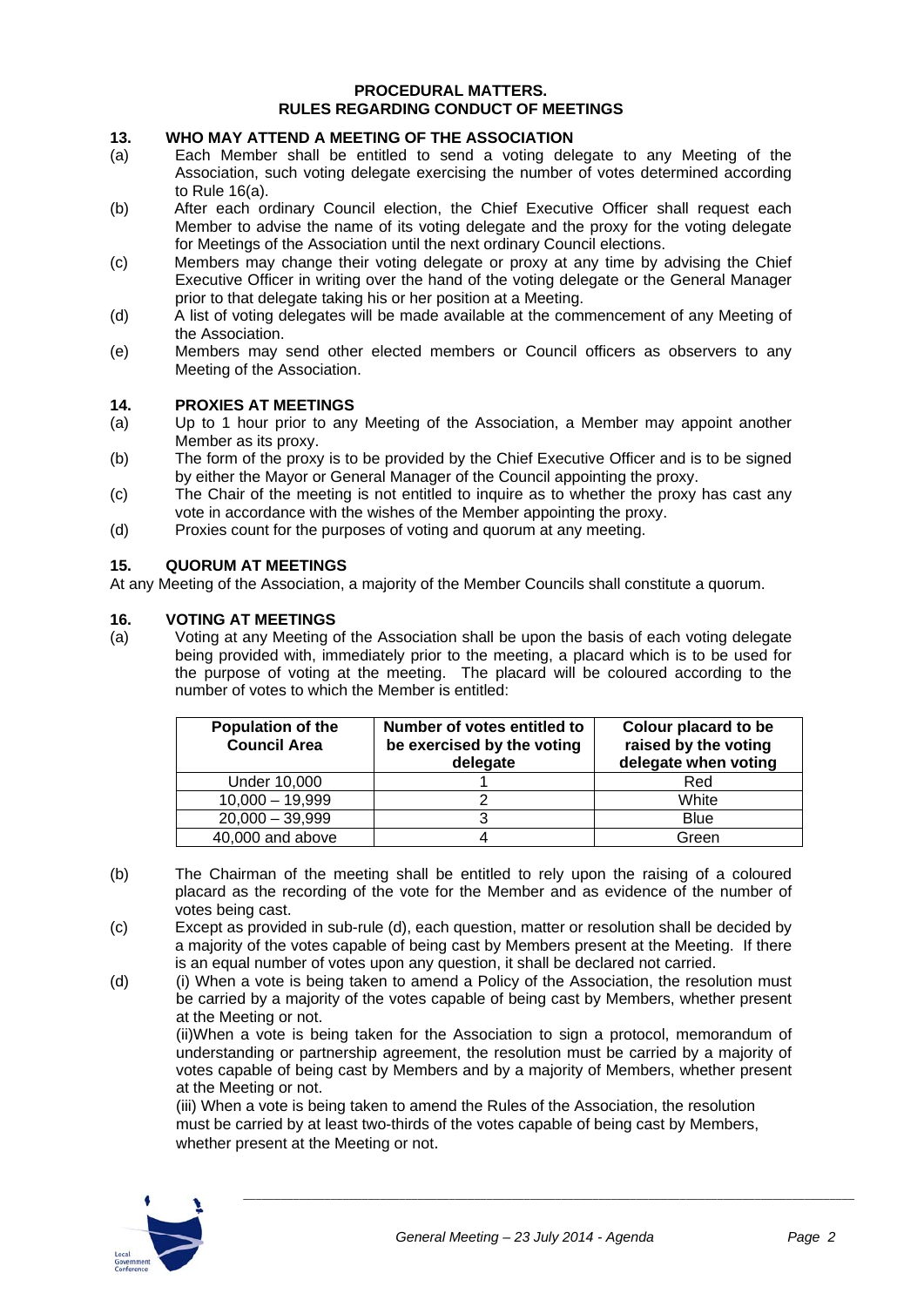## **Schedule**

| $11.30$ approx     | Meeting commences immediately<br>following the conclusion of the AGM |
|--------------------|----------------------------------------------------------------------|
| 11.30              | The Hon Peter Gutwein<br>Minister for Planning and Local Government  |
| 1.00 <sub>pm</sub> | Lunch                                                                |

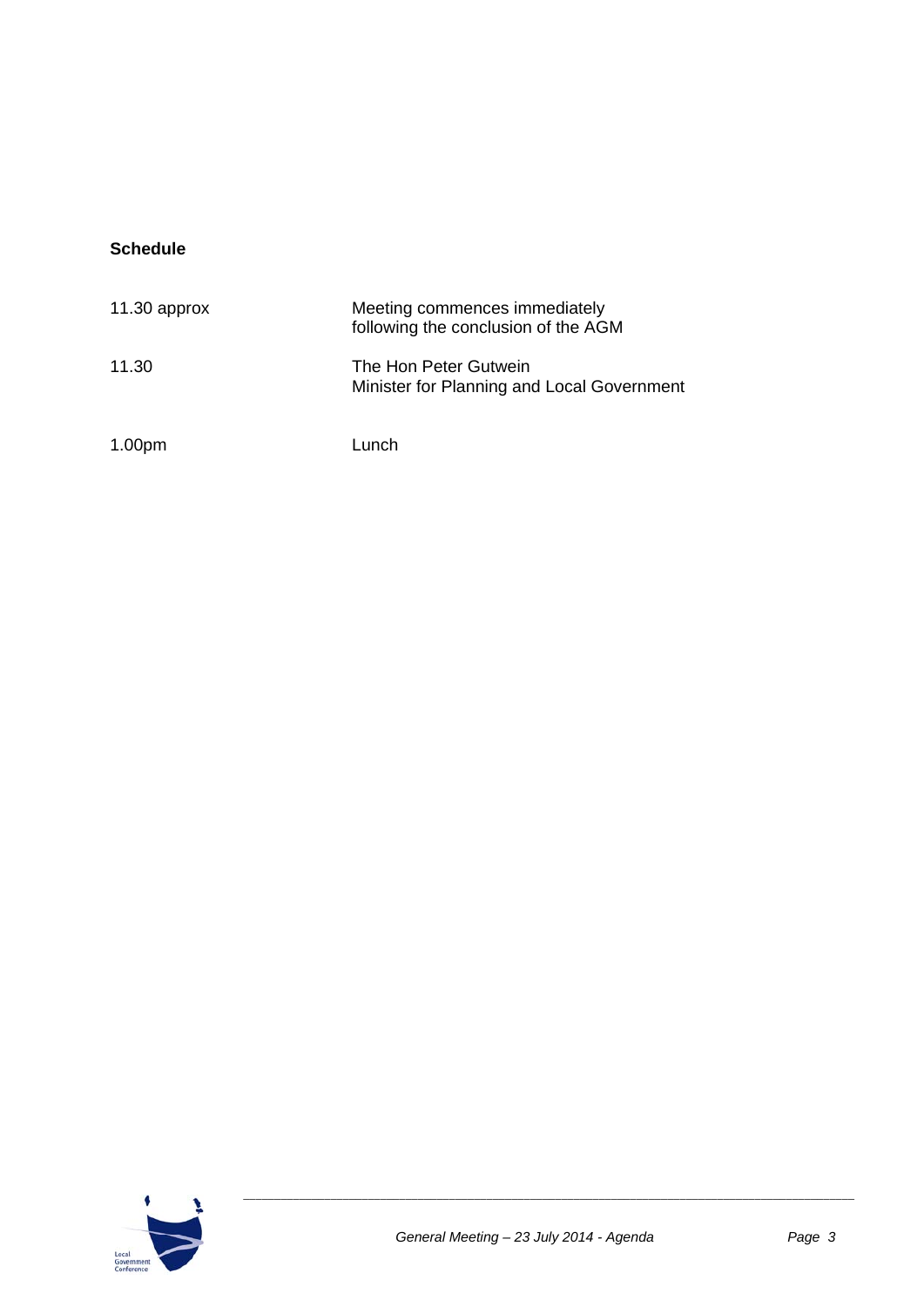| $\mathbf 1$    |                                                                             |  |  |
|----------------|-----------------------------------------------------------------------------|--|--|
| $\mathbf{2}$   |                                                                             |  |  |
| 3              |                                                                             |  |  |
| 4              |                                                                             |  |  |
| 5              |                                                                             |  |  |
| 6              |                                                                             |  |  |
| 6.1            |                                                                             |  |  |
| 6.2            |                                                                             |  |  |
| 6.3            |                                                                             |  |  |
| 6.4            |                                                                             |  |  |
| 6.5            |                                                                             |  |  |
| 6.6            |                                                                             |  |  |
| $\overline{7}$ |                                                                             |  |  |
| 7.1            |                                                                             |  |  |
| 8              |                                                                             |  |  |
|                |                                                                             |  |  |
| 8.1            | FEDERAL GOVERNMENT BUDGET IMPACT ON LOCAL GOVERNMENT 22                     |  |  |
|                |                                                                             |  |  |
| 9              |                                                                             |  |  |
| 9.1            |                                                                             |  |  |
| 9.2            |                                                                             |  |  |
| 10             |                                                                             |  |  |
|                |                                                                             |  |  |
| 11             |                                                                             |  |  |
|                |                                                                             |  |  |
|                |                                                                             |  |  |
|                | 12.1                                                                        |  |  |
|                | 12.2                                                                        |  |  |
|                | MOTION - REVIEW OF FINANCIAL RELATIONSHIP WITH STATE GOVERNMENT  31<br>12.3 |  |  |
|                | 12.4                                                                        |  |  |
|                |                                                                             |  |  |
|                | 13.1                                                                        |  |  |
|                | 13.2                                                                        |  |  |
|                | 13.3                                                                        |  |  |
|                |                                                                             |  |  |

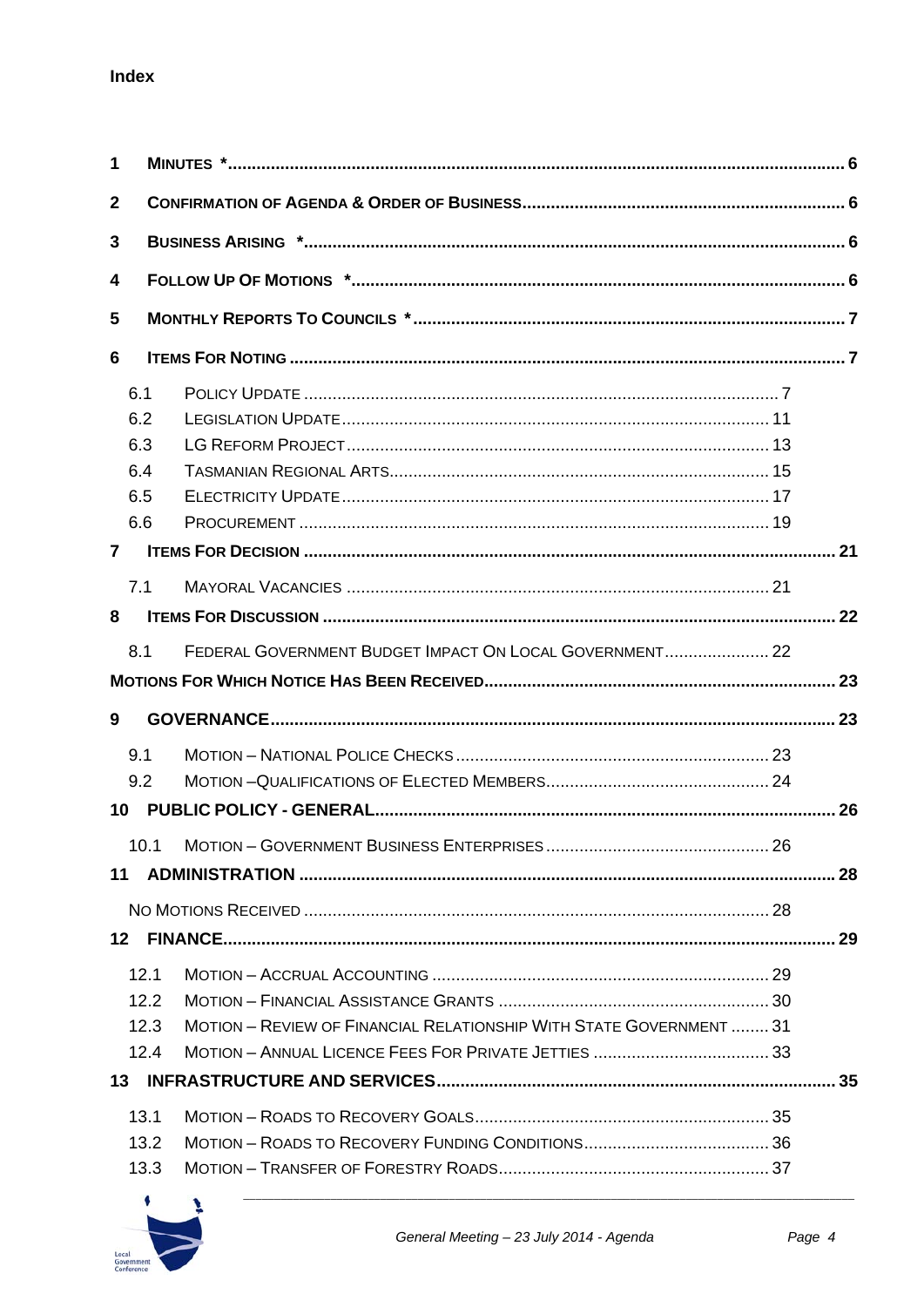## Annexure 10 - Item D4 - July 2014

| 13.4            |                                                               |  |
|-----------------|---------------------------------------------------------------|--|
| 13.5            |                                                               |  |
|                 | 13.6                                                          |  |
|                 | 13.7                                                          |  |
| 13.8            | MOTION - AMENDMENT TO THE ROADS AND JETTIES ACT 1935 45       |  |
|                 |                                                               |  |
| 14.1            |                                                               |  |
|                 | 14.2                                                          |  |
|                 | 14.3                                                          |  |
| 15              |                                                               |  |
|                 |                                                               |  |
| 15.1            |                                                               |  |
| 15.2            |                                                               |  |
|                 | 15.3                                                          |  |
| 15.4            |                                                               |  |
|                 | 15.5                                                          |  |
| 16              |                                                               |  |
| 16.1            |                                                               |  |
| 17 <sup>7</sup> |                                                               |  |
|                 |                                                               |  |
|                 |                                                               |  |
| 18              |                                                               |  |
| 18.1            | MOTION - AMENDMENT TO LOCAL GOVERNMENT (HIGHWAYS) ACT 1982 62 |  |
| 19              |                                                               |  |
|                 |                                                               |  |

**\* DENOTES ATTACHMENT**

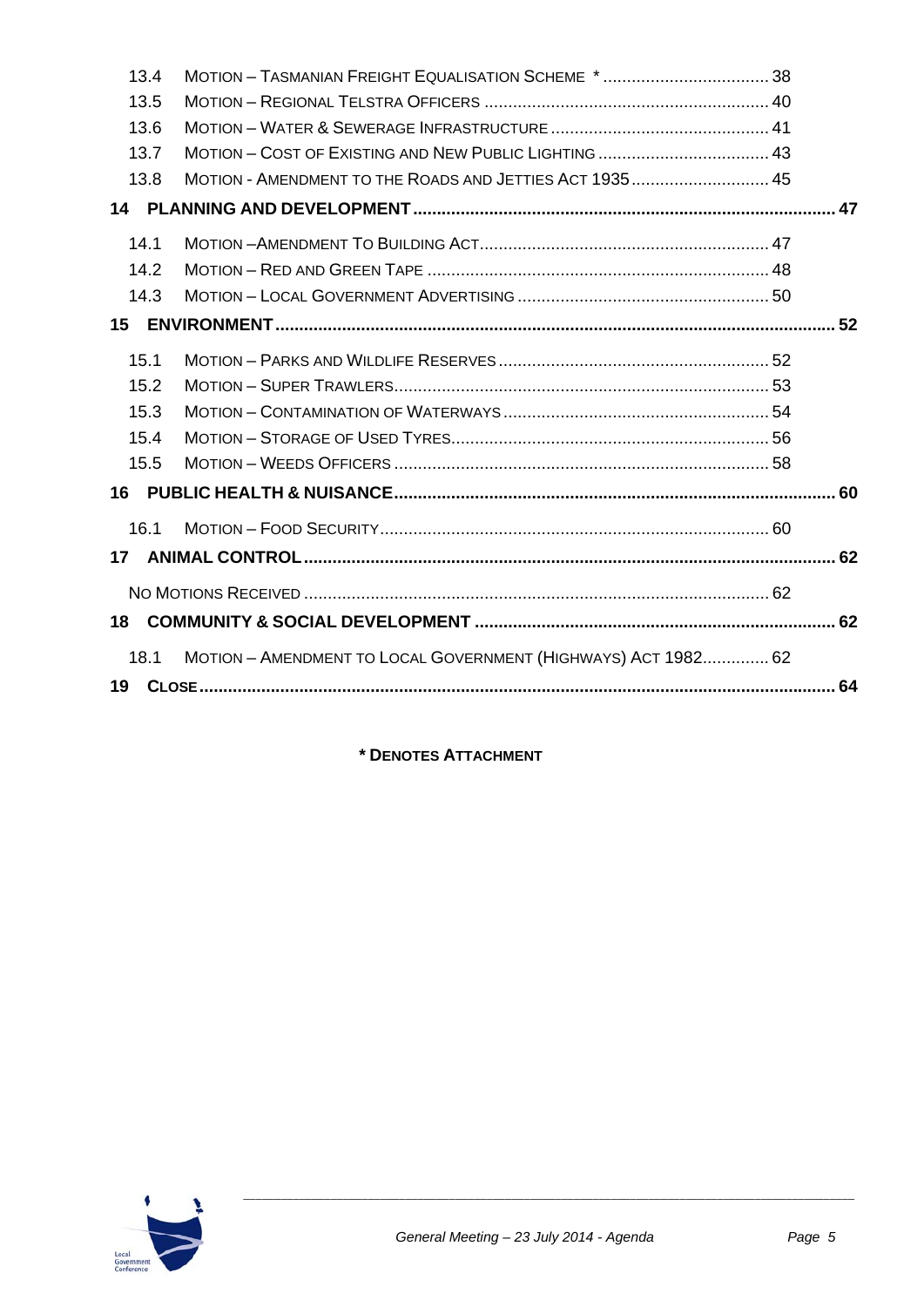## **1 MINUTES \***

#### **Decision Sought**

**That the Minutes of the meeting held on 19 March 2014, as circulated, be confirmed.** 

The Minutes of the General Meetings held on 19 March, 2014 as circulated, are submitted for confirmation and are at **Attachment to Item 1.**

## **2 CONFIRMATION OF AGENDA & ORDER OF BUSINESS**

**That the agenda and order of business be confirmed.** 

Delegates are invited to confirm the agenda and order of business as presented.

## **3 BUSINESS ARISING \***

#### **Decision Sought**

**That Members note the following information.** 

At **Attachment to Item 3** is a schedule of business considered at the meeting held on 19 March, 2014 and the status thereof.

## **4 FOLLOW UP OF MOTIONS \* Contact Officer: Katrena Stephenson**

#### **Decision Sought**

**That the meeting note the report detailing progress of motions passed at previous meetings and not covered in Business Arising.** 

#### **Follow up on outstanding motions**

A matrix indicating progress to date on motions passed at General Meetings, which remained outstanding at the last General Meeting, is at **Attachment to Item 4.**

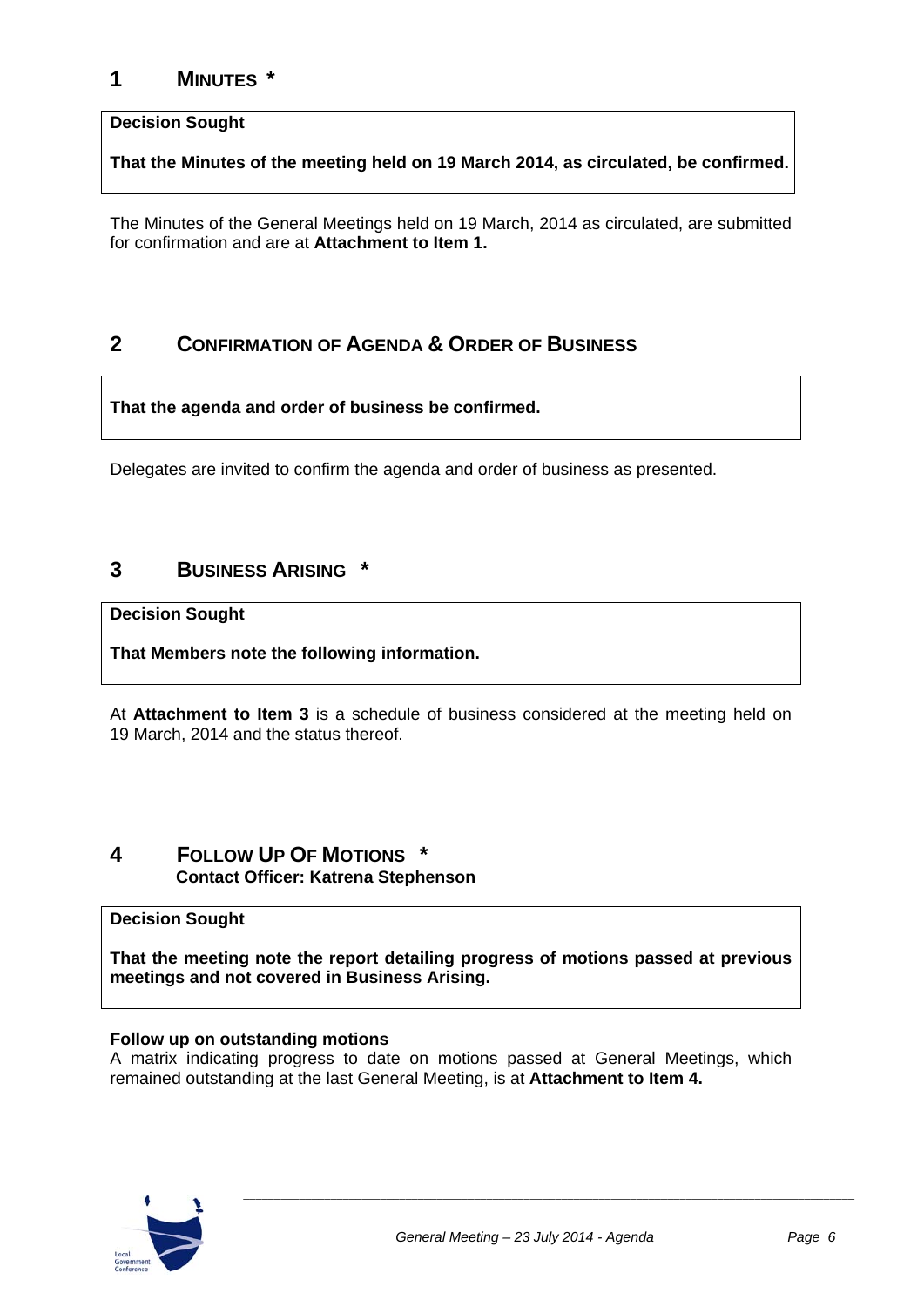## **5 MONTHLY REPORTS TO COUNCILS \***

#### **Decision Sought**

**That Members note the reports for February, March, April and May 2014.** 

#### **Background comment:**

Monthly reports to Councils that briefly outline the Associations activities and outcomes for the previous months are at **Attachment to Item 5.**

## **6 ITEMS FOR NOTING**

#### **6.1 Policy Update Contact Officer: Katrena Stephenson**

#### **Decision Sought**

**That the Meeting note the following report.** 

#### **Emergency Management**

- ‐ The Productivity Commission is currently undertaking a public inquiry into the efficacy of current national natural disaster funding arrangements, taking into account the priority of effective natural disaster mitigation and the reduction in the impact of disasters on communities.
- The Productivity Commission had an initial meeting with LGAT on 22 June to discuss some of the key issues they are examining in the inquiry. LGAT has also provided a submission into the inquiry.
- The Productivity Commission intends to hold public hearings to inform their draft report. Once the Commission has considered all submissions and hearings it will release a draft report for comment.
- ‐ LGAT has also been co-ordinating a number of other submissions and input into the Emergnecy Management policy area incluing:
	- ‐ Tsunami State Special Plan
	- ‐ State Bushfire Safety Policy
	- Standardisation of Bureau of Meteorology Services; and
	- ‐ Vulnerable people framework.

#### **Climate Change**

LGAT is assisting the Tasmanian Climate Change Office (TCC) in the development of a new web page for Local Government practitioners working in the area of climate change and coastal adaptation. The web page will be housed on the TCCO's existing website and will provide access to a range of manuals, guides and templates developed and standardised from previous key projects within the State. Currently the TCCO is liaising with LGAT and targeted Local Government practitioners to develop Local Government adaptation resources based on the methodology of the successful Tasmanian Coastal Adaptation Decision Pathways (TCAP) Project and the Regional Climate Change Adaptation Project (RCCAP). It is anticipated that the site will be available by September.

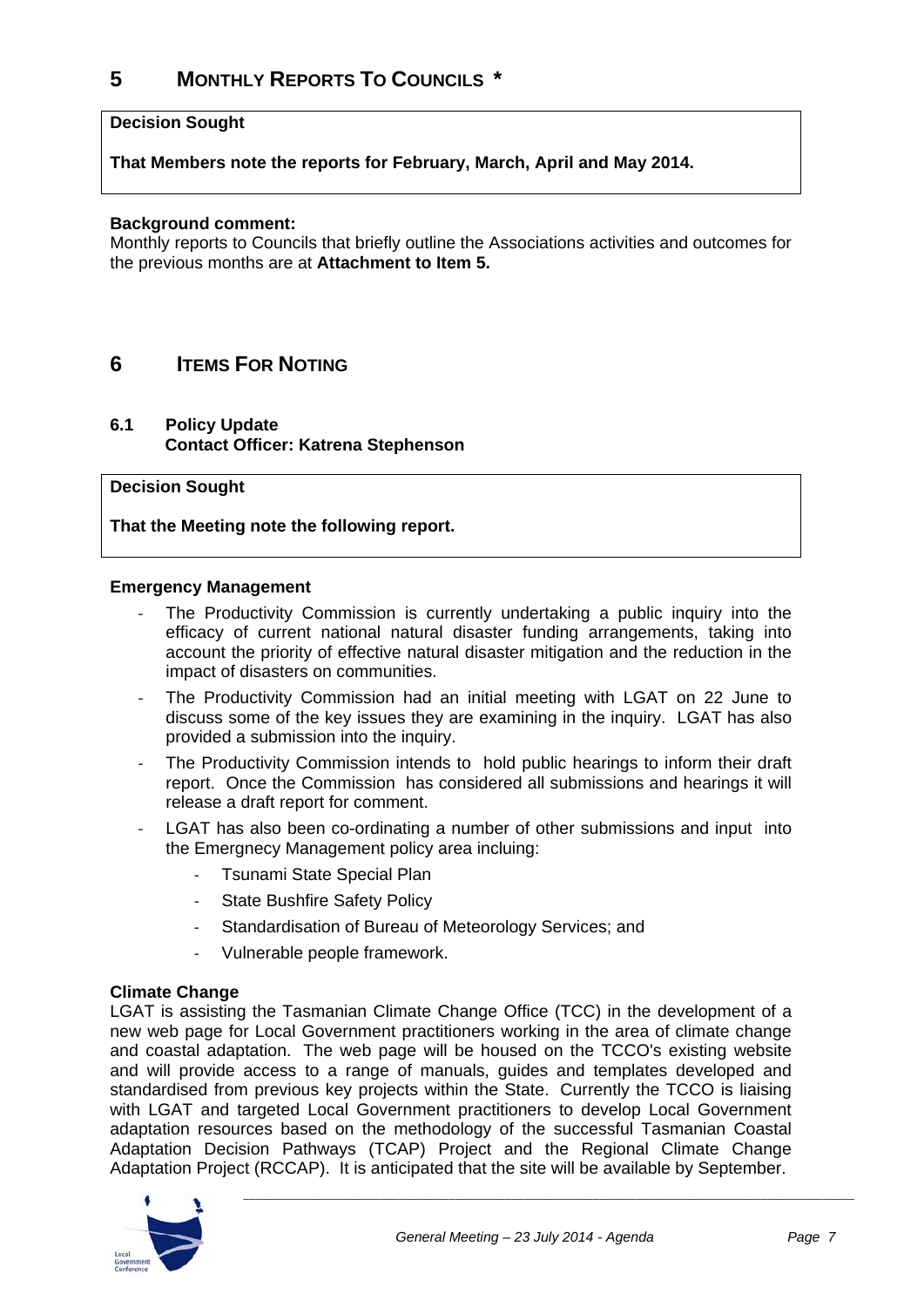#### **Mobile Blackspot Programme**

- ‐ The Federal Government has made a funding committment of \$100 million to improve mobile coverage and competition in regional and remote Australia by investing in telecommunications network infrastructure.
- ‐ The \$100 million will be distributed through the Federal Government's Mobile Black Spot Programme.
- ‐ A number of LGAT members participated in a teleconference with the Department of Communications in relation to the discussion paper, with a particular focus on the second \$20 million component of the programme.
- ‐ This component of the programme aims to improve mobile phone services in small communities which currently experience problems, especially when populations increase during peak seasonal periods. It aims to support the establishment of base stations in areas that are not captured in the first component of the programme and is likely to call for Expressions of Interest from Local Government for base station locations. The draft programme calls for co-contributions in the form of cash or in-kind (provision of site, access road etc).
- ‐ LGAT provided a submission into the discussion.
- ‐ The Department of Communications encouraged councils to begin conversations with their local telecommunication providers about the programme and potential sites in their municipality. This process was problematic and councils found it hard to engage with the providers.
- ‐ To overcome this problem the Department of Communications has now written to all eligible councils in Tasmania asking them to provide information directly to the commonwelath about ways they or others may be able to co-contribute to the programme. For example:
	- Make a financial contribution to the cost of installing the base station:
	- ‐ Provide a leasehold tenure for a site for a base station at zero or concessional costs
- ‐ Provide civil works at zero or concessional cost, such as for example the cost of bulldozing an access road to the site;
- ‐ Provide access to an existing tower (such as an emergency services or other tower)
- ‐ Or provide a connection to an existing power source.
- The Commonwealth has emphasised that there is no requirement for a location to be the subject of a co-contribution before it can receive funding under the programme and that selection of locations will not be determined by co contributions.

#### **National Heavy Vehicle Regulator**

- The implementation of a national regulatory framework for heavy vehicles has not been a smooth journey for any of the participating jurisdictions. Industry and road managers alike have been adversely affected by the fallout and 'teething problems' that have emerged since the NHVR commenced operations in February this year.
- In Tasmania, the Tasmanian Transport Association has indicated to both State and Local Government that operators are experiencing frustration in some instances due to average 'turnaround times' for access permits on local roads not reflecting the commercial realities and expectations of the heavy vehicle transport industry. At the other end of the chain, councils have been grappling with incomplete access application processing systems and their new responsibilities under the Heavy Vehicle National Law. Through discussions at the national level

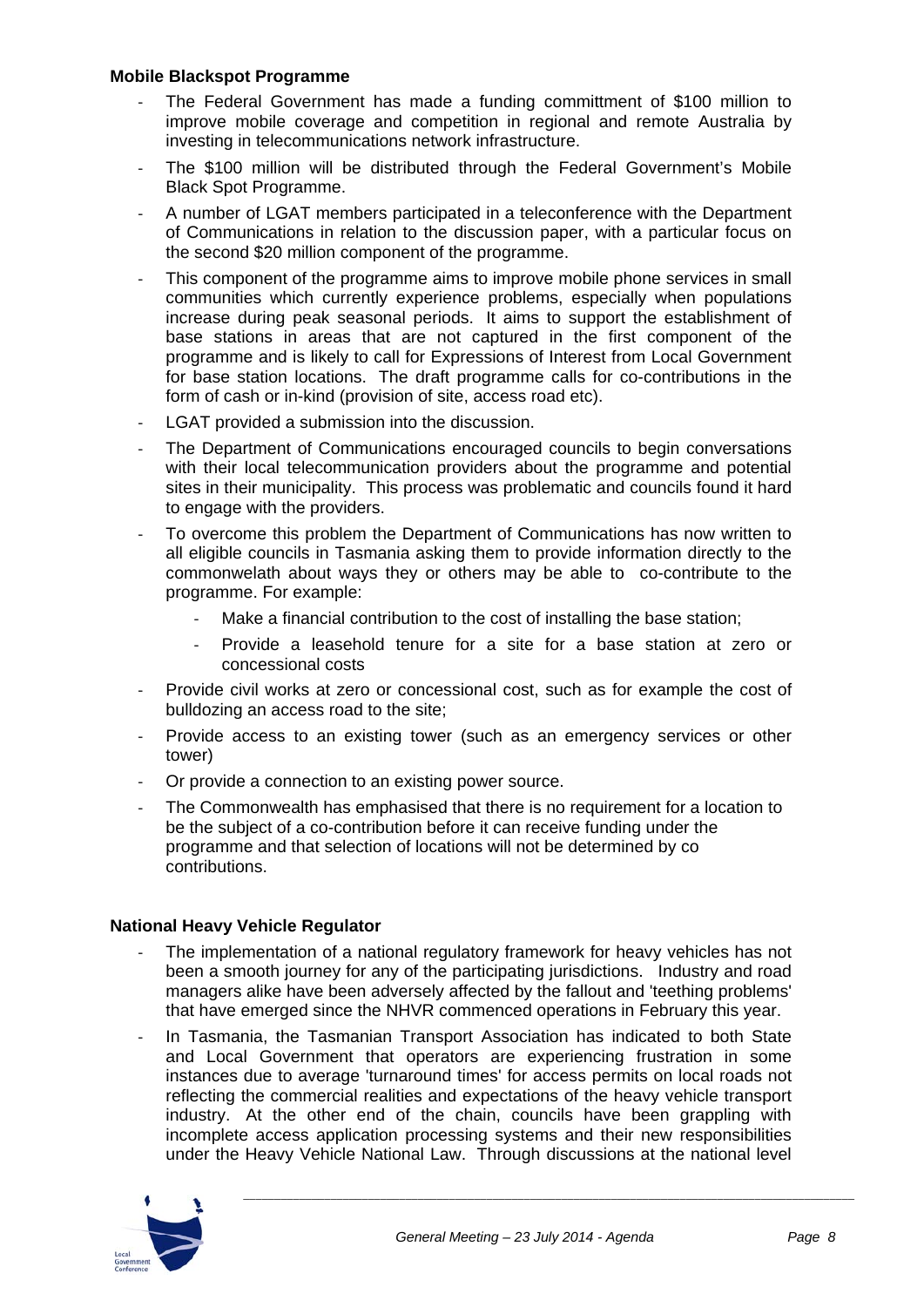with the NHVR itself and Local Government Associations in other participating states, it is clear that the issues facing Tasmanian operators and councils are very similar to the issues facing Local Government and industry elsewhere.

‐ The Association has been involved in direct discussions both with representatives from DIER and the Tasmanian Transport Association in relation to the abovementioned matters. Currently, councils across the State are working with DIER to address a number of issues that have emanated from the introduction of the NHVR, including work that is currently underway to identify roads and routes appropriate for pre-consent and potential future gazettal, in order to speed up the access application process for operators where it is safe and appropriate to do so.

#### **Potential impacts to Family Day care as a result of the Federal Budget**

Councils that provide Day Care services may be financially impacted as a result of the Federal Budget.

From 1 July 2015:

- ‐ The eligibility criteria for Family Day Care services to receive operational support under the Community Support Programme (CSP) will be tightened.
- The CSP is a supplementary payment for Family Day Care services, in addition to Australian Government fee assistance and any levies that services choose to charge. CSP Operational Support is not a fee subsidy for families, nor is it a payment to educators, and services should consider this when reviewing business models. (The objective of the CSP is that it assists child care providers to establish or maintain viable services in parts of the country where they might not otherwise be viable).
- ‐ CSP for Family Day care services will be capped at \$250 000 per annum.
- The tightened eligibility criteria will require a service to be the sole Family Day Care service located in a regional, remote or disadvantaged area and to demonstrate that there is unmet demand for child care in that area.
- ‐ As part of the Department of Education's communication with the sector about these changes, all approved FDC services will receive a letter which outlines the process for implementing the changes, and to provide some background on the reasons why they are being implemented (Tasmanian letters should have been received by now).
- The CSP is ongoing and all approved services may still apply for funding however, for approval, services will now need to meet similar eligibility criteria to other services such as Long Day Care and Out of School Hours Care.
- ‐ Families using Family Day Care will still be eligible for the higher rate of Child Care Benefit of up to \$5.32 per hour compared to \$3.99 per hour for Long Day Care.
- ‐ In other areas of Australia, particularly NSW and Victoria, many councils provide childcare and Family Day Care and have expanded their services over time, providing a very good service at a cost effective rate. These councils believe there will be social implications if these council run services cannot continue.
- ‐ LGAT has sent out an email to members with information on this issue, including eligibility criteria provided through ALGA.

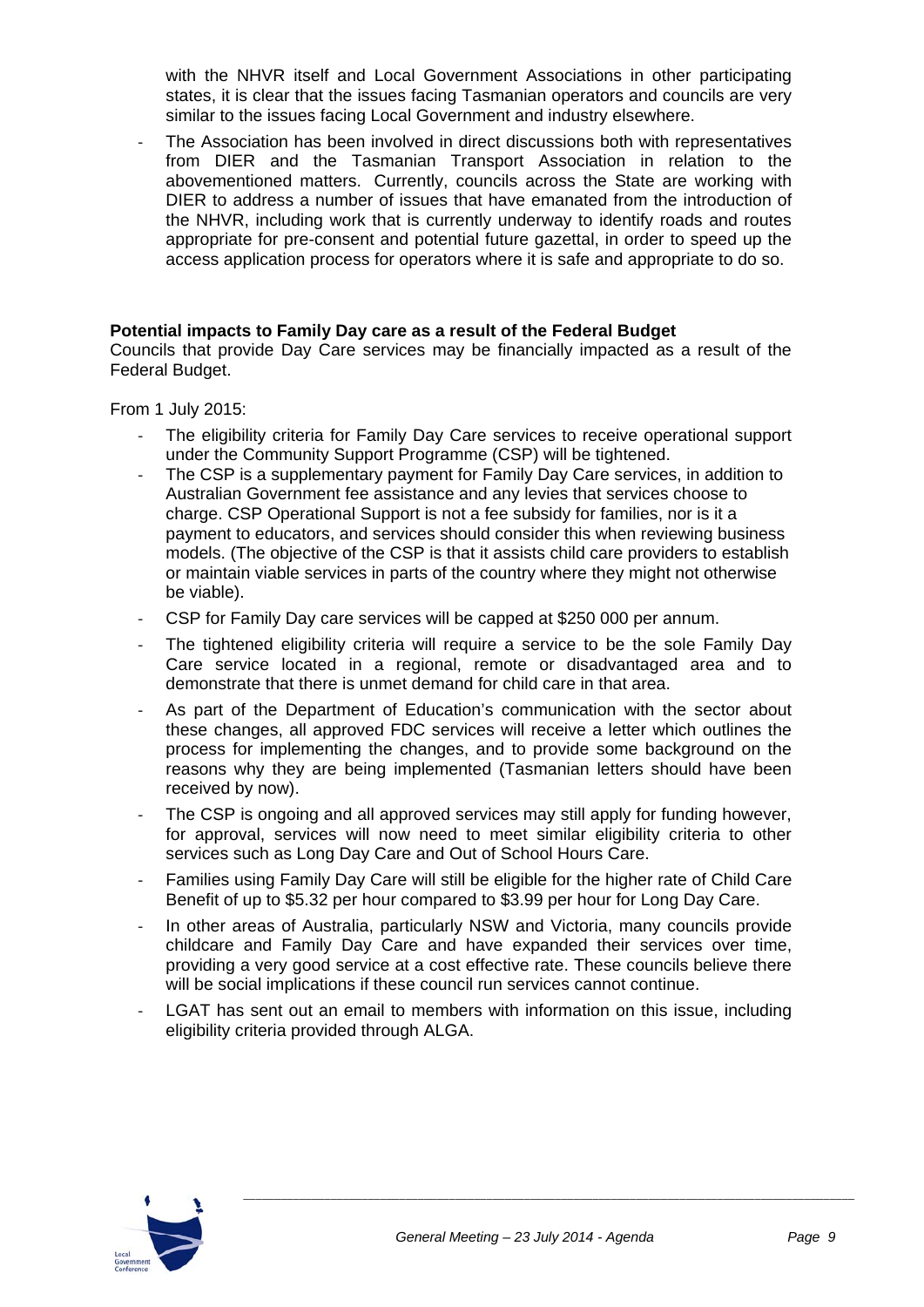#### **Healthy Ageing**

LGAT represents the sector on the Health Access; Age Friendly Communities Working Group, managed by the Department of Premier and Cabinet and Council on the Ageing. The project aims to build Local Government capacity to apply the principles of the World Health Organisation's Age Friendly Cities Model. A day forum/workshop is planned for later in the year to provide opportunity for Councils to hear from experts and share ideas about how to make their communities more age friendly. A key platform is seeking to breakdown potential silos between planning, community development, infrastructure and works and policy to adopt a more holistic approach.

#### **Extranet**

The LGAT Extranet Site is now live and available for council use. Councils have been allocated usernames and passwords for access by staff and elected members. At this stage there is a limited amount of material on the site; however, further material is currently being collated and developed and will be uploaded onto the site over time.

Subject areas on the site include professional development opportunities for elected members; procurement; work health and safety; delegations and compliance registers and a training calendar.

Please get in contact with your council's General Manager if you wish to be provided with your relevant Extranet login details for the new site.

#### **Professional Development**

- ‐ LGAT has a forward calendar of professional development opportunities for elected members and staff located on the LGAT extranet. Professional development opportunities include face to face, Local Government targeted forums, e- learning and webinars.
- ‐ In addition to the opportunities identified in the calendar, LGAT offers brokerage services which can assist councils in sourcing professional development opportunities. Our brokerage service includes liaising with other councils so that critical numbers can be secured to make sessions cost effective whilst also meeting council specific learning and development needs.
- ‐ Early advice of professional development is also provided through the LGAT fortnightly electronic newsletter.
- At the time of writing this report, LGAT had just finished a series of sessions for prospective councillors. Coming up are sessions on Work Health and Safety for Managers and Supervisors, Hazard abatement officer training and an introduction to emergency management. Planning is currently underway for an Arts and Community Development Forum, Regional LGAT Policy Forums and a workshop for 'future General Managers'.

#### **HR/IR**

The process of transitioning all councils to the Modern Local Government Industry Award is almost complete with one hearing remaining in relation to the Municipal Managers Award. The process has been very much smoothed by working on a sectoral basis.

Work has been commissioned with Page Seager to deliver a suite of tools related to workplace behaviours. These will be available on the extranet from July. The project will deliver:

1. A suite of tools relating to behavioural matters including Due Diligence, Bullying, Safety and Performance Management.

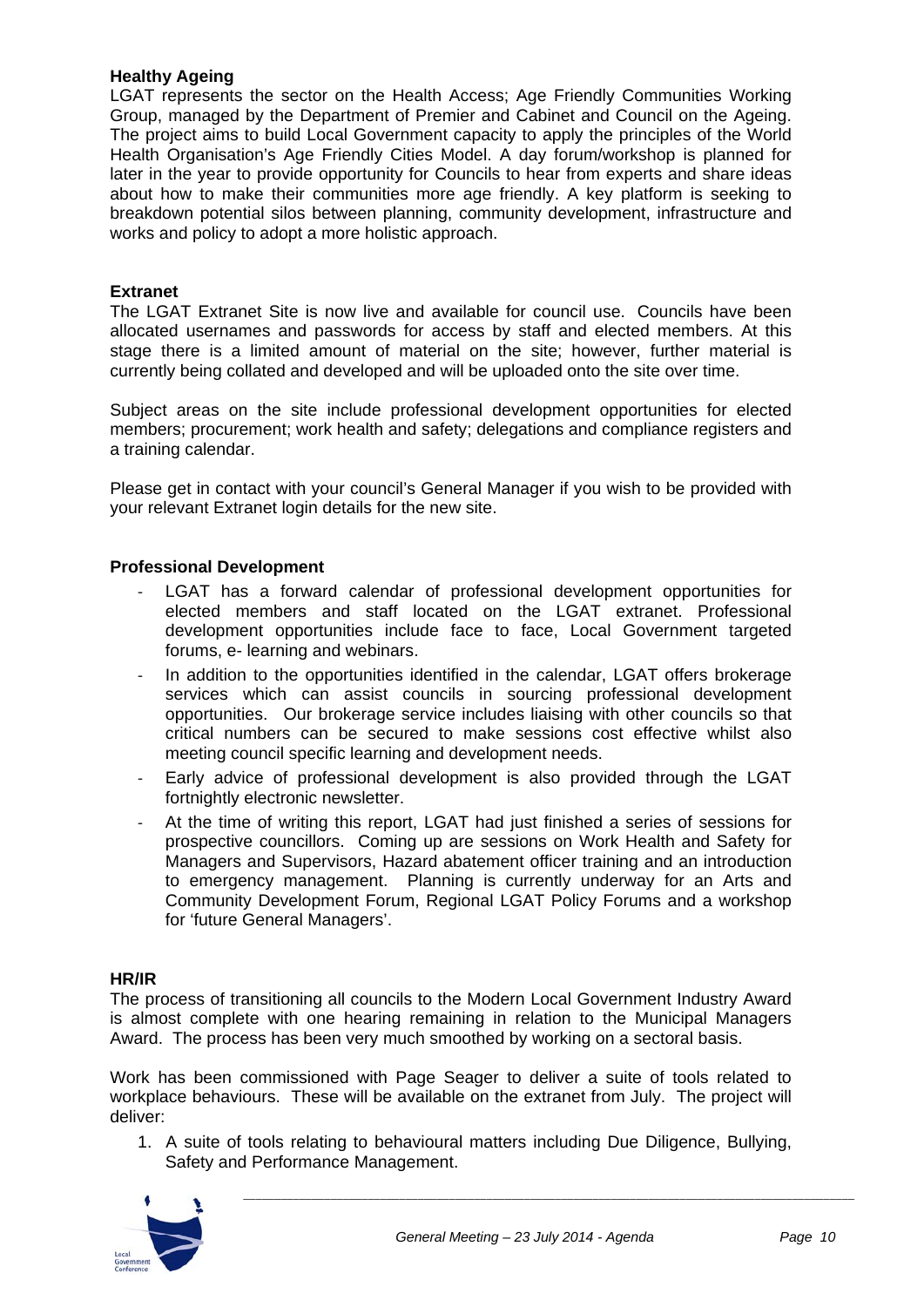- 2. Tools are to comprise template policies, guidelines and supporting documents (eg sample letters, procedures, checklists).
- 3. The work is to be supported by a training program with annual regional workshops for elected members and separately for council 'contact officers'.
- 4. A series of videos for use in staff induction would also be delivered.
- 5. A template Enterprise Agreement is to be developed.
- 6. All materials will be legally compliant and updated as legislation or case law changes or at least annually.
- 7. Tools could be used by councils without requirement to use Page Seager, that is they could take the templates to their preferred legal practitioner.
- 8. Member councils would also have a discounted rate for other services such as training at a council workshop.

#### **Social Media - Twitter**

LGAT will soon be launching a Twitter account. We will launch @LGATasmania to coordinate with the inaugural national Local Government "twitter day". National Local Government twitter day is designed to be an opportunity for raising the profile of Local Government through the positive promotion of Local Government and its activities, all over Australia. The concept of hosting a national Local Government "twitter day" has been explored in the wake of a similar exercise in the UK promoted as #ourday. The concept has been refined and will run under the banner #MPMC - an acronym for My Place, My Council – which is simply a mechanism to group tweets on the day. LGAT will be providing information and communications materials to participating members in the lead up to the day.

The planned date for National Local Government twitter day is 23 July 2014. This date coincides with the first day of the LGAT Conference, which will provide many opportunities for interesting posts from conference participants to join in the conversation and share information about the goings on in Tasmania.

#### **6.2 Legislation Update Contact Officer: Katrena Stephenson**

#### **Decision Sought**

**That the Meeting note the following report.** 

#### **LOCAL GOVERNMENT LEGISLATION**

#### **Code of Conduct**

Following the change of Government, the Local Government Division is currently going through the process of seeking Cabinet approval to draft the *Local Government Amendment (Code of Conduct) Bill 2014.* Once Cabinet approval is obtained, more information will become available. However the proposed changes relate to the various reviews, consultation and submissions made by LGAT and largely relate to a new process for councillor code of conduct, including a new 'three strikes and you're out' rule and an offence for failing to comply with a Panel sanction. It is also proposed for all complaints to be dealt with by an independent Panel, which will remove the need for councils to have code of conduct panels. The changes require amendments to both the *Local Government Act* and the *Local Government (General)* Regulations.

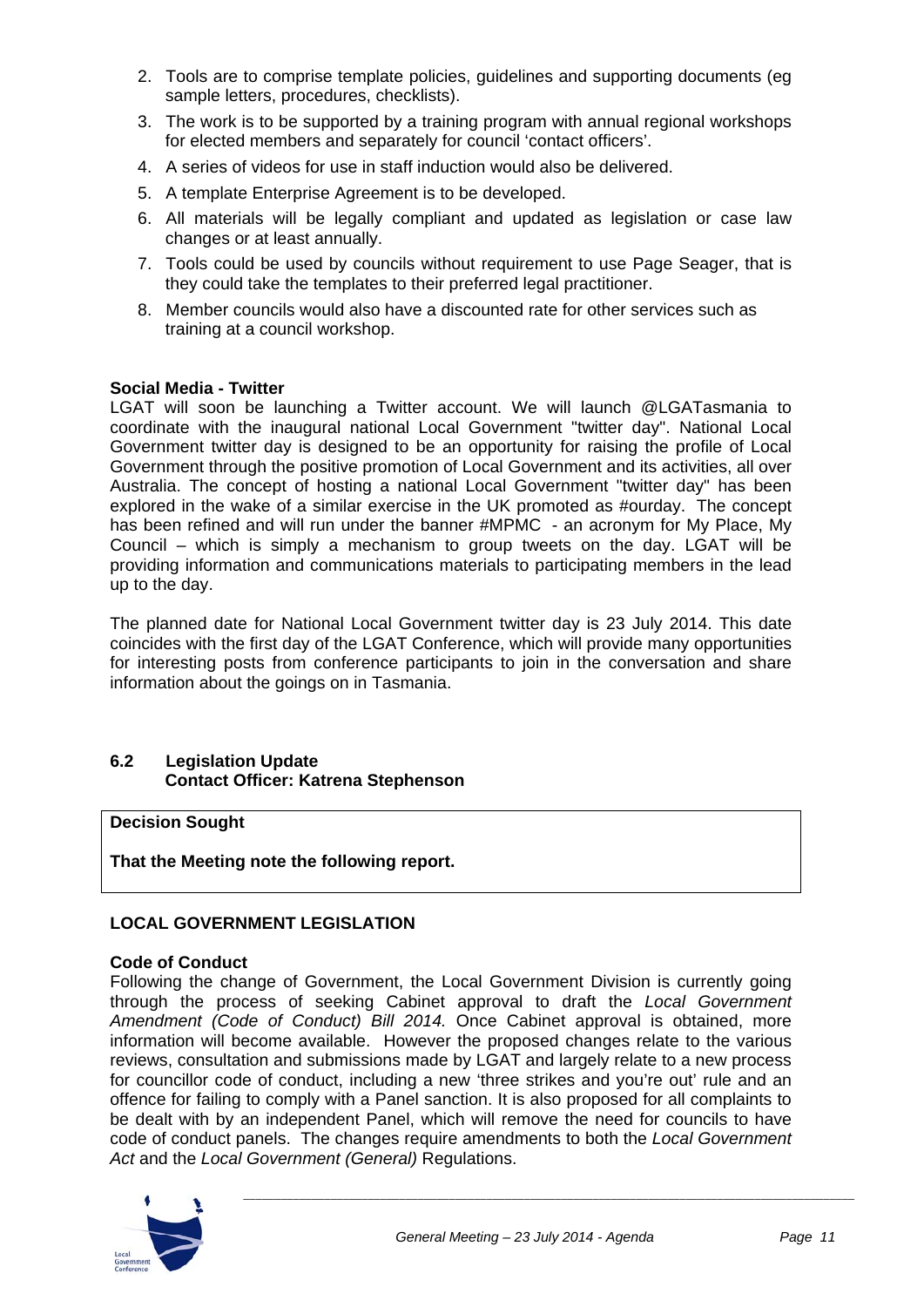Other changes to the Act being proposed include removing the requirement for councils to hold an Annual General Meeting (AGM) and removing the requirement for a candidate to have at least 12 months experience to be eligible to run as a Mayor or Deputy Mayor.

Local Government will be consulted on the draft bill during a five week consultation period. It is anticipated the Bill will be considered by Parliament in November this year.

#### **Local Government Regulations**

A discussion paper, proposing changes to the *Local Government (Meeting Procedures) Regulations* was circulated to councils on 14 May with feedback due by 23 June. LGAT's submission, prepared with the input of, and on behalf of, all Members, will be posted on the LGAT website after that time. Issues captured include virtual attendance at council meetings, better defining pecuniary interest, public notification processes, access to meeting Agendas, requirements of Council Committee Meetings; issues to do with Closed Meetings; splitting motions; discussion of resolved matters and procedural motions.

The Local Government Division has also commenced consultation with key stakeholders ahead of preparing a discussion paper outlining proposed amendments to the *Local Government (General) Regulations.* LGAT has previously identified a range of issues that will be considered.

#### **Orders**

In relation to the Orders on Financial and Asset Management, the Local Government Division has prepared guidelines on Audit Panels which will be released shortly. The guidelines provide advice on the structure and functions of audit panels. Councils are also required, under the *Local Government Act 1993* to inform the Director of Local Government when an audit panel has been appointed and the long-term plans (financial and asset) have been adopted by the council.

#### **Proposed Local Hierarchy**

LGAT, in consultation with members, provided comment on the Local Road Hierarchy proposed by the Local Government Division and recommended by the Auditor-General's report relating to the financial accounting for infrastructure assets undertaken by Local Government.

Councils were largely supportive of the introduction of a state-wide standard for road hierarchies as a properly designed road hierarchy will assist Local Government and the public to better understand and share expectations around service levels. The Local Government Division is currently considering submissions on the hierarchy and will soon arrange to meet with LGAT to discuss the submissions and next steps.

#### **OTHER MATTERS**

#### **Planning**

LGAT made a submission in relation to the draft *Land Use Planning and Approvals Regulations (2014).* In the submission LGAT reiterated concerns with regard to the use of private certifications and the possible unintended negative consequences in relation to time and costs. Having to accept that policy decision, few additional issues were raised in relation to the Regulations and all councils will need to look at its workflows, standardising some documentation and establishing audit trails. This may be best accomplished together and LGAT is encouraging discussion across councils as well as seeking the Tasmanian Planning Commission to work proactively in this space.

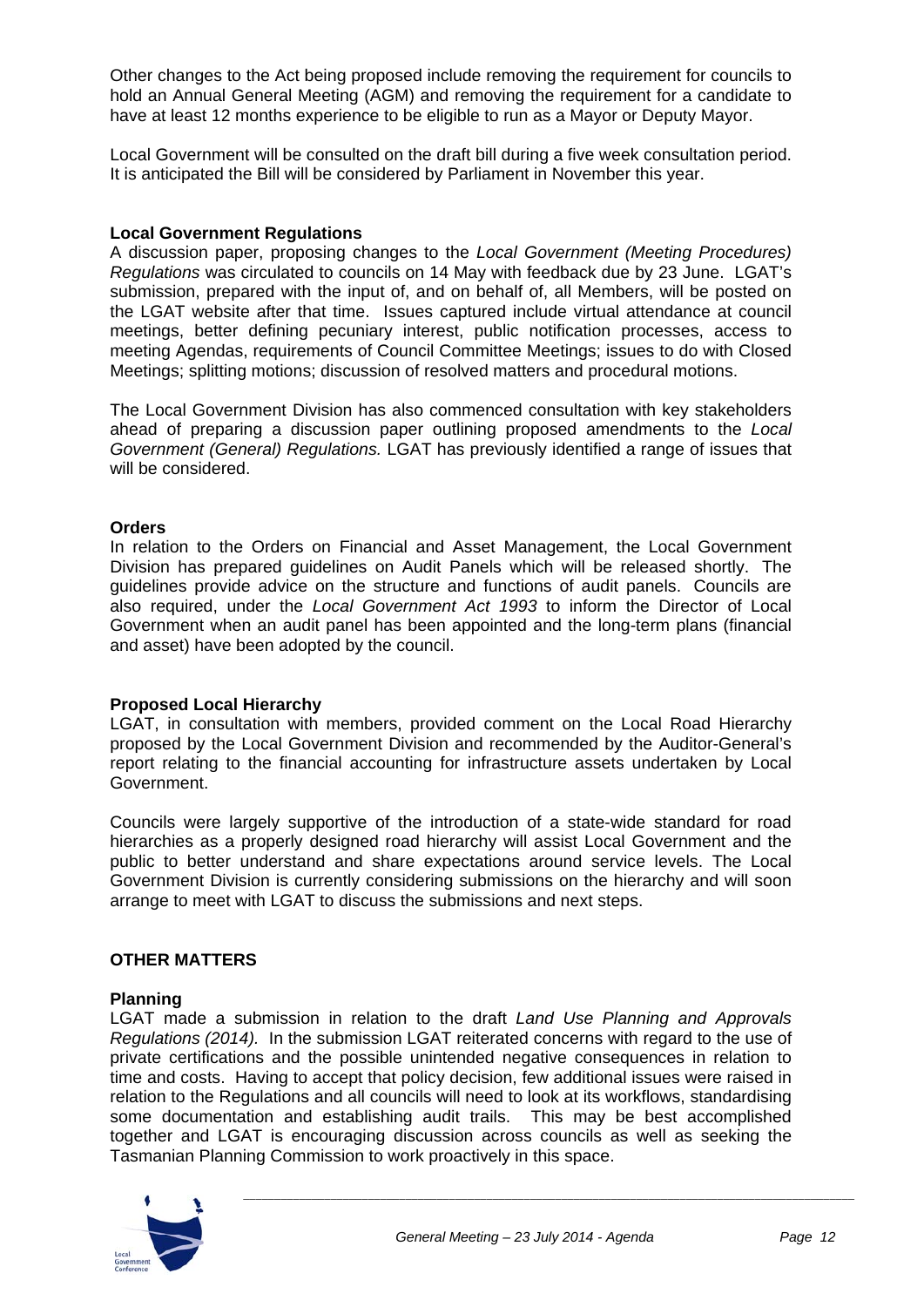#### **Urban Drainage**

Currently the draft General Regulations for the *Urban Drainage Act 2013* are out for consultation. These new regulations are required to facilitate the implementation of the Urban Drainage Act 2013. The draft regulations provide detail on what constitutes a "prescribed structure". This detail is necessary to permit councils to apply the powers detailed in section 13 of the Act, which assist councils to protect their urban drainage infrastructure. Section 13 of the Act provides that a person must not permit a prescribed structure to be built on or over a stormwater easement or infrastructure, unless they have obtained permission from the relevant council's General Manager.

#### **Delegations and Compliance Registers**

LGAT has now made available on the extranet, the Delegations and Legislative Audit registers prepared by Simmons Wolfhagen. These documents, which will be reviewed and updated annually, are designed as tools to assist councils in compliance activities around 17 key pieces of State legislation. Feedback received to date has been positive.

#### **6.3 LG Reform Project Contact Officer: Allan Garcia**

#### **Decision Sought**

**That the Meeting note the following report.** 

#### **Background comment**

- ‐ The Role of Local Government Project is an initiative of the Premier's Local Government Council (PLGC).
- The goal of the project is to establish a clear understanding of the role and capabilities of Local Government, identify strengths and capability gaps and develop actions to build a sector that is sustainable, efficient, effective and responsive to community needs.
- The project is being delivered in two phases. Phase 1 of the project concluded in December 2012 when the PLGC approved eight role statements describing the roles of Local Government.
- ‐ Phase 2 of the project was delivered throughout 2013 and involved a number of activities to engage stakeholders and build a comprehensive picture of Local Government capability to deliver on the eight roles and concluded with the Local Government Role Assessment Interim Report.
- The PLGC also accepted the recommendation in the Interim Report to establish four PLGC working groups in early 2014.
- The PLGC working groups will be chaired by Tasmanian Government agency deputy secretaries and LGAT senior executives, and will comprise membership of relevant senior agency representatives and council general managers. The working groups will be tasked with developing a range of reform initiatives for the following priority areas: governance, legislation, collaboration and economic development.

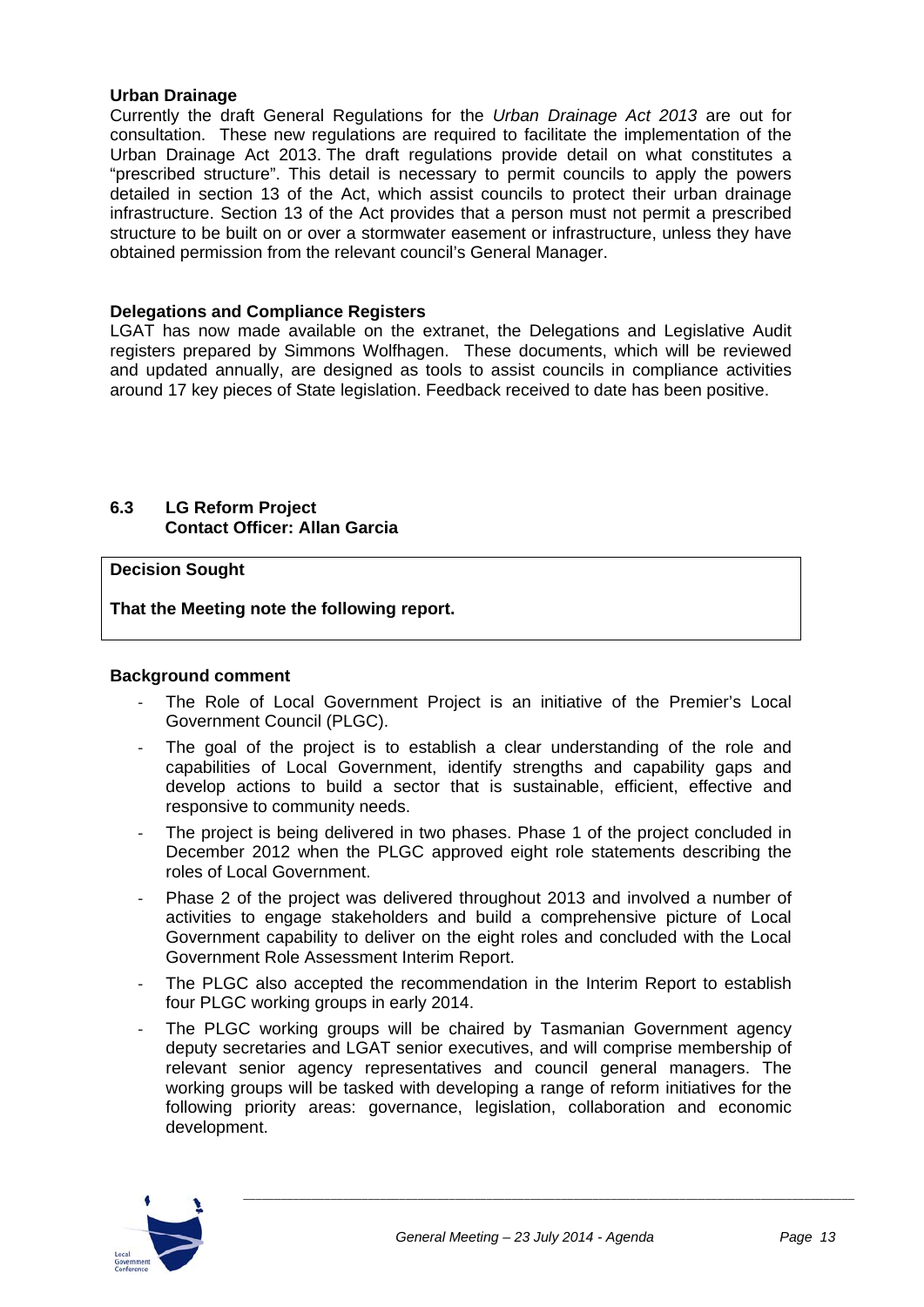- The four working groups are outlined in the below:
	- ‐ Economic Development: Chaired by Fiona Wilson, Deputy Secretary Department of Economic Development, Tourism and the Arts, will focus on building council capability in investment attraction, partnering with the private sector and increasing cooperation between the two levels of government in dealing with the Federal Government, and local economic development plans.
	- ‐ Collaboration: Chaired by Allan Garcia, CEO, LGAT, will focus on policy priorities such as improved planning and service delivery and identifying efficiencies from greater regional cooperation by councils. It is expected there will be a significant focus on increasing cooperation between the State Government and Local Government in road planning and road management.
	- ‐ Governance: Chaired by Michael Stevens, Deputy Secretary Department of Premier and Cabinet, will focus on strengthening governance within Local Government. It is likely to have a particular focus on opportunities to build councillor capability and improve accountability.
	- Legislation: Chaired by Katrena Stephenson, Policy Director, LGAT, will focus on reviewing statutory and regulatory functions with the view of removing red tape, addressing duplication and improving compliance.

While the main focus of the working group is to develop a three - five year strategic action plan, they will also commence implementation of initiatives which can be delivered within a shorter time frame.

Championing of the project by departmental deputy secretaries and directors, council general managers and LGAT senior executives through the PLGC working groups is indicative of the support from both spheres of government.

The working groups will hold their first meetings in June-July 2014 to develop their terms of reference. Working groups will continue to meet on a monthly basis.

#### **Role of Local Government Project Milestones**

The RoLG project's milestones have been significantly amended due to delays arising from the State Government election and delays in establishing the working groups.

| Timeframe             | Action                                                              |
|-----------------------|---------------------------------------------------------------------|
| June 2014- March 2015 | Working groups hold monthly meetings to develop the strategic       |
|                       | action plan                                                         |
| 6 August 2014         | 1. PLGC to approve the public release of the Local Government Role  |
| <b>PLGC Meeting</b>   | Assessment Final Report.                                            |
|                       | 2. PLGC to endorse the terms of reference for the four PLGC         |
|                       | working groups.                                                     |
| 3 December 2014       | 1. Working groups provide progress report.                          |
| <b>PLGC Meeting</b>   | 2. PLGC to endorse the draft RoLG Project Strategic Action Plan for |
|                       | public consultation.                                                |
| December 2014 -       | Consultation period                                                 |
| February 2015         |                                                                     |
| April 2015 (TBC)      | 1. Working groups provide progress report.                          |
| <b>PLGC Meeting</b>   | 2. PLGC to endorse the RoLG Project Strategic Action Plan for       |
|                       | public release.                                                     |

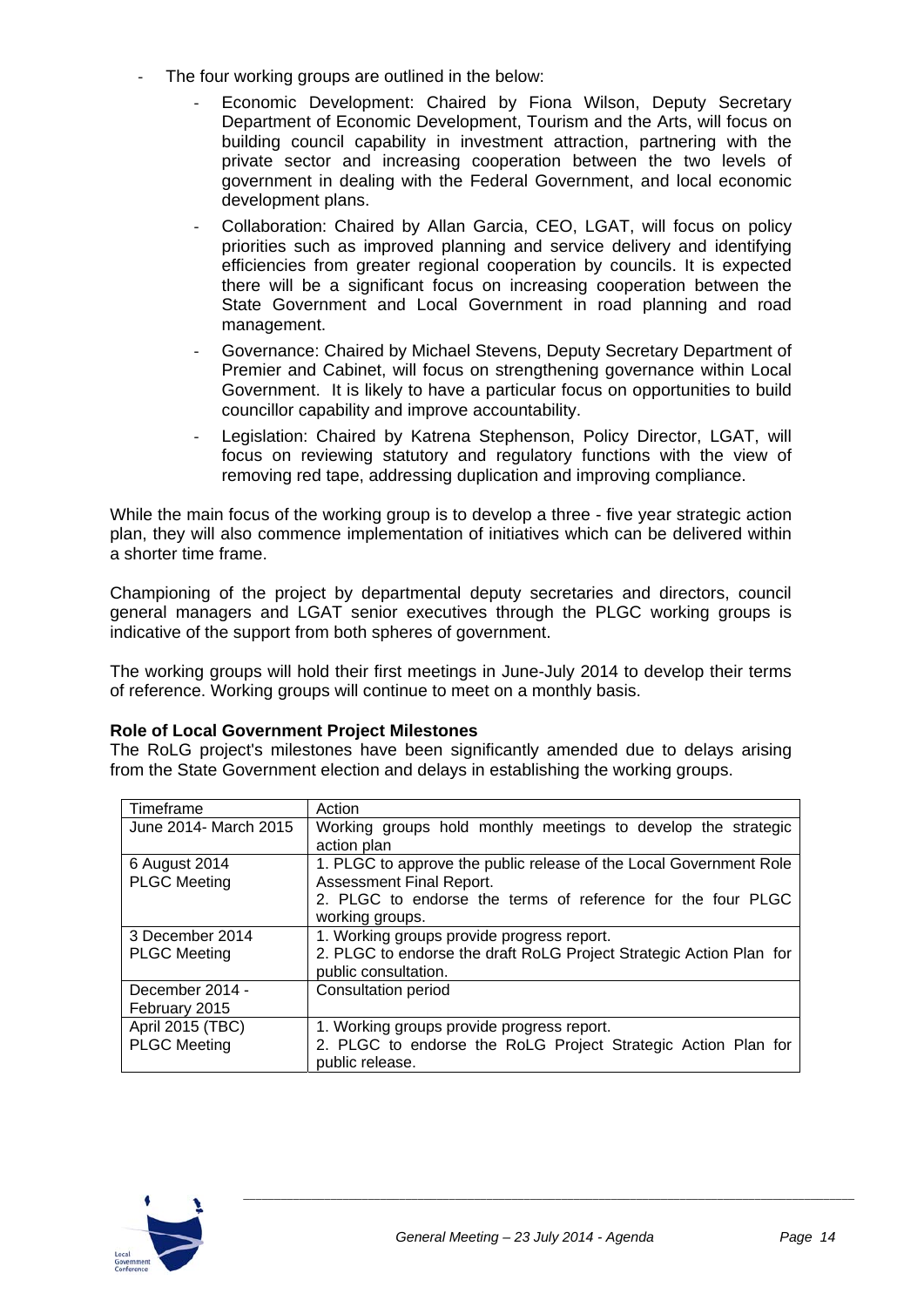#### **6.4 Tasmanian Regional Arts Contact Officer: Melanie Brown**

#### **Decision Sought**

#### **That the Meeting note the following report.**

#### **Background comment**

This report follows on from the information provided to Members at the March General Meeting in relation to the current position of Tasmanian Regional Arts (TRA). Specifically this update is provided in order to apprise Members of the outcomes and recommendations contained within Professor Peter Matthews' final report on Tasmanian Regional Arts' strategic and business review, which was released following the organisation's AGM in early April.

To recap, in September 2013, Tasmanian Regional Arts received notification that its proposed 2014/15 business plan submitted to the Assistance to Organisations funding pool was not supported by the Tasmanian Arts Advisory Board (TAAB), and that it would not be provided with the sought after \$150,000 in core funding for the subject financial year. This decision from Arts Tasmania was a subsequent blow to the Australia Council's decision in 2012 to cease funding to the national network of service organisations, which resulted in a \$100,000 loss of funding for TRA. These cumulative funding cuts resulted in TRA having to restructure in order to operate on baseline financial assistance at 30% of 2012 levels in 2014.

In November 2013, on the recommendation of the Tasmanian Arts Advisory Board, Arts Tas provided TRA with \$75,000 funding in order to undertake a strategic business review, geared towards restructuring and renewing the organisation's direction and operations to ensure long term sustainability. Of particular relevance to Local Government, TRA was encouraged to explore its relationship with Local Government and to consider opportunities for becoming a key arts and cultural entity for the sector.

#### **The Strategic Review**

Peter Matthews, Emeritus Professor of Creative Arts at the University of Ballarat and former Head of Regional Arts Victoria, was secured by TRA as a Consultant to undertake the strategic review and assist in setting the organisation's new direction. An excerpt of the consultant's final report containing key recommendations regarding the organisation's future direction was released in April and can be found on Tasmania Regional Arts' website: www.tasregionalarts.org.au

The key items of scope for the strategic review included the identification of TRA's primary purpose, objectives, core business as well as the organisation's current and future relationship with Tasmanian local councils. Over 200 people contributed to the review process, with 20 written submissions also being received.

#### **Review Recommendations**

A number of the recommendations are summarised below. These included that TRA should:

- ‐ redefine its strategic intent to meet the needs of members, local communities, Local Government and other sponsors;
- invest in the engagement of Artistic Advisors and the devising of an Artistic Plan;
- review existing and proposed activity against a revised strategic and artistic intent and where possible desist from those activities that are no longer aligned with future direction;

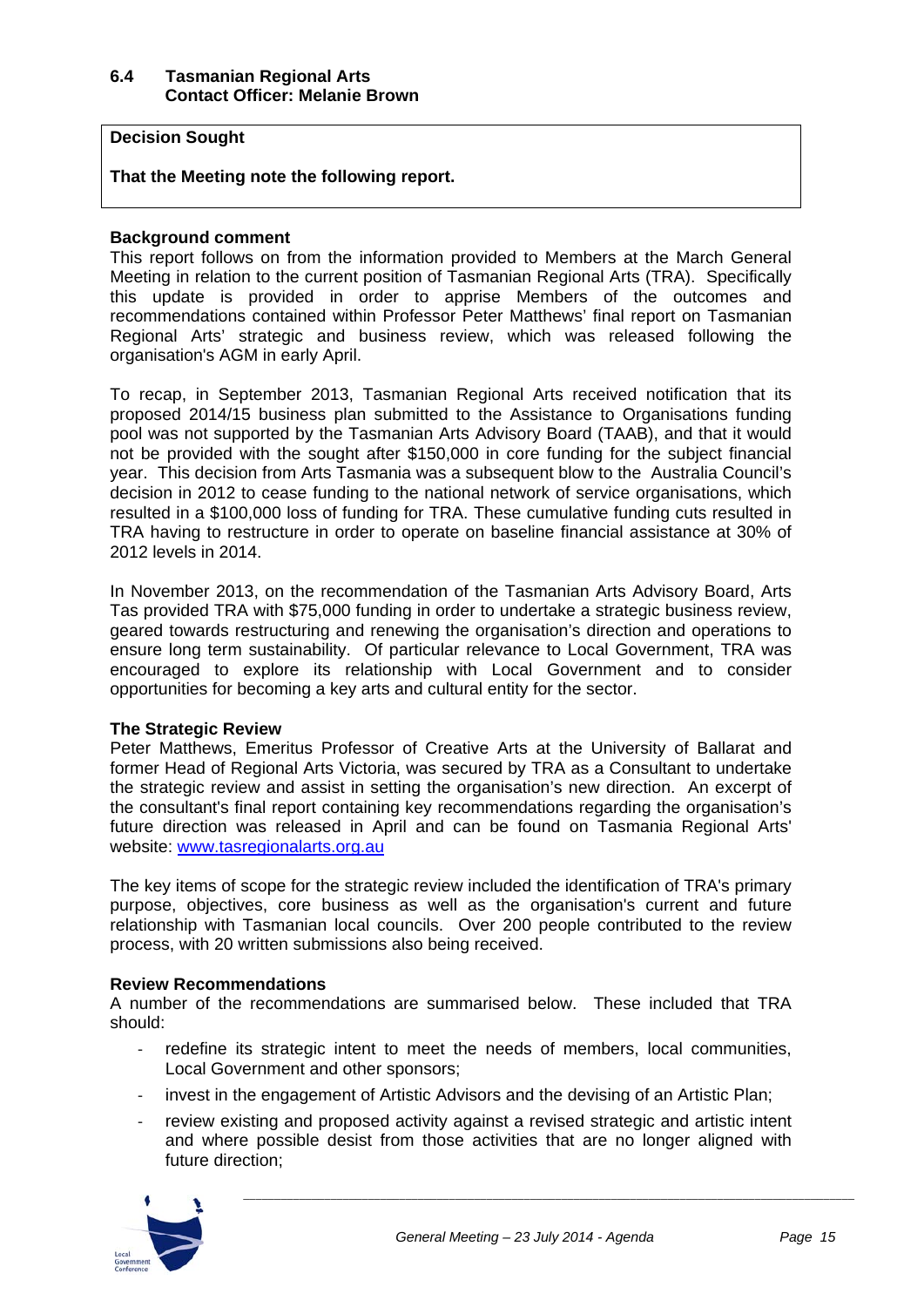- ‐ negotiate with the State Government for a meaningful presence in performing arts touring, as well as in particular negotiating with Arts Tasmania to introduce a Guarantee Against Loss scheme for member groups.
- over three years, re-establish the RADO (Regional Arts Development Officers) network to comprise officers in Launceston, Hobart and Burnie. *Further, it was recommended that TRA collaborate with Arts Tasmanian and LGAT to research and advocate for an 'all of government' strategy to arts-inspired community development in regional Tasmania to support the RADO network;*
- ‐ explore large scale projects, in particular state-wide projects that directly involve professional artists working with TRA groups, as well as the negotiation of partnerships with other arts organisations such as *Ten Days on the Island*;
- rebuild a depleted staffing structure over a three year period;
- ‐ reshape its governance framework and practices to strengthen organisational leadership and appropriately guide strategic direction.
- stabilise its finances over three years (2015-2017) by re-negotiating funding from Arts Tasmania and the Australia Council for recurrent operations going forward.

#### **Implications and opportunities for Local Government**

As highlighted above, the re-establishment of the 'Regional Arts Development Officers' (RADO) network is seen as an area where the involvement of Local Government is crucial. Most of the other state regional arts bodies have well developed relationships with Local Government, frequently involving financial and in-kind support of a RADO network.

Under previous funding arrangements, TRA has employed part-time RADOs. RADOs provided advice to groups on arts administration, creative development of projects, funding (the Regional Arts Fund in particular) and, in general, they were a facilitating link between groups and TRA, and between groups and the broader arts community. RADOs worked in various ways with Local Government; historically, through its RADOs, TRA has effectively contributed to a number of individual councils' cultural strategies.

Previously LGAT has had a range of policy discussions with TRA and were in the process of negotiating a MOU, which was placed on hold when the more pressing funding issues for TRA arose in 2013. Dependant on finance, structure, membership etc. there may be an opportunity to re-establish these discussions (particularly in relation to RADOs) once TRA has filled the position of Executive Director, which is vacant at the time of writing.

#### **Correspondence**

This matter has been raised and discussed at a number of recent LGAT General Meetings. As a result of the motion passed at the March 2014 General Meeting, LGAT wrote to the Minister for Arts and to the Tasmanian Arts Advisory Council in April, voicing support for the work and tenure of Tasmanian Regional Arts, and indicating the significant contribution of councils to the arts, the flow on economic and social impacts and the significance of the relationship between the Tasmanian Regional Arts and councils.

The Minister responded to this correspondence in May, acknowledging the role of TRA as the peak regional arts and community cultural development body in Tasmania. In particular the Minister articulated her confidence that the strategic review would "assist TRA in transitioning towards a more sustainable, viable, contemporary regional arts organisation over the next few years." There was no indication of any additional funding, now or in the future. No advice has been received from the Arts Advisory Council.

**Budget impact** 



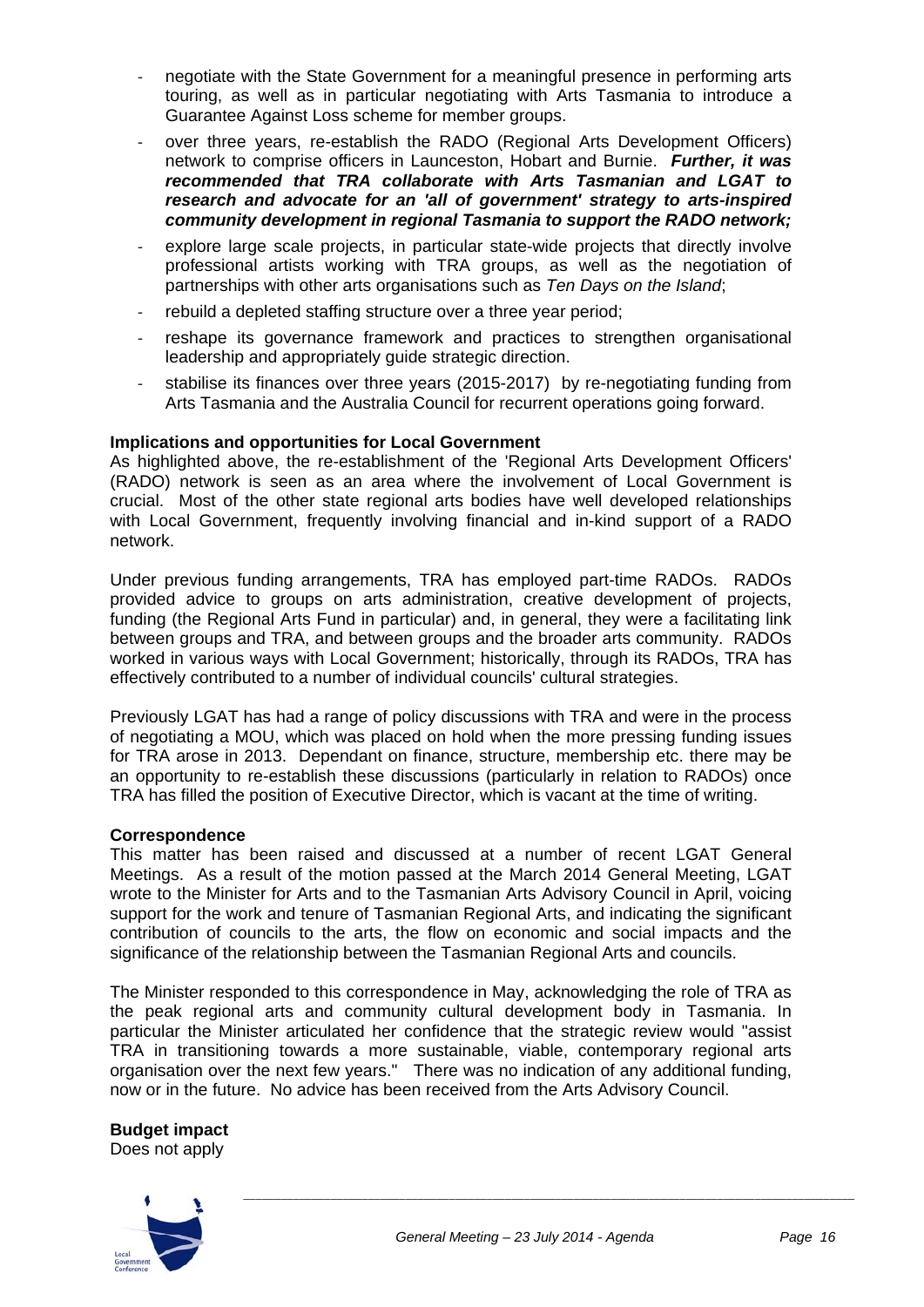#### **Current Policy**

The Association has historically voiced in-principle support for the work undertaken by TRA with regional communities and has lobbied for the reinstatement of funding to Tasmanian Regional Arts by other government funding entities.

#### **6.5 Electricity Update Contact Officer: Kate Hiscock**

#### **Decision Sought**

**That the Meeting note the following report.** 

#### **Background comment**

LGAT is continuing to work across a number of matters relating to electricity and street lighting with the overall goal of achieving energy efficiencies or financial savings where possible for members.

#### **Full Retail Contestability – Public Lighting**

From 1 July 2014 full retail contestability will be introduced in Tasmania. Unmetered public lighting will be included in this process. While it is only the retail component of the energy price that will become contestable, there are potentially savings to be made for members. The greatest savings would be achieved through a sectoral approach to purchasing.

Following in principle support from members for a sectoral approach, LGAT currently has a Request for Quotation with two experienced energy consultants. The brief is to test the market and undertake a tender process with the outcome of securing the best possible energy price for public lighting for Local Government on a whole of sector basis. Responses were due Friday 13 June.

LGAT will review the responses and make a recommendation to Members. The recommendation will address two models of payment. The first model is a once off fee for service consultancy, while the second is a brokerage fee model.

#### **LGAT working relationship with Aurora (Distribution)**

LGAT continues to work with Aurora (Distribution) to identify opportunities and improvements for members. These include improvements in customer service, lobbying for more energy efficient lighting options, opportunities for trailing new technologies and seeking increased transparency in pricing and billing. Aurora has provided the following update on recent activities:

#### **Website Development – new street lighting webpage**

Aurora is currently preparing a comprehensive webpage for the new TasNeworks website on all things street lighting. It will bring together all the necessary information to allow customers to understand how street lighting is managed in Tasmania. It will include details on how pricing is set, Aurora's policies, key contacts, requests for new connections, overview of regulatory requirements, service level undertakings, maintenance cycle, fault reporting and more.

Target Completion Date - end of July 2014.

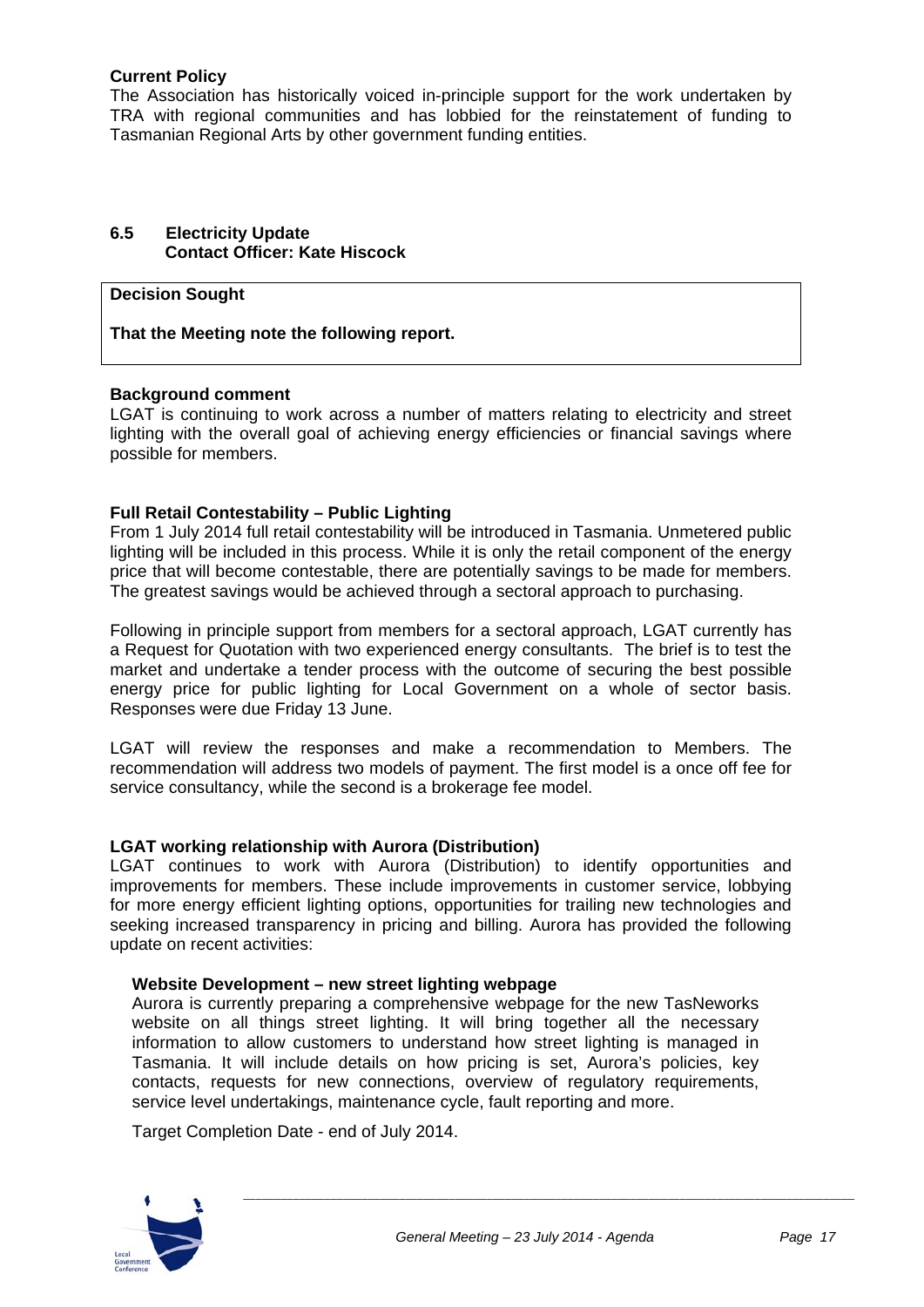#### **Policy Development**

Aurora is currently revising previous policies in relation to how street lighting is managed in Tasmania, in particular:

- a. Development of the framework to allow our customers to own and maintain street lighting installed on Aurora's poles and/or on customer owned poles.
- b. Lighting Design and Construction Standards;
- c. Policy on the adoption of new lighting technologies; and
- d. Update of Asset Management Plans Aurora will look to communicate these to councils once complete to increase transparency around Aurora's bulk lamp replacement program moving forward.

Target Completion Date – Within the next three months.

#### **Lighting Trial with Hobart City Council (HCC) and Glenorchy City Council (GCC)**

The three month trial concluded on 11 May, 2014 and Aurora is currently preparing the Trial Report. The Trial Report will provide a recommendation to which new lighting technology Aurora will adopt as our business as usual light (i.e. rolled out as part of our bulk replacement program) for the remainder of the regulatory period (to 2017).

Target Completion Date – Trial Report due early July 2014.

#### **Hobart City Council and Glenorchy City Council's Energy Efficient Lighting**

Replacement Program on the Back of a \$3.4M Federal Government Grant (FFG) Aurora is assisting HCC and GCC in the rollout of approximately 5,000 new lights in their municipality, as part of the FFG.

Target Completion Date – Project to be completed by 30 June 2015.

#### **Development of the Framework to Allow a Third Party to Maintain Privately Owned Lights Installed on Aurora's Assets**

No framework currently exists which permits a third party to maintain privately owned lights installed on Aurora's assets. Aurora is currently developing detailed documents and requirements to manage the safety, scope and technical requirements of such an initiative. This is a new concept for the business and poses a number of complex issues to be managed. One key issue is the need to upgrade up to seven business systems to accommodate the billing and management processes.

Target Completion Date – Up to 12 months to accommodate the system upgrades.

#### **Review of Which Council Contractors Are Maintaining Council Owned Lights on Aurora Assets**

In January 2014 Aurora commenced a project to determine whether any Tasmanian councils had private contractors accessing Aurora owned poles in order to maintain privately/council owned street lighting. Aurora is currently preparing a letter to each council and some electrical contractors in Tasmania on this topic. For safety reasons, no third party may access Aurora's infrastructure without appropriate authorisation.

Target Completion Date – July 2014.

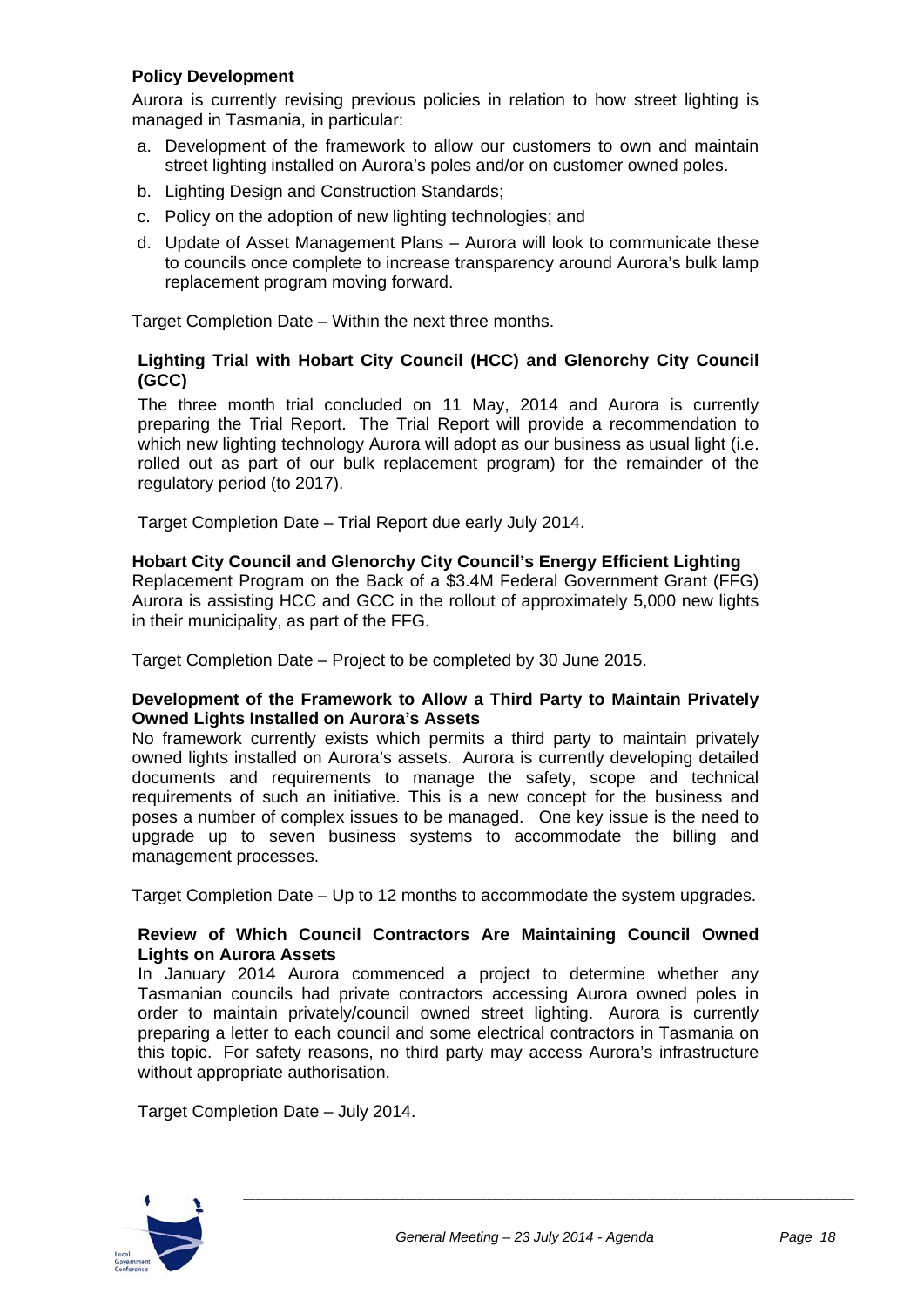#### **Glenorchy City Council (GCC) CBD Lighting Project**

Aurora is currently working with GCC on a proposal to replace all Glenorchy CBD lighting with a new energy efficient lighting type (a light type not yet approved by Aurora). It is proposed these will be installed as council owned and maintained lights, installed on council owned poles. Aurora is currently working through a number of issues regarding this proposal, in particular ensuring the quality of unmetered supply data is maintained and the impact posed by the project to Aurora's billing system.

Target Completion Date – To Be Confirmed.

#### **Up-coming activities - Forums on Street Lighting**

LGAT will be facilitating two forums to be delivered by Aurora on all things street lighting.

The purpose of the forums will be for Aurora to present new information as a result of recent work undertaken and the formation of the new TasNetworks business and for Local Government to ask questions. One forum will be in Hobart and the other will is likely to be in Launceston.

The forums are planned to occur in August/Sept 2014 and LAGT will be communicating to members on this issue very shortly.

#### **Budget Impact**

Does not apply.

#### **Current Policy**

Strategic Plan Priority Area 3: Ensuring Financial Sustainability

Develop opportunities for improvement and efficiencies.

#### **6.6 Procurement Contact Officer: Deb Leisser**

#### **Decision Sought**

**That Members note the results of LGAT's activity concerning Procurement and that in 2013 direct savings to participating Tasmanian councils through purchasing via the NPN therefore, were at a minimum \$480,000.** 

#### **Background comment**

LGAT's effort in the area of procurement focuses on three key areas:

- 1. Aggregated purchasing opportunities
- 2. Procurement model documentation templates and tools and
- 3. Procurement training

A significant amount of effort in recent times has been spent on working to improve aggregated purchasing opportunities for Councils in Tasmania. Two new contracts have been negotiated under the National Procurement Network (NPN). The NPN connects procurement services offered by Local Government Associations in States and Territories in Australia to provide national programs where it is beneficial to combine the purchasing power of councils Australia wide. The effect is to deliver savings in time and cost to

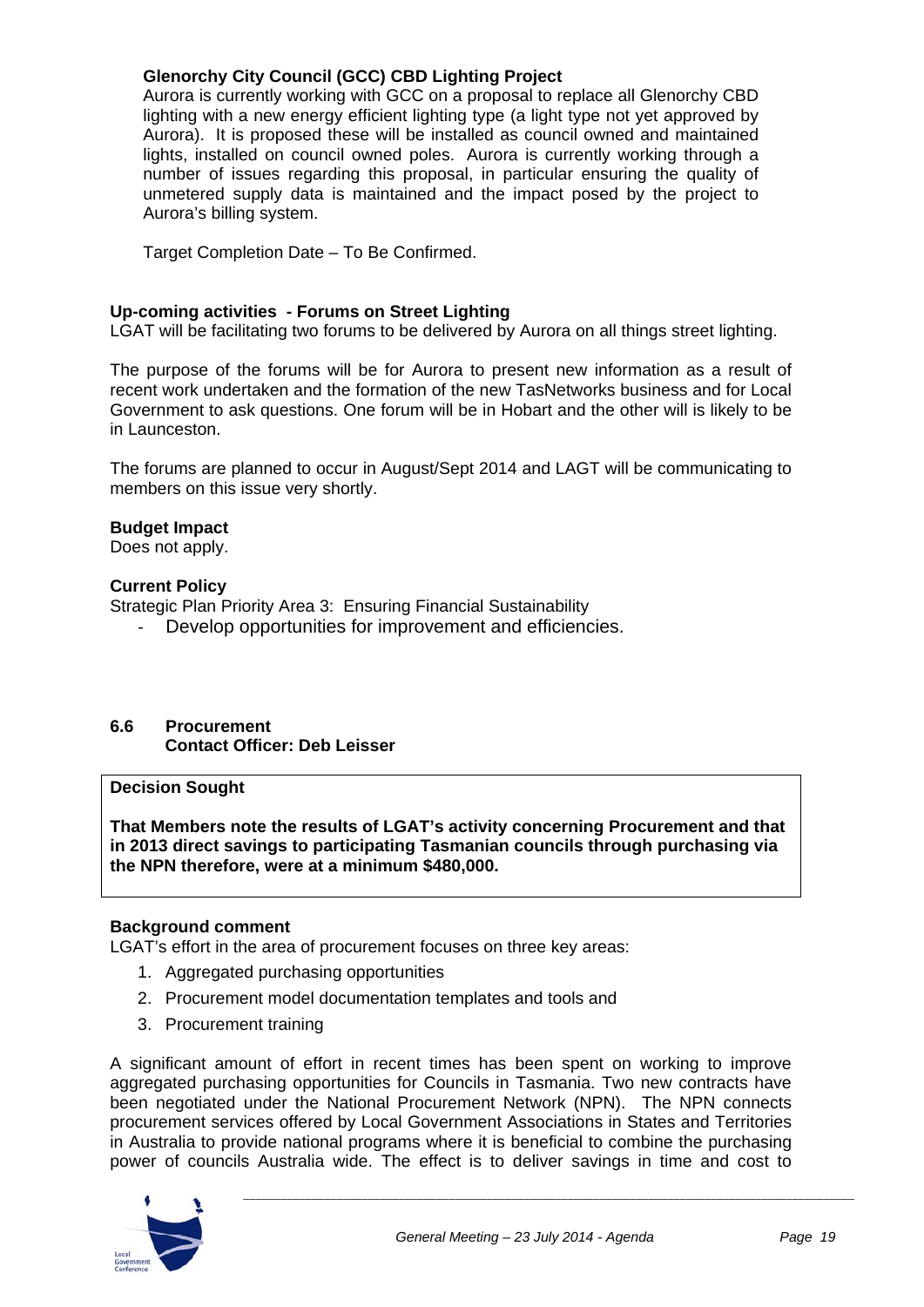member councils. LGAT is a partner in the NPN.

Following rigorous tender processes, Tasmanian Councils can now directly access through a Request for Quotation (RFQ) arrangement, quality and cost effective:

- Telecommunications goods and services from two suppliers and
- ‐ Mobile garbage bins, industrial containers and bins, static compactors and associated products and services from a range of suppliers

In addition, by September 2014, Tasmanian Councils will be able to access suppliers direct who will provide Tyres, Tubes and Batteries.

The NPN has collaborated on a number of other successful contracts that are available to Tasmanian Councils -

- Earth moving and material handling equipment
- ‐ Road and bridge making equipment
- ‐ Trucks, vans and omnibuses
- ‐ Truck bodies and trailers
- ‐ Tractors, tele-handlers, mowers, blowers, vacuums, chippers, chainsaws, mulchers, work utility, all terrain vehicles and small engine equipment
- ‐ Motor vehicles
- ‐ Oils and lubricants
- ‐ Fuel
- ‐ Office and stationery supplies, work wear and protective apparel
- ‐ Corporate wardrobe

Purchasing through the contracts negotiated via the NPN provides significant benefits for Councils. For example, in the calendar year 2013 Tasmanian Councils collectively purchased \$4.35million worth of items through the available NPN contracts. The principal purchase area was fleet. Contract discounts vary according to the manufacturer and product but available discounts are in the order of between 10 – 30% off the manufacturer's published Government list price. Savings to Councils during the twelve months through purchasing via the NPN therefore, were at a minimum \$480,000 across participating Councils in Tasmania.

Additional savings resulted from reduced Council internal/administrative costs. Estimates indicate that purchasing an item through the NPN rather than via a Council carrying out their own detailed tender process saves around \$5,000 for each tender. Based on the number of items purchased through the NPN in 2013, reasonable estimates show that a further minimum savings of \$130,000 was made across participating Councils in Tasmania during the period.

The number of Councils that purchase items through the NPN has increased over the past twelve months. Eight Councils did not make use of the arrangement in 2013 and some Councils restrict their purchasing to small items such as office stationery and supplies, therefore limiting the benefits that could potentially be received.

In terms of Procurement training, LGAT has been working with other Local Government Associations to develop the Introduction to Procurement Seminar – following testing, this seminar is expected to be made available to Tasmanian Councils officers in November 2014.

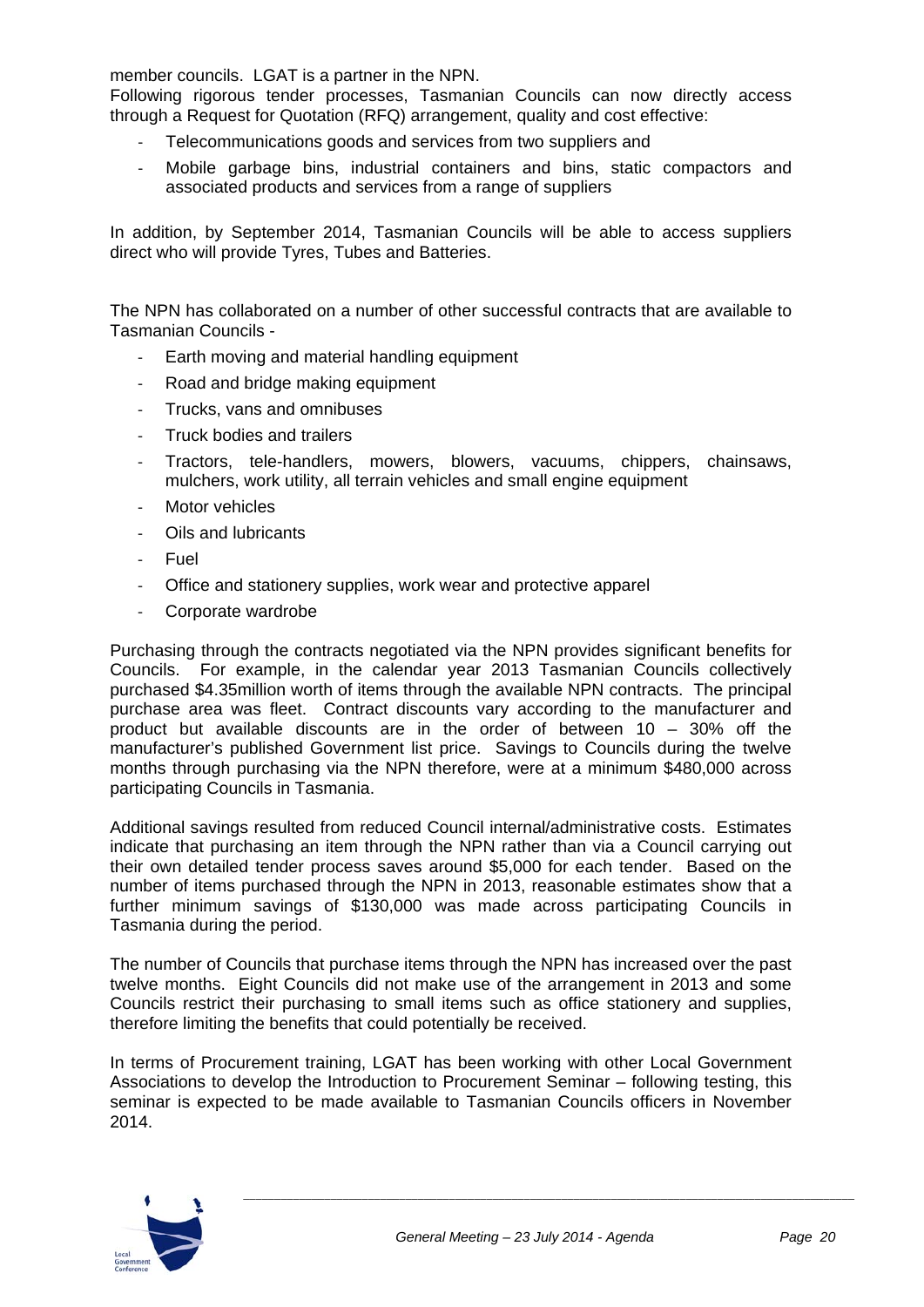Documentation that supports procurement practice is under development. Details are included in the Operational Plan. A Model Code for Tenders and Contracts was scheduled for completion by end June 2014. This documentation along with other procurement material is available on the LGAT extranet.

#### **Current Policy**

The Strategic Plan sets the broad direction for LGAT activity. The Annual Operational Plan has been developed in accordance with that Plan.

The focus on procurement is included in priority area 3 – Ensuring Financial Sustainability.

#### **Budget**

LGAT has a staff member working on procurement on a part time basis (2.5 days per week) for a fixed term.

## **7 ITEMS FOR DECISION**

**7.1 Mayoral Vacancies Contact Officer: Katrena Stephenson** 

**That the LGAT request a change to the Local Government Act to ensure a Mayoral vacancy does not trigger a by-election if the vacancy occurs within 12 months of an election.** 

A number of Mayors have expressed concern that given -

- 1. the longer terms for Mayors .
- 2. the relatively heavy workloads for Mayors and
- 3. the aging demographic;

there may be an increase in casual vacancies for Mayors with a resultant cost impost on councils through requirements for by-elections.

Currently, as outlined the Local Government Act the following occurs:

Section 308(4) provides that a vacancy in the office of mayor is to be filled by a byelection.

Section 308(1AA) provides that a by-election is not to be held during the period specified in section 307(3) which specifies the period commencing six months before the Thursday before the Notice of election is to be published (usually the second Saturday of September in any given election year). This means that no recounts or by-elections occur in the six months prior to an election and that with respect to a vacancy in the office of Councillor that position remains vacant.

In relation to a vacancy in the office of Mayor, section 44(2) provides that the Deputy Mayor acts in that office in that six month period and until the certificate of election is issued.

The proposal being put forward is that with a four year term a Council should be able to operate for twelve months before the next general election without filling a Mayoral vacancy (through a by-election). This would mean the Deputy Mayor could be acting as Mayor for up to twelve months.

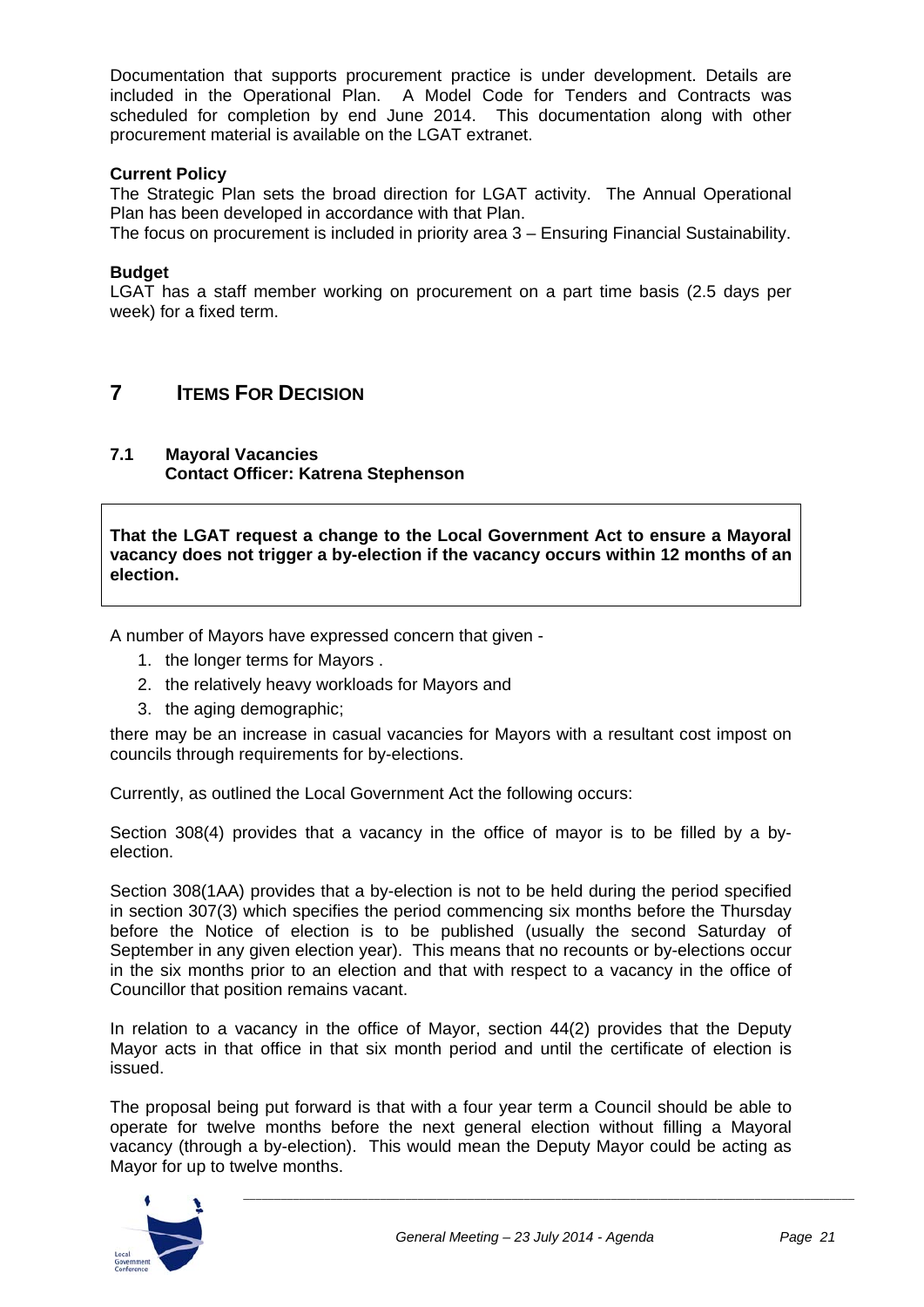## **8 ITEMS FOR DISCUSSION**

#### **8.1 Federal Government Budget Impact On Local Government**

**That Members discuss the information provided in the Report and determine an appropriate direction for LGAT in relation to issues raised.** 

At their 26 May 2014 Meeting, Launceston City Council resolved to request and work with LGAT and other relevant Councils and stakeholders to prepare a "Federal Budget Impact" discussion paper to be discussed at the next LGAT General Meeting with a view to using the picture that is built up as a foundation for working with the State Government in the lead up to delivering the State Budget in August. The focus of the discussion and future work was on ensuring that the "needs of Tasmania's disadvantaged and vulnerable are considered and also to ensure that further cost-shifting to Local Government does not occur".

To aid the discussion, two attachments are provided and are at **Attachment to Item 8.1.**  The first outlines the direct financial impact of the Federal Budget on Tasmanian councils. The second, provided by TasCoss outlines the broader impacts of the Federal Budget to the Tasmanian community.

It should be noted that there is a concerted effort at ALGA to seek to have the FAGS shortfall redressed. Direct advocacy is occurring at the national level by ALGA with an indirect campaign also in play with mayors of councils being encouraged to write directly to local Federal members seeking their support/intervention in addressing the shortfall.

With regard to the broader impacts on communities, it is anticipated that councils have taken into account these broader implications when contemplating their own budgets. It is proposed that councils review the information that has been garnered from Tascoss to assess whether there is any position or action that should or could be taken by Local Government, particularly in the context of drawing any particular issues to the attention of the State Government.

Critically, councils will not be welcoming of specific cost shifts from State to Local Government and they should also be cognisant of the possible stresses on particular elements of their communities.

Tascoss has already made a significant submission to the State Government and it will be important to consider whether there is significant "value add" in any representation emanating from Local Government

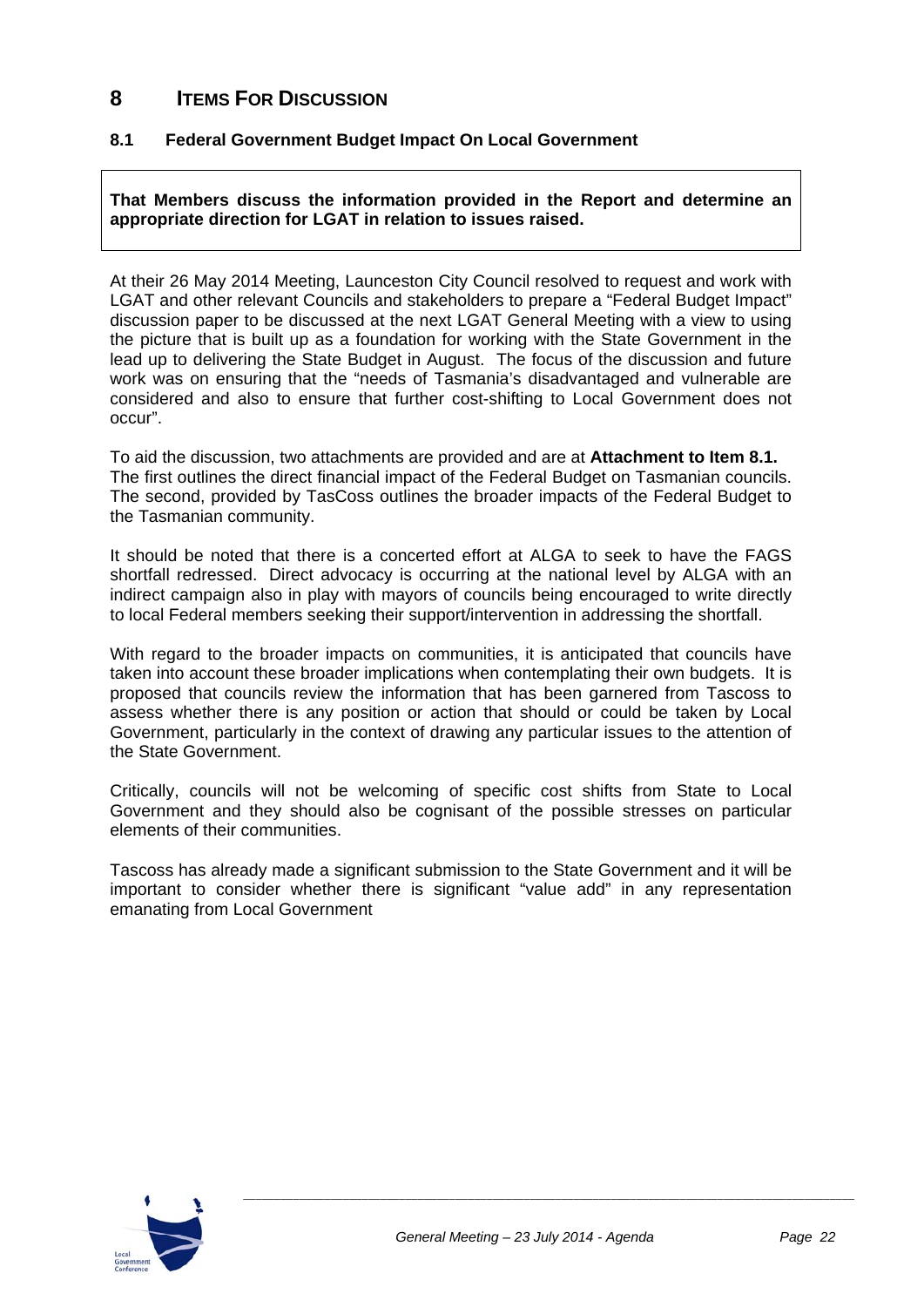## MOTIONS FOR WHICH NOTICE HAS BEEN RECEIVED

## **9 GOVERNANCE**

#### **9.1 Motion – National Police Checks Council – Break O'Day**

#### **Decision Sought**

- **1. That there be a requirement for all current and future candidates for Local Government to undertake National Police Checks in current name and any previous names.**
- **2. That this requirement form part of the nomination form which must be completed by all candidates.**

#### **Background Comment**

National Police checks are now a common requirement in most forms of employment and areas of volunteer work. This is extremely important for both an organisation and an individual when undertaking duties especially when it may involve contact with children and dealing with public monies.

#### **LGAT Comment**

A similar motion was considered and lost in July 2012. LGAT comment at the time was:

*This is a more complex issue than it may first appear. While a number of employers use police checks they can be challenged on 'relevance'. The Australian Human Rights Commission notes the following:* 

*"Australians who have a criminal record often face significant barriers to full participation in the Australian community… The principle of non-discrimination is all about removing stereotypes and allowing individuals to participate in society on the basis of their individual merits rather than be judged by the characteristics that are attributed to them through generalisations. It is about ensuring that they have the same opportunities as others to participate in society".* 

The Tasmanian Anti-Discrimination Act 1998 does not allow for a person to discriminate against another on the basis of 'irrelevant criminal record' and there is a specific exemption for discrimination in relation to the education, training or care of children.

The motion makes no suggestion as to what would happen should previous offences be revealed and as to whether all offences would preclude candidates from running. Such matters would need to be clarified before progressing a motion along these lines.

Such matters would still require consideration.

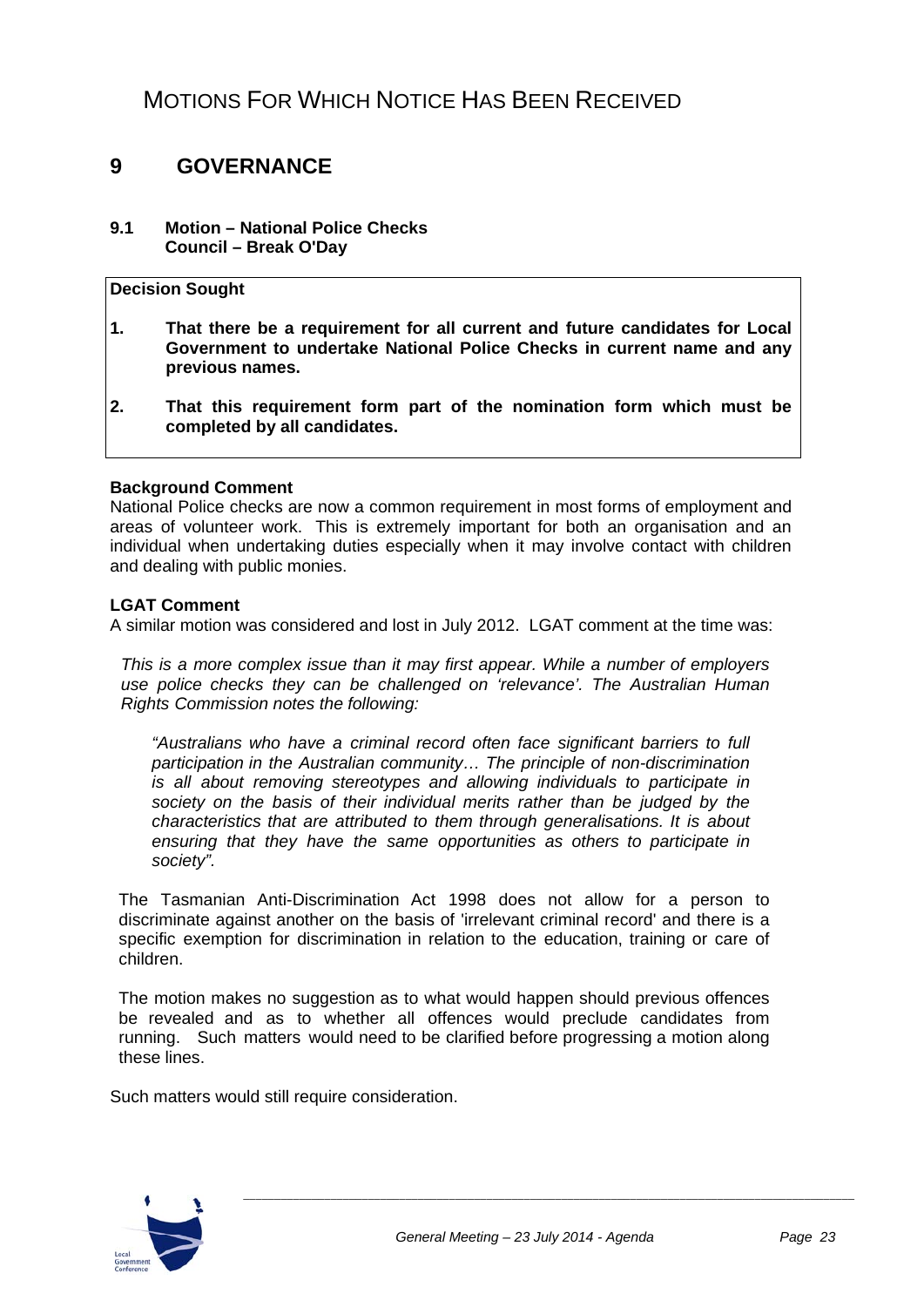#### **Tasmanian Government Agency Comment**

Section 270 of the *Local Government Act 1993* outlines the instances in which a person is not eligible to nominate as a candidate for the office of councillor.

Among other things, section 270 provides that a person is not eligible to nominate as a candidate if that person is a bankrupt, is undergoing a term of imprisonment, or has been sentenced for a crime but the sentence has not been executed.

Furthermore, the Act provides that the office of a councillor automatically becomes vacant if a councillor is no longer eligible to nominate under section 270 during his or her term of office.

National Police Checks are not a standard requirement for employment in the Tasmanian State Service, unless the work involves contact with children. If councillors undertake volunteer work involving contact with children, for example at a school, they may be required to undertake a police check by the responsible organisation.

Currently, the Tasmanian Government is not considering introducing National Police Checks for councillors and persons nominating to be a Local Government candidate.

#### **9.2 Motion –Qualifications of Elected Members Council – West Tamar Council**

#### **Decision Sought**

**Request the Local Government Association of Tasmania to ask the State Government to amend the Local Government Act, to widen or rescind the qualifications required for being a candidate for Mayor and Deputy Mayor in a Tasmanian Council beyond the present qualification of just one years experience as an elected member.** 

#### **Background Comment**

It has always been somewhat illogical to have the one year qualification. The stated purpose of such a qualification is to make sure that candidates for Mayor had the knowledge and experience to take on the task. In reality, if such a goal was to be sought, then clearly one years experience is big on being restrictive and yet sets a very low standard to be met.

This requirement was in place when councillors elected the Mayor themselves. It has not changed since public election of Mayor and Deputy Mayor has been introduced. It was difficult to see why elected councillors had to be restricted in this way, and is probably just as difficult now we have public election. So there is a case for simply repealing the provision.

However, if it is believed some prequalification is needed, it should be for mayoral candidates only and it should at least follow good governance principles.

Most companies and organisations that operate under ASIC governance principles require that candidates for election to a board meet criteria; so capacity to carry out the task is reasonably assured.

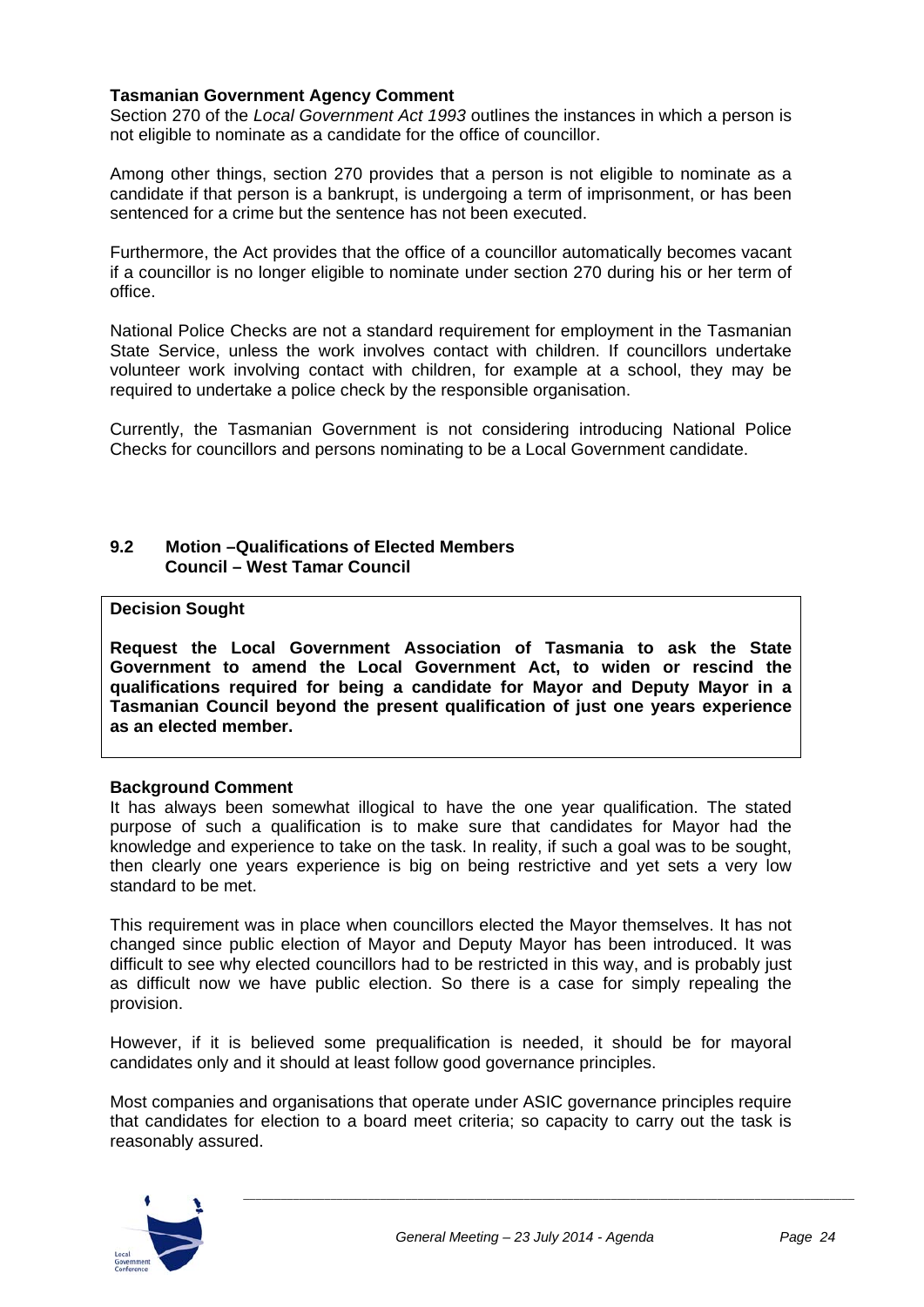Because Local Government seeks to have decision making and leadership by local citizens, it would be inappropriate for any prequalification to apply to candidates for councillor. It would also be inappropriate to require candidates for Mayor to have Australian Institute of Company Directors (AICD) qualifications or other such formal qualifications. At the same time, what is required to be a candidate for Mayor could be extended to have a wider range of other experience and skills. Surely a former local government manager, federal or state politician, business leader or CEO of a large charity should be seen as having at least equivalent relevant experience to a person who has one year as a local councillor.

At present, most potential candidates for Mayor would not have been able to run until they had served half of their first four year term as a councillor. Then, when the two yearly election occurred, they would have met the prequalification to be a candidate and run if they wished.

Under the changes to the Local Government Act, for most potential candidates, that will now be four years. In this context, what was restrictive is now much more restrictive.

Local Government has rightly been very vocal about inappropriate regulation. The incoming government has reform of regulation on its agenda. The sole criteria of one years experience as the prequalification to be a candidate for Mayor is a regulation that is unnecessarily restrictive.

Reform of this provision could simply be repeal. Or it should include wider automatic qualification criteria based on public offices held. It should also include the option for a potential candidate to make the case, to an independent assessor, that the person's skills and experience in other areas, exceeded the skills and experience that could be gained by one year of service as a councillor.

Apparently, current Mayors were recently asked their opinion about such a change and said "No". It can be argued that such a matter should be referred to the wider Local Government body.

This motion allows this to happen.

#### **LGAT Comment**

The matter was a subject for discussion at the September 2013 General Meeting. At that meeting Councils generally agreed that a one year qualifying period for Mayors and Deputy Mayors should continue but there was no formal motion relating to that position.

#### **Tasmanian Government Agency Comment**

Under subsection 41(1)(b) of the *Local Government Act 1993* (the Act), a person is eligible to nominate as a candidate for the office of mayor or deputy mayor if the person has at any time been elected or appointed as a councillor of any council in the State for a period of at least 12 months.

Removing this subsection would mean that any person is eligible to nominate as a candidate for mayor or deputy mayor, as long as they are eligible to nominate as a candidate for the office of councillor under section 270 of the Act.

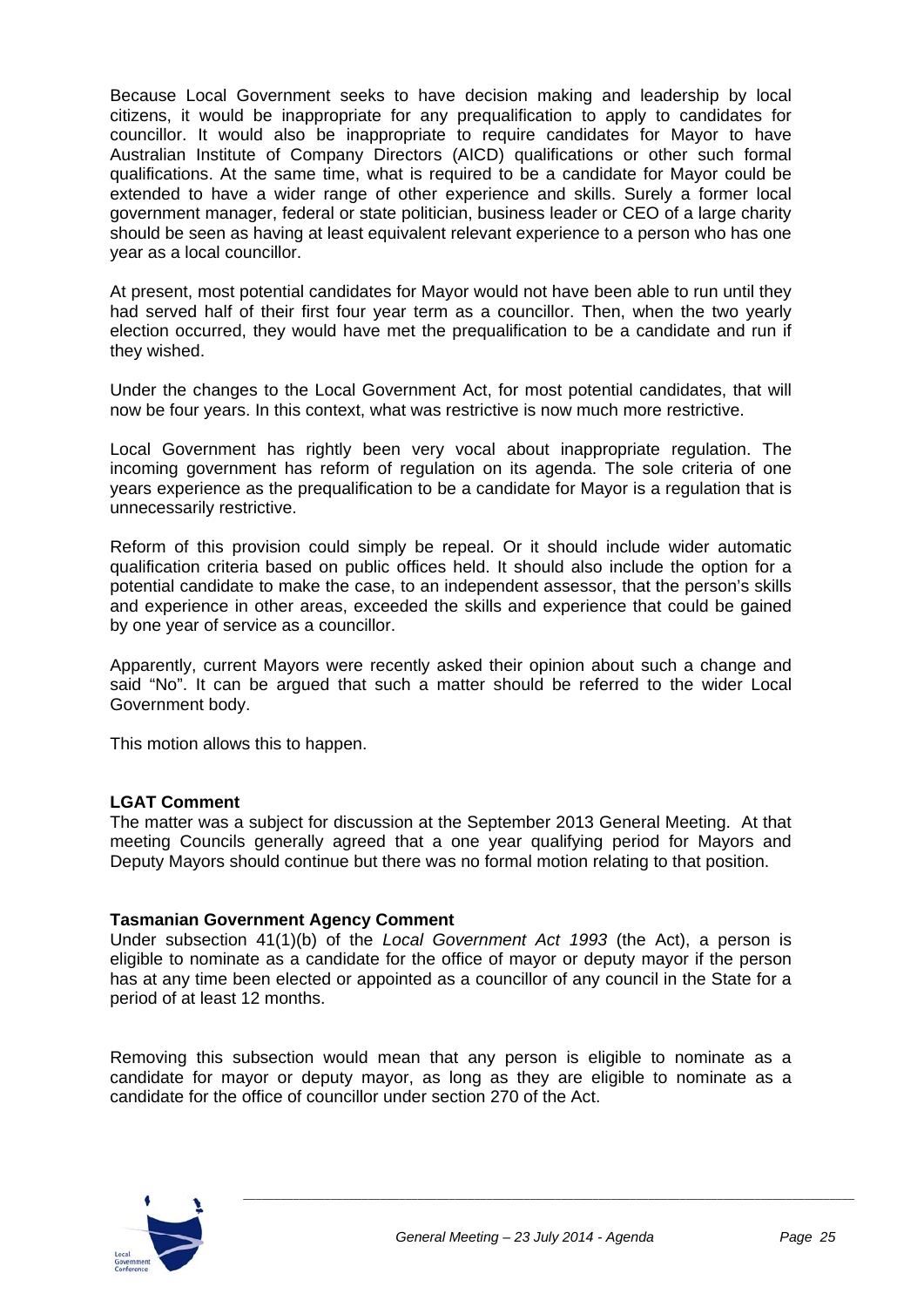The State Government is aware of concerns that the 12 month qualification period could be viewed as a constraint on encouraging people to nominate for the office of mayor or deputy mayor.

Furthermore, the Local Government Division in the Department of Premier and Cabinet acknowledges that this concern has intensified following the recent move to four-year terms for elected members, which effectively means that a councillor would need to serve a four-year-term before being eligible to nominate as a candidate for mayor or deputy mayor. The exception to this would be if the serving mayor or deputy mayor stood down from their office during the four-year term.

In response to concerns raised, the Tasmanian Government is considering a proposed amendment to the Act, to remove the requirement under subsection 41(1)(b) for a candidate for the office of mayor or deputy mayor to have a minimum of 12 months experience as a councillor.

The Government recognises the value in newly elected members undertaking relevant training and encourages the Local Government Association of Tasmania to continue to promote the benefits of such training to councils. Furthermore, councils are encouraged to establish their own policies to encourage participation by councillors in training courses.

The need for mandatory training for mayors and councillors was highlighted as issue in the Role of Local Government project and the Premier's Local Government Council Governance Working Group is likely to consider this issue as part of a package of initiatives to improve governance within Local Government.

## **10 PUBLIC POLICY - GENERAL**

#### **10.1 Motion – Government Business Enterprises Council – Derwent Valley Council**

#### **Decision Sought**

**That the Local Government Association of Tasmania pursue with the newly elected Liberal Government, the rating of Government Business Enterprises, namely AURORA and also the rating of all Crown Land that is leased for commercial developments in National Parks.** 

#### **Background Comment**

This matter has been the subject of numerous debates at Local Government Association Meetings, and in regard to the rating of GBE's has been supported by most Councils.

Regrettably it is still an issue that has gained little or no support from the State Government.

It is interesting to note that in most other states power generation companies are the subject of the council rating system, yet in Tasmania they are not. This is based on Legislation which in our view is anti-competitive and not in compliance with the Competitive neutrality principles under National Competition Policy (CNP) signed up to by all States.

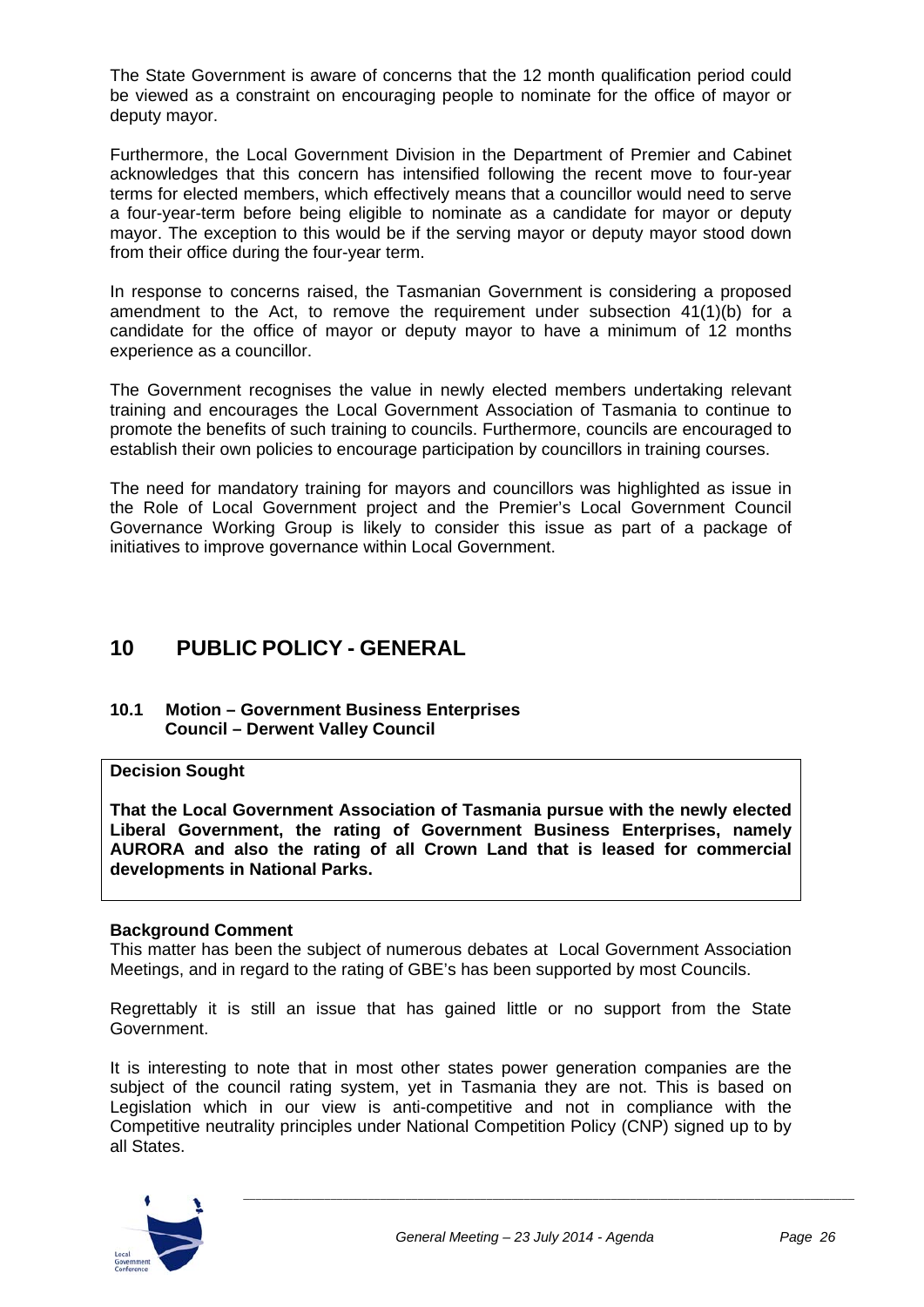The other issue is in regard to Commercial activities that occur in our National Parks. It is the view of Crown Land that these are covered under changes made to their Act many years ago, which we again feel is anti-competitive, especially when some of the activities these commercial operations undertake are competing against other businesses in the area who are rated.

#### **LGAT Comment**

This issue stems back to the early 2000s when a review of financial relations between State and Local Governments was undertaken. The net result of this review was that, in large part, councils would pay state taxes and charges and the State Government would pay rates to councils. Exemptions were made on each side of the ledger for charges associated with national parks, recreational parks, etc. The analysis demonstrated that there would be a significant windfall to Local Government in this process. The review had been conducted on the basis of revenue neutrality being agreed as an outcome.

The means by which this was "artificially" achieved was to exclude particular charging from the process. While several possibilities were available it was the exclusion of Hydro rates that was ultimately resolved. The impact and reach of this decision was considered in the context of how the reforms would not only affect the sector but the individual councils.

A decision to include Hydro rates in the equation would have been to the significant benefit of 5-6 councils but with the majority of councils worse off. The final decision saw all bar two councils financially better off with an undertaking from the State Government that it would ensure that the finances of the two councils, Glenorchy and Devonport, would remain neutral for a period of time. The net result for the Local Government sector was an increase in revenue of some \$2 million per annum.

The National Competition Policy provisions require the payment of rates by electricity utilities. This does not occur in Tasmania in respect of direct payments to councils but the NCP obligations are met in the form of tax equivalents being paid directly to the State Government, as owners. This is in line with the above arrangements. NCP requires that charges are built into pricing considerations but is silent on to whom these disbursements should be made.

LGAT has made a number of representations to the State Government on these matters seeking a further review of the financial arrangements. The most recent request related to the transfer of forestry land to reserves and the impact that this action has on future revenues of councils.

The State Government has maintained a consistent position that a further review is not warranted. It may be that a new State Government has a different perspective and it may be possible to put the case that this financial relationship should be reviewed to ensure that the basis upon which it was established continues to ensure equity.

#### **Tasmanian Government Agency Comment**

Land owned by Hydro Tasmania or by one of its subsidiaries (within the meaning of the *Government Business Enterprises Act 1995*) on which assets or operations relating to electricity infrastructure (within the meaning of the *Hydro-Electric Corporation Act 1995*), other than wind-power developments, are located, is exempt from rates imposed by Local Government under section 87(1)(c) of the *Local Government Act 1993*. However, a rates equivalent amount is imposed on the land associated with Hydro's hydro-electric generating assets in order to comply with the State's competitive neutrality obligations.

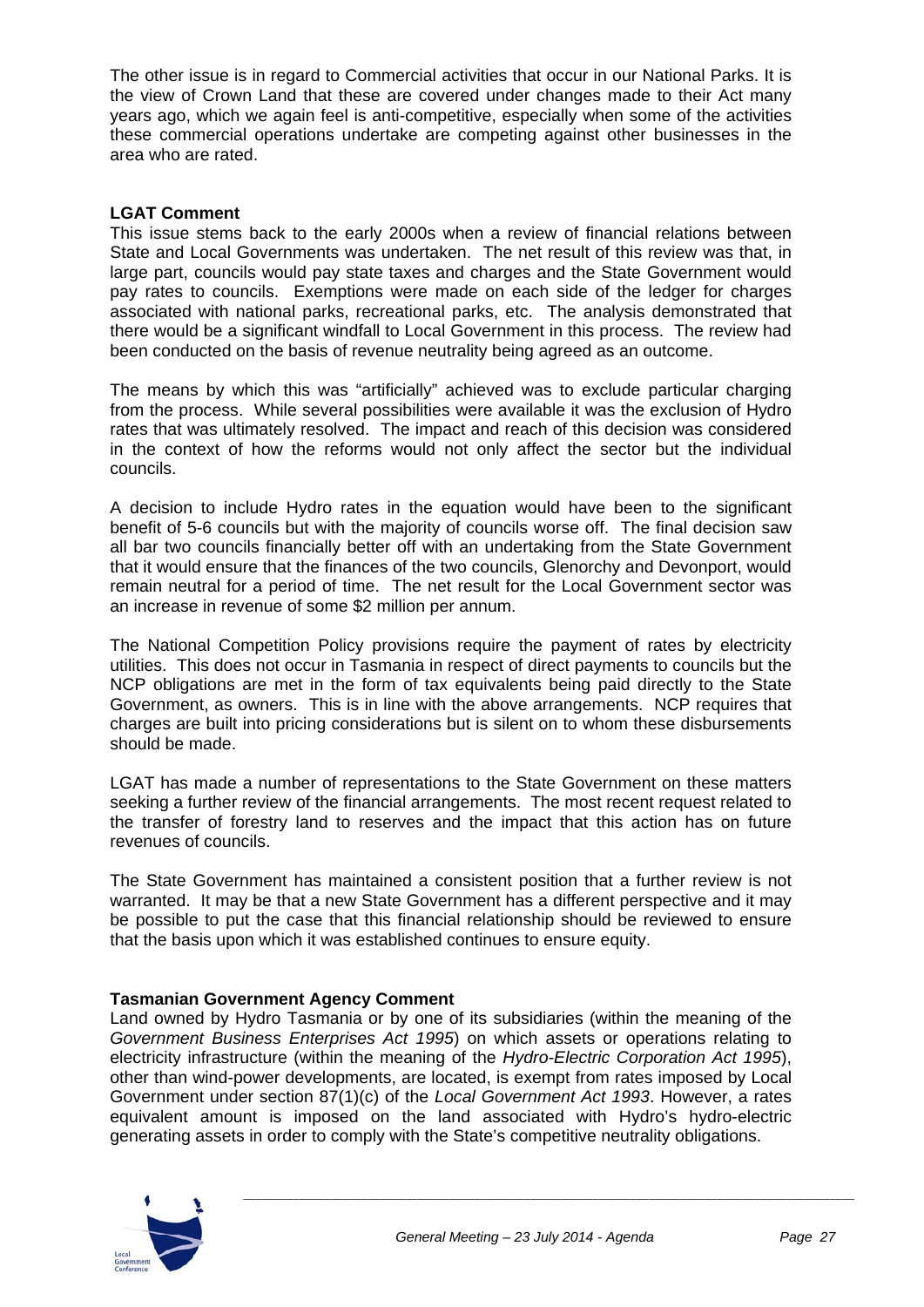#### Annexure 10 - Item D4 - July 2014

As part of implementation of the Statewide Partnership Agreement between the Government of Tasmania and Tasmanian Councils on Financial Reform signed in 2003 the Local Government Act was amended. These amendments required State Government to pay council rates on crown land, apart from certain types of reserves, roads, bridges and associated infrastructure and hydro land, the reforms also resulted in councils paying all State Government taxes including payroll tax and land tax, with the exception of parks, reserves and conservation areas and the abolition of up to \$10 million in State Government levies on councils.

All Government Businesses, except Hydro Tasmania, are already subject to local council rates on all land owned by the businesses. At the time it was agreed that Hydro Tasmania be excluded from council rates on land used for hydro-electric generation, but subject to a rates equivalent regime with a rating methodology that was consistent with its competitors, ensuring all obligations under the National Competition Policy are met. A key principle of the reform was revenue neutrality – the financial impact of the reform proposals are revenue neutral between the two levels of Government. If Hydro Tasmania had been included it would have made achieving revenue neutrality at both the sector level and individual council level very difficult to achieve.

National parks were also specifically excluded as part of the reforms and to include them now would also distort the revenue neutrality principle of the reforms.

## **11 ADMINISTRATION**

 **No Motions Received** 

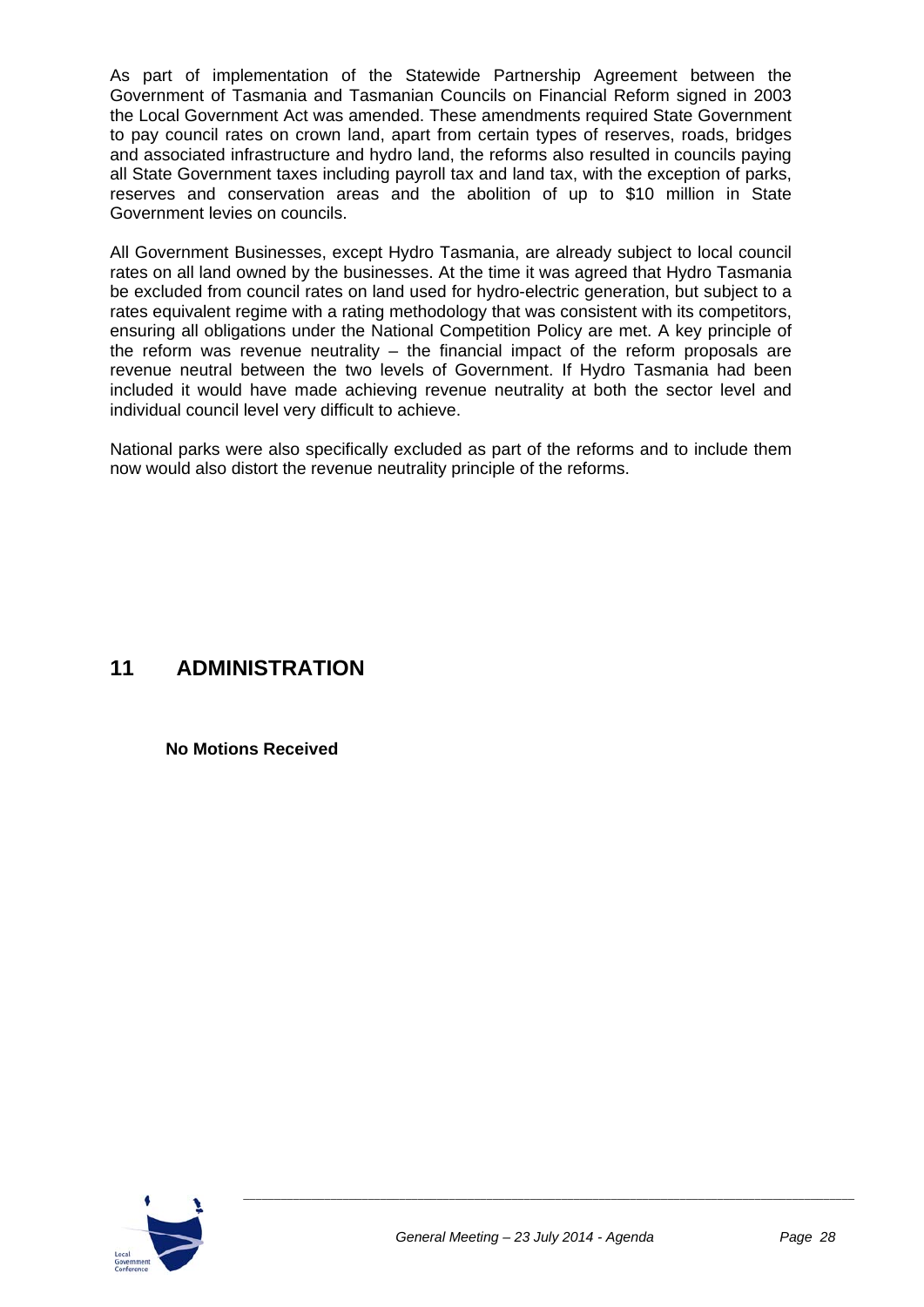## **12 FINANCE**

#### **12.1 Motion – Accrual Accounting Council – Waratah Wynyard**

#### **Decision Sought**

**That the Local Government Association of Tasmania request that the State Government consider introducing accrual accounting to State Government departments commencing with the Department of Infrastructure, Energy and Resources (DIER).** 

#### **Background Comment**

Local Government is required by The Local Government Act 1993 Section 83 (b) to record their assets and liabilities and, Section 84 (1) to prepare council's financial statements in accordance with the Audit Act 2008 and comply with the Australian Accounting Standards.

Local Government financial reports must comply with Accounting Standard AAS27 which includes the use of accrual accounting, the valuation of assets and liabilities and the depreciation of those assets.

While State Government imposes these requirements on Local Government they do not hold themselves accountable to the same standards*.* 

DIER could certainly benefit from asset management under the rigors of the accounting standards. The department may then concentrate on truly productive assets and manage their income stream in a rational, planned way.

#### **LGAT Comment**

No further comment required.

#### **Tasmanian Government Agency Comment**

The Tasmanian Government mandated that departments, including the Department of Infrastructure, Energy and Resources, prepare and publish financial statements on an accrual basis. This commenced for the 1996-97 financial year. These statements are prepared in accordance with Australian Accounting Standards, Treasurer's Instruction and the *Audit Act 2008* (previously the *Financial Management and Audit Act 1990)*.

The statements are published annually in departmental annual reports.

In addition, departments have been required since 2003-04 to produce accrual budgets which are incorporated in the annual State Budget Papers.

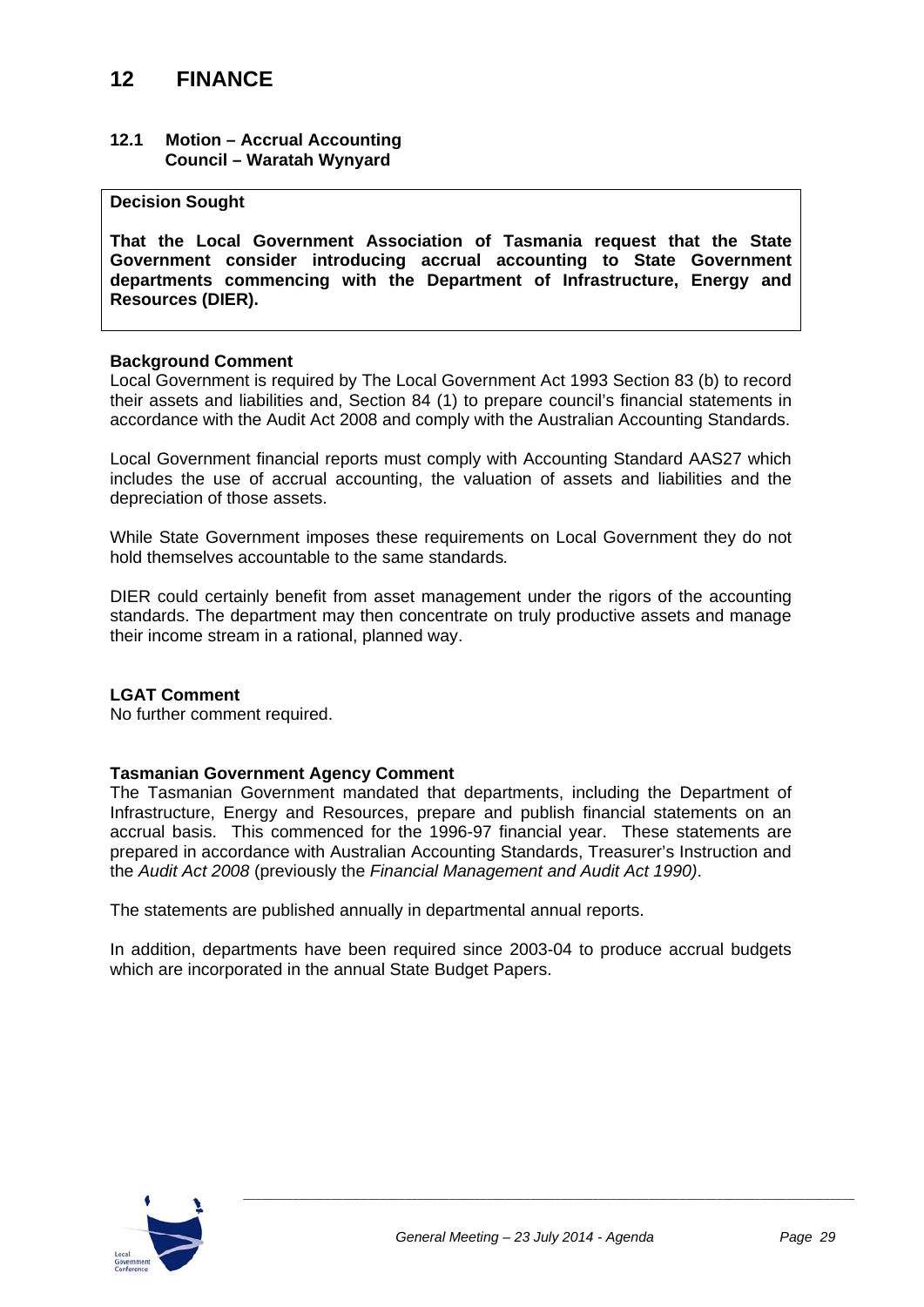#### **12.2 Motion – Financial Assistance Grants Council – Derwent Valley Council**

#### **Decision Sought**

**That the Local Government Association of Tasmania be requested to write to the Federal Minister for Local Government requesting a change to the Local Government (Financial Assistance) Act 1995 section 6 1 (b) National Principles Governing Allocation by States among Local Government Bodies, by deleting 30% and replacing it with 20%.** 

#### **Background Comment**

Councils are no doubt aware that over the years most sections of the Financial Assistance Grants have been amended by State Grants Commissions. These changes have been in regard to disability factors, road methodology and in more recent times the introduction of the Relative Needs criteria.

It appears that the only criteria that has not been changed since 1995 is the minimum grant criteria which is governed by section 6 of the Local Government (Financial Assistance) Act 1995.

The section in question is Section 6 1(b).

National Principles governing allocation by States among Local Government Bodies.

This section currently reads as follows:

Must ensure that no local government body in a State will be allocated an amount under section 9 in a year that is less than the amount that would be allocated to the body if 30% of the amount to which the state is entitled under that section in respect of the year were allocated among Local Government bodies in the State on a per capita basis.

This change effectively means that those Councils that are on the base grant and do not receive any allocation based on relative needs will have their financial grant reduced.

In the case of Tasmanian Councils and based on 2011/12 figures the reductions will be in the order of \$221,000 to \$440,000 and in the total State context amount to in the order of \$1,644,000. These funds would then be redistributed to those council who receive the relative needs component of the financial assistance grant. This distribution will vary from \$6,600 to \$189,000.

#### **LGAT Comment**

No additional comment.

#### **Tasmanian Government Agency Comment**

The State Grants Commission (SGC) is required to administer the Financial Assistance Grants (FAGS) provided by the Commonwealth Government in accordance with the Commonwealth's *Local Government (Financial Assistance) Act 1995*. Currently the Commonwealth legislation requires Local Government grant commissions to apply 30% of the FAG pool using the minimum grant principle.

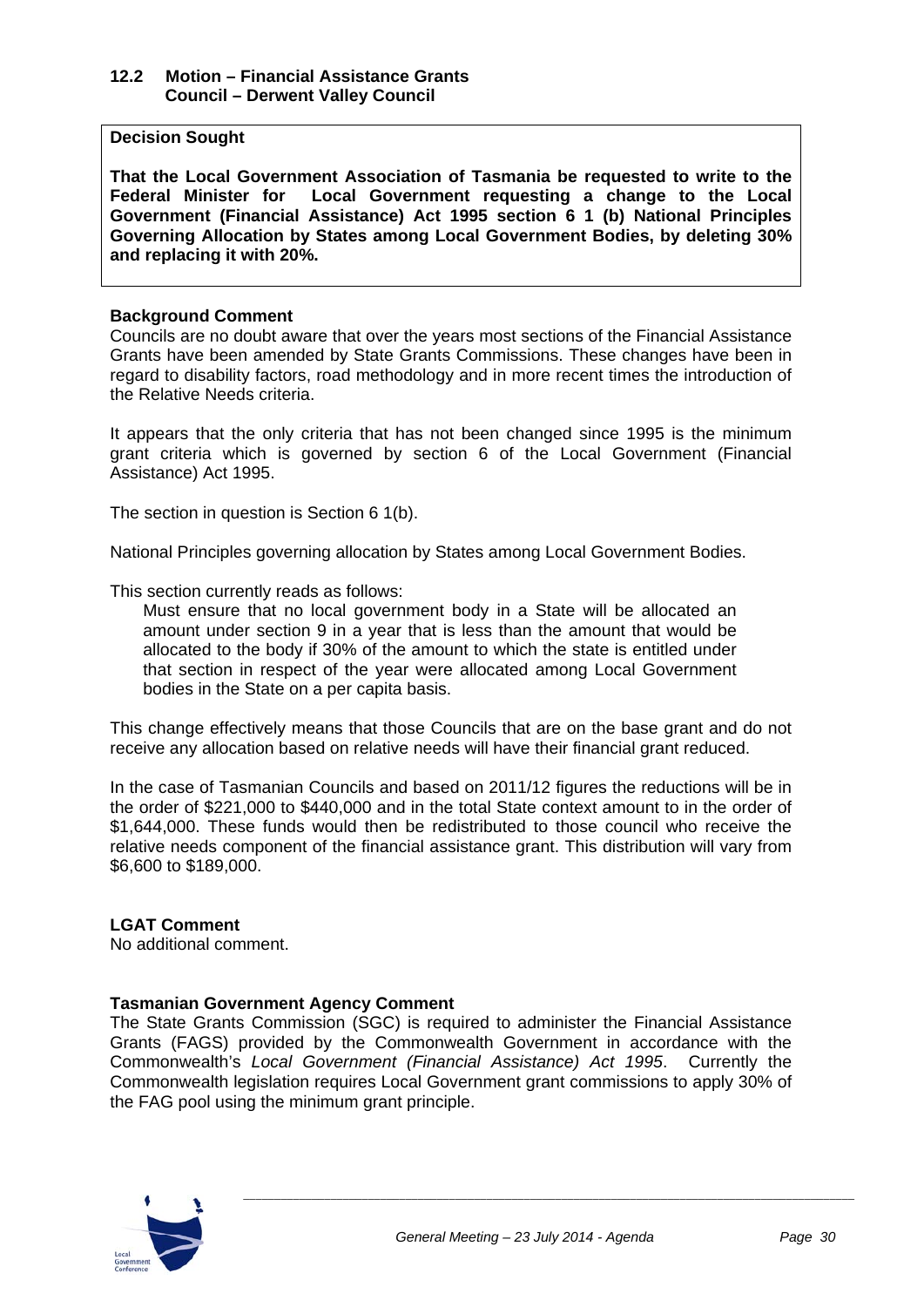The SGC has no jurisdiction over the Commonwealth. The SGC distributes the pool of funds that the Commonwealth determines. The Commonwealth determines what portion of the FAG pool it requires Local Government grant commissions to distribute using the minimum grant principle.

As stated on page xi of the Commonwealth Grants Commission (CGC)'s June 2001 *Report – Review of the Operation of the Local Government (Financial Assistance) Act 1995*, the minimum grant principle conflicts with the horizontal equalisation principle because minimum grants and equalisation grants are funded from the same pool. As the minimum grants are not distributed on an equalisation basis, they reduce the assistance available to meet the Commonwealth's equity objective.

The CGC undertook a review of Local Government financial assistance grants in 2013. The CGC report was handed to the former Commonwealth Government in mid December 2013 for consideration but, as yet, it has not been made public. Clause 3(c) of the Terms of Reference for the 2013 review requested the CGC examine the impacts of financial assistance grants on Local Government bodies by identifying the impact of the minimum grants principle on the intra-state distribution of FAGs.

The SGC awaits the release of the CGC's 2013 report - *Review into Improving the Impact of Financial Assistance Grants on Local Government Financial Stability*.

#### **12.3 Motion – Review of Financial Relationship With State Government Council – Derwent Valley Council**

#### **Decision Sought**

**That the Local Government Association of Tasmania pursue with the newly elected Liberal Government a review of the Financial Relationship between State and Local Government.** 

#### **Background Comment**

This matter was the subject of a motion from the Derwent Valley Council to the LGAT General Meeting in July 2013. It is understood that this matter was discussed with the then State Labor Government and that they appeared not to be keen to undertake a review of something that has now been in place for some 15 years.

The reason for this is possibly because over this period of time the pendulum has now swung substantially in favor of the State Government. With this said we mean that land values have increased substantially, as has the impost for the payment of Payroll Tax.

In this period the State Government has disposed of many of their land holdings under the Crown Land Assessment and classification Project (CLAC) effectively reducing their rate impost and increasing their land tax by the transfer of the land to Local Government.

It was the view when the Financial Relationship between State and Local Government was agreed too that a review would be undertaken, this was supported by a previous Director of Local Government at a General Managers Workshop several years ago.

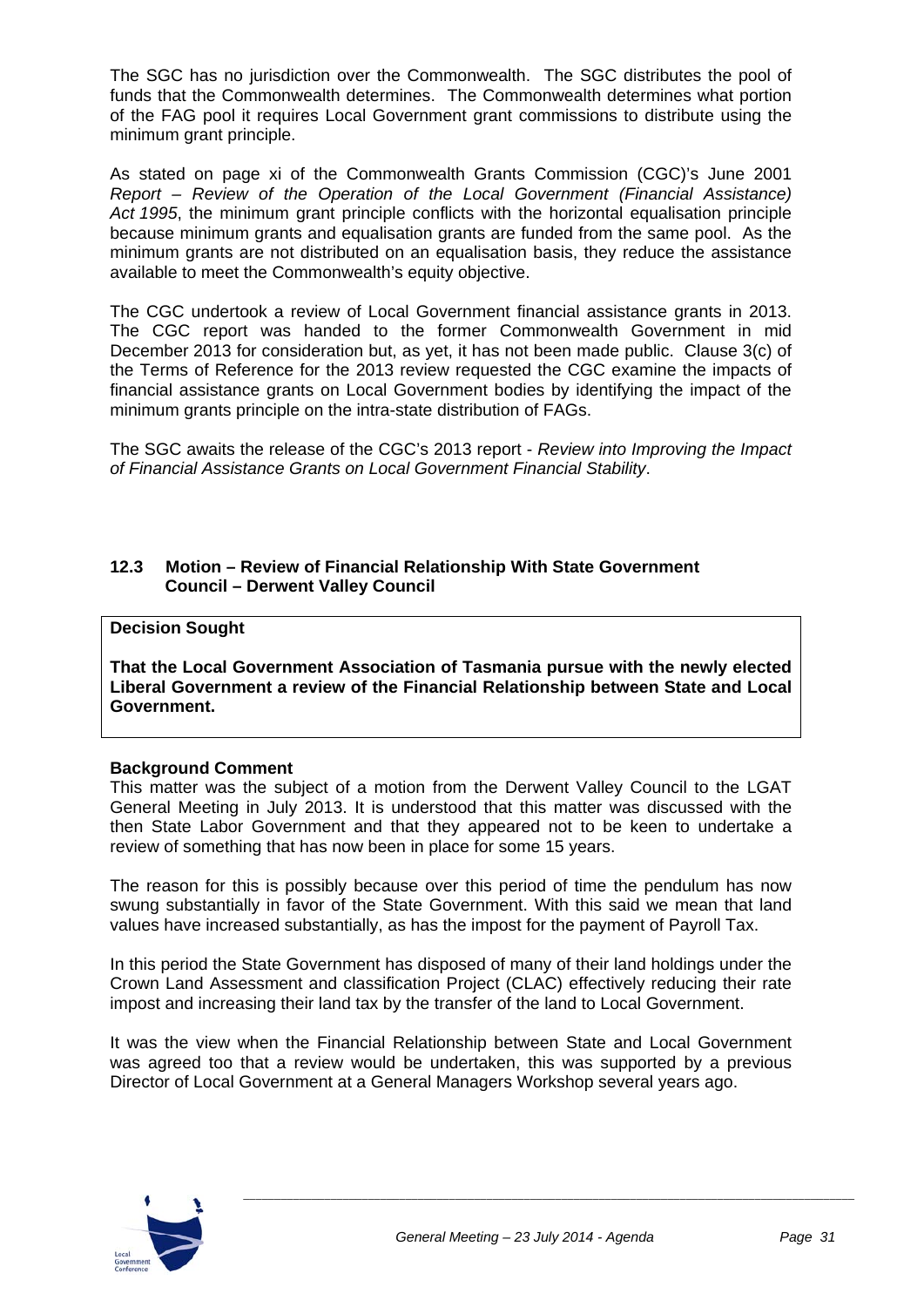#### **LGAT Comment**

This issue stems back to the early 2000s when a review of financial relations between State and Local Governments was undertaken. The net result of this review was that, in large part, councils would pay state taxes and charges and the State Government would pay rates to councils. Exemptions were made on each side of the ledger for charges associated with national parks, recreational parks, etc. The analysis demonstrated that there would be a significant windfall to Local Government in this process. The review had been conducted on the basis of revenue neutrality being agreed as an outcome.

The means by which this was "artificially" achieved was to exclude particular charging from the process. While several possibilities were available it was the exclusion of Hydro rates that was ultimately resolved. The impact and reach of this decision was considered in the context of how the reforms would not only affect the sector but the individual councils.

A decision to include Hydro rates in the equation would have been to the significant benefit of 5-6 councils but with the majority of councils worse off. The final decision saw all bar two councils financially better off with an undertaking from the State Government that it would ensure that the finances of the two councils, Glenorchy and Devonport would remain neutral for a period of time. The net result for the Local Government sector was an increase in revenue of some \$2 million per annum.

The National Competition Policy provisions require the payment of rates by electricity utilities. This does not occur in Tasmania in respect of direct payments to councils but the NCP obligations are met in the form of tax equivalents being paid directly to the State Government, as owners. This is in line with the above arrangements. NCP requires that charges are built into pricing considerations but is silent on to whom these disbursements should be made.

LGAT has made a number of representations to the State Government on these matters seeking a further review of the financial arrangements. The most recent request related to the transfer of forestry land to reserves and the impact that this action has on future revenues of councils.

The State Government has maintained a consistent position that a further review is not warranted. It may be that a new State Government has a different perspective and it may be possible to put the case that this financial relationship should be reviewed to ensure that the basis upon which it was established continues to ensure equity.

#### **Tasmanian Government Agency Comment**

The State and Local Government Financial Reforms (SLGFR) were negotiated in good faith with a commitment from both levels of government to the aim of simplifying and making financial relations more transparent.

The reforms were underpinned by a criterion of revenue neutrality for both levels of government based on the 1999-00 reference year. The SLGFR context was always a "no regrets" initiative with no expectation that revenue neutrality would be either sustained through time or subject to periodic review.

Treasury refutes the claim that when the SLGFR was endorsed, that a review would be undertaken. In December 2001, the Premier's Local Government Council endorsed a paper by the SLGFR working group setting out a number of principles for the reforms including "*Revenue neutrality will have to be determined at a point in time, which in this case will be for 1999-00. Both levels of government therefore need to be aware that the future changes cannot be anticipated and this is a risk, which both parties must be* 

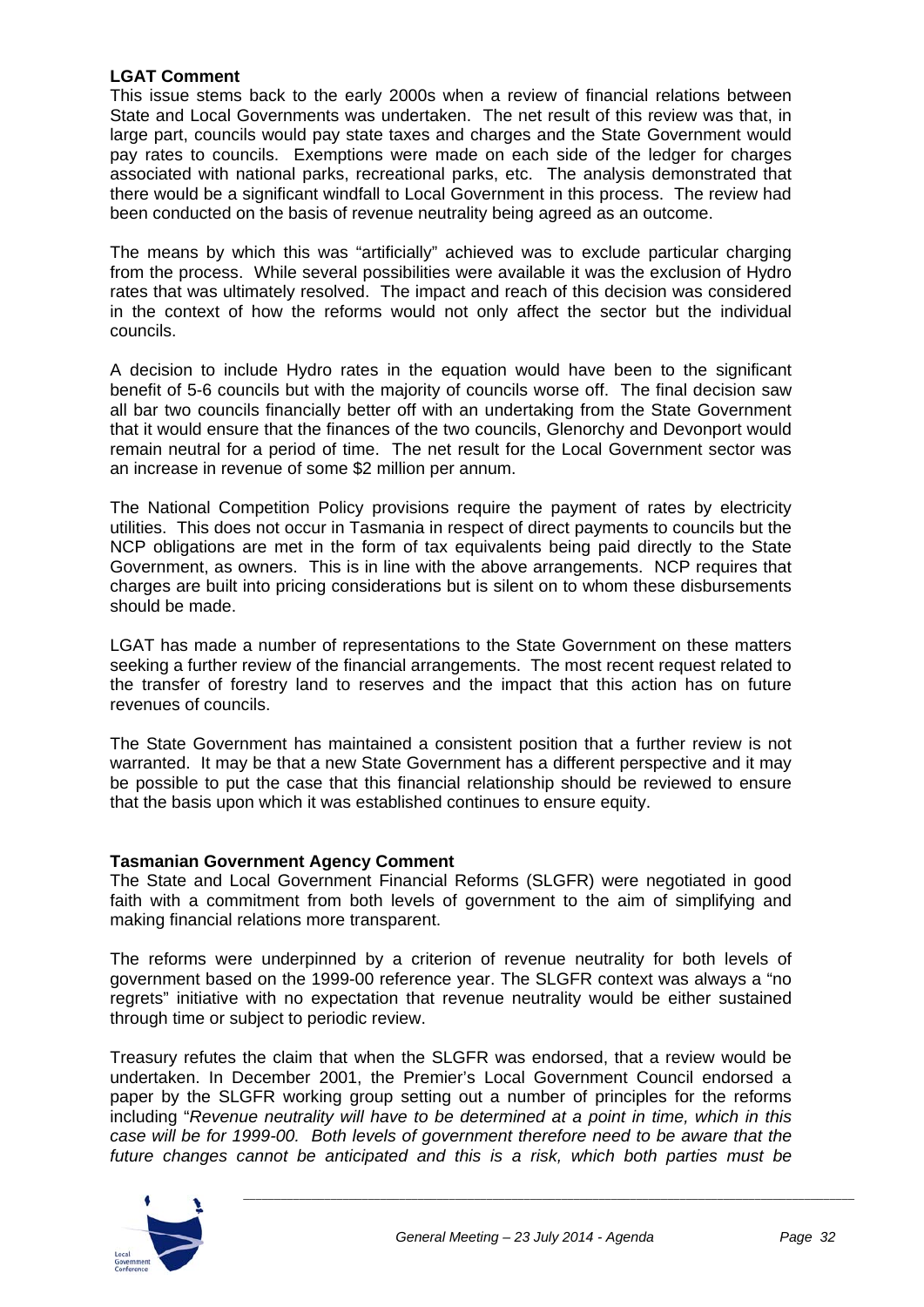*prepared to accept".* (Principles for Reform of State and Local Government Financial Relations - page 3).

By removing rating and taxation exemptions, each sphere of government could enhance its decision making and lead to efficiency gains and greater economic benefits by taking into account the true cost (ie inclusive of state taxes or Local Government rates) of providing State and Local Government services.

It is noted that by the time that the legislation took effect on 1 July 2004, State taxes had reduced and council rates increased relative to 1999-00 revenue neutrality reference year, such that rather than being revenue neutral the reforms resulted in a material positive net financial transfer to Local Governments from the State Government.

Subsequent reductions in state taxes, such as reductions in land tax in 1 July 2010 and increases in payroll tax thresholds in 1 July 2013 would have further favourably impacted Local Government.

Treasury does not support the proposed review.

#### **12.4 Motion – Annual Licence Fees For Private Jetties Council – West Coast Council**

#### **Decision Sought**

**That LGAT initiates discussion with Crown Land Services with the objective of establishing a fairer pricing model for annual licence fees applied to private jetties.** 

#### **Background Comment**

The annual licence fee for private jetties is calculated as 6% of valuation, uncapped.

During the past two years there has been a significant increase in waterfront valuations resulting in unreasonable increases in annual licence charges for jetties.

This has had significant impact on property owners with jetties around the State resulting in enquiries and representations directed to Councils.

West Coast Council suggests that a pricing model similar to rental for a replacement lease for a shack site on Crown Land, as determined by CROWN LANDS (SHACK SITES) REGULATIONS 2012 (S.R. 2012, NO. 100) - REG 3, would be more reasonable and consistent. This is calculated as the lesser of 2% of valuation or \$1500 (as at September 2010, indexed annually in accordance with Hobart CPI).

## **LGAT Comment**

No additional comment.

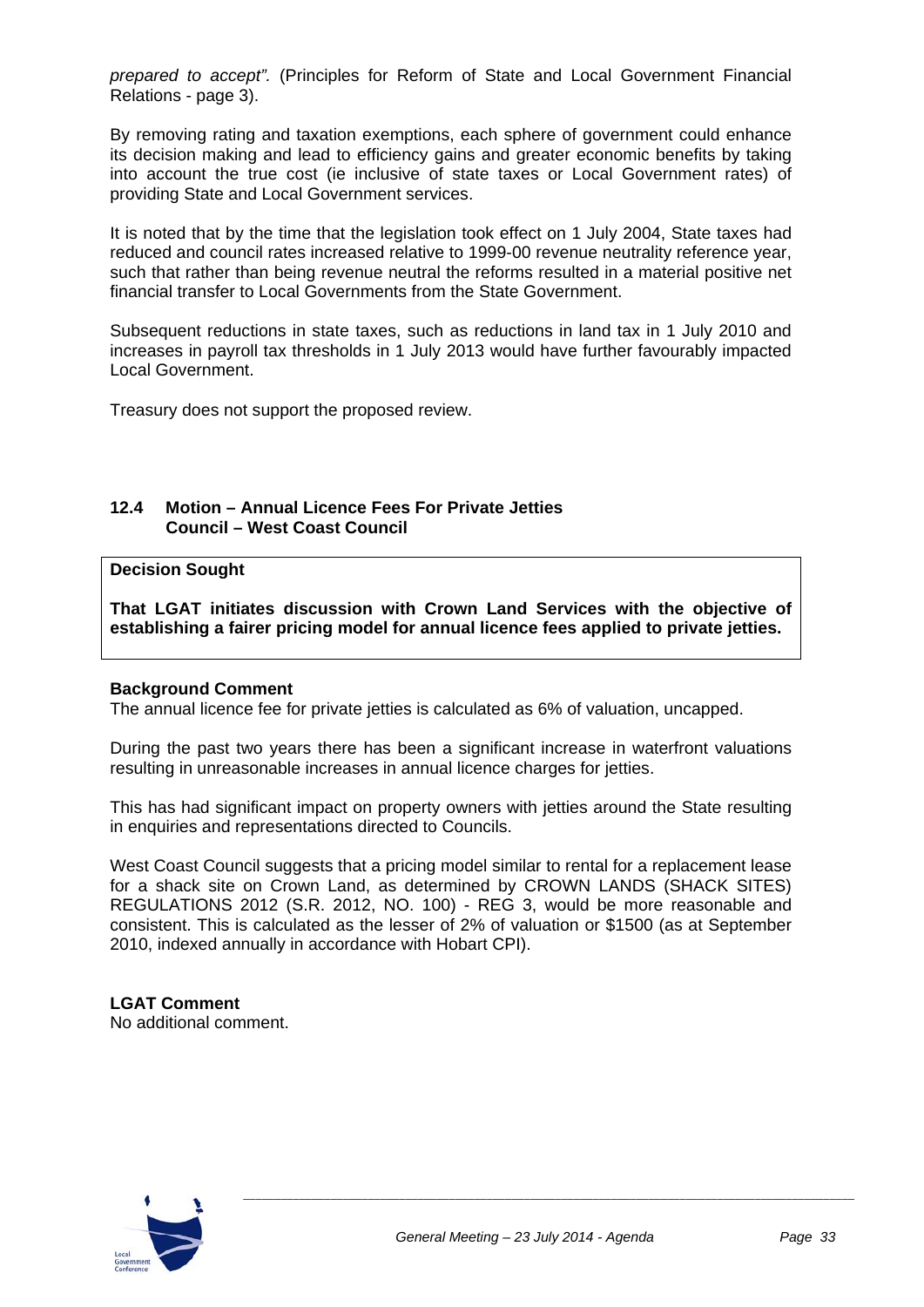#### **Tasmanian Government Agency Comment**

The current rental policy for private use of marine structures is six per cent of land value.

The majority of marine structures (excluding commercial agreements) are currently charged between \$200 and \$600 annual rent.

The pricing model suggested above is not directly comparable as Shack Sites are a different development type and use.

Any decrease in the percentage of land value charged would result in a substantial decline in revenue, and also result in many agreement holders not being charged the minimum amount of rental needed to cover the cost of administering the terms of the agreement annually. This means that their occupation of the land would be subsidised by the Crown.

Crown Land Services' Crown Land Rental policy allows for agreement holders to seek a rental review, and agreement holders can also negotiate payment terms that best suit their circumstances, such as quarterly or monthly payments rather than annually.

It is accepted that fees associated with Marine structures (jetties, slips, pontoons, boatsheds) have increased in the last 10 years. However, the increase in the underlying land value has, in most cases, not been the main factor in this increase. Agreement holders are now required to hold public liability insurance for these structures. The premiums for this coverage (\$5 million) can be around \$600 annually. In many cases, this is more than the rental fee.

Councils have, in some municipalities, also started charging rates and fees for these structures. Under section 87 of the *Local Government Act 1993,* Crown land appears to be exempt from "general and separate rates, averaged area rates, and any rate collected under section 88 or 97" where the land "is a public reserve, within the meaning of the *Crown Lands Act 1976*" or "is a marine facility, within the meaning of the *Marine and Safety Authority Act 1997*". Most marine facilities are located on "public reserve".

Under section 3 of the *Marine and Safety Authority Act 1997,* "marine facility means any facility, structure or equipment used in relation to the navigation and operation of vessels".

Rather than the annual licence fee being reduced, councils could review their charges associated with these structures to ascertain if they are allowable under the Local Government Act*.* 

Sample copies of the rates and fee notices provided to Crown Land Services indicate some marine structure agreement holders are being charged up to \$800 annually in council charges, more than most agreement holders are charged in annual rental. Some councils have also created a new special 'marine structure' fee.

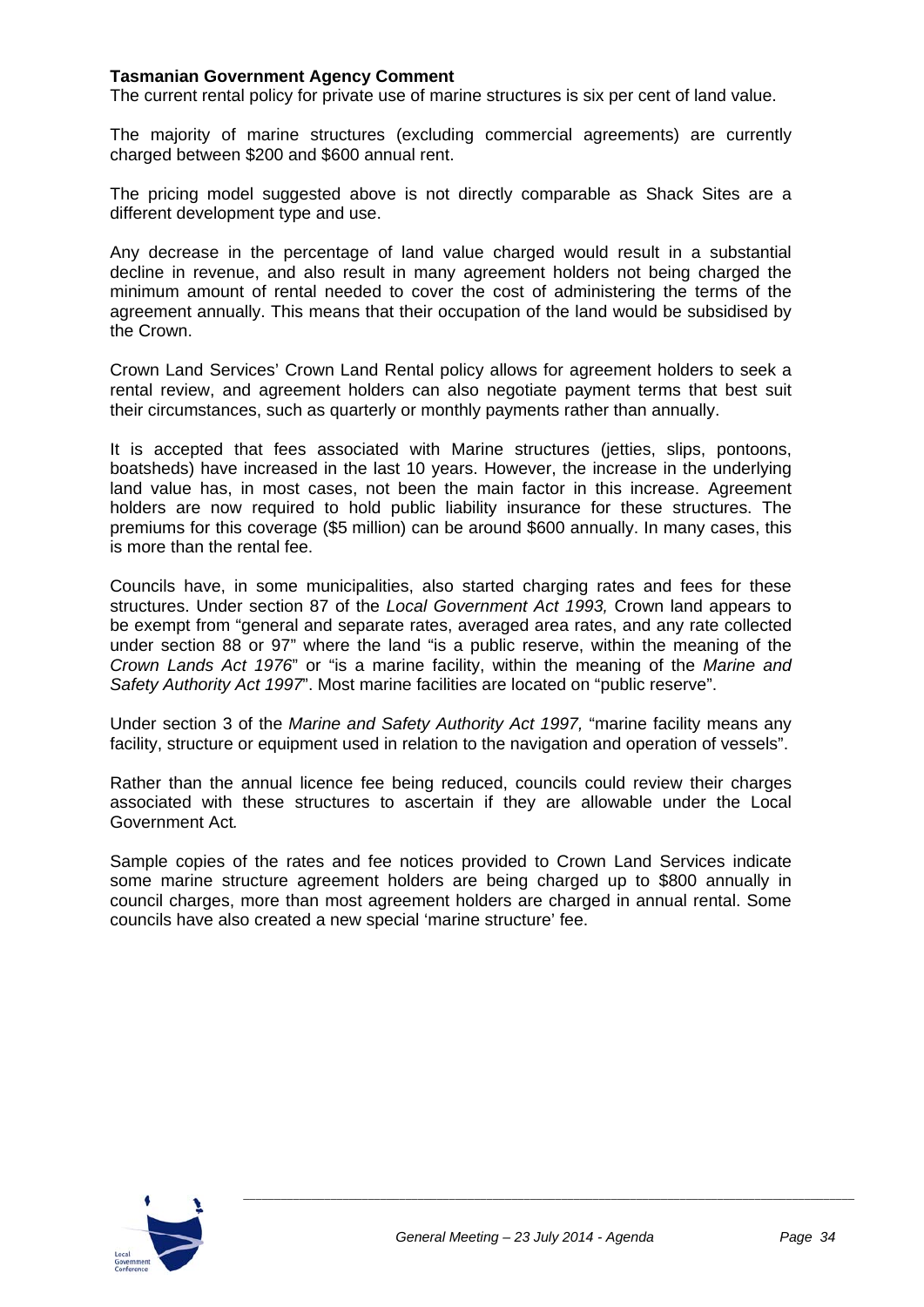## **13 INFRASTRUCTURE AND SERVICES**

#### **13.1 Motion – Roads to Recovery Goals Council – Waratah Wynyard Council**

#### **Decision Sought**

**That the goals of the R2R programme be re-examined with a view to determining how they can better assist Councils to achieve sustainable, strategic asset management outcomes over the long term. The program's funding conditions should be reviewed accordingly.** 

#### **Background Comment**

The philosophy embodied within the programme's current funding requirements is simply to hold Councils to a historic level of roads expenditure. This does not provide adequate incentive to further develop the maturity of their strategic asset management practices and, in many respects, seems at odds with it.

#### **LGAT Comment**

Roads to Recovery was initially established to deal with a backlog of expenditure on council road assets. While broad strategic outcomes associated with asset management programs may not necessarily align with the goals and philosophy of Roads to Recovery, it should be understood that it was intended to be a source of funding to enable councils to 'catch up'.

This may be a matter that could be best addressed through the Australian Local Government Association's Roads and Transport Advisory Committee, and if supported, the Association could progress the matter through that process.

#### **Tasmanian Government Agency Comment**

*Roads to Recovery* is an Australian Government program and it deals directly with Local Government.

As the Department of Infrastructure, Energy and Resources doesn't have a role in this program, councils are encouraged to raise concerns with the Federal Department of Infrastructure.

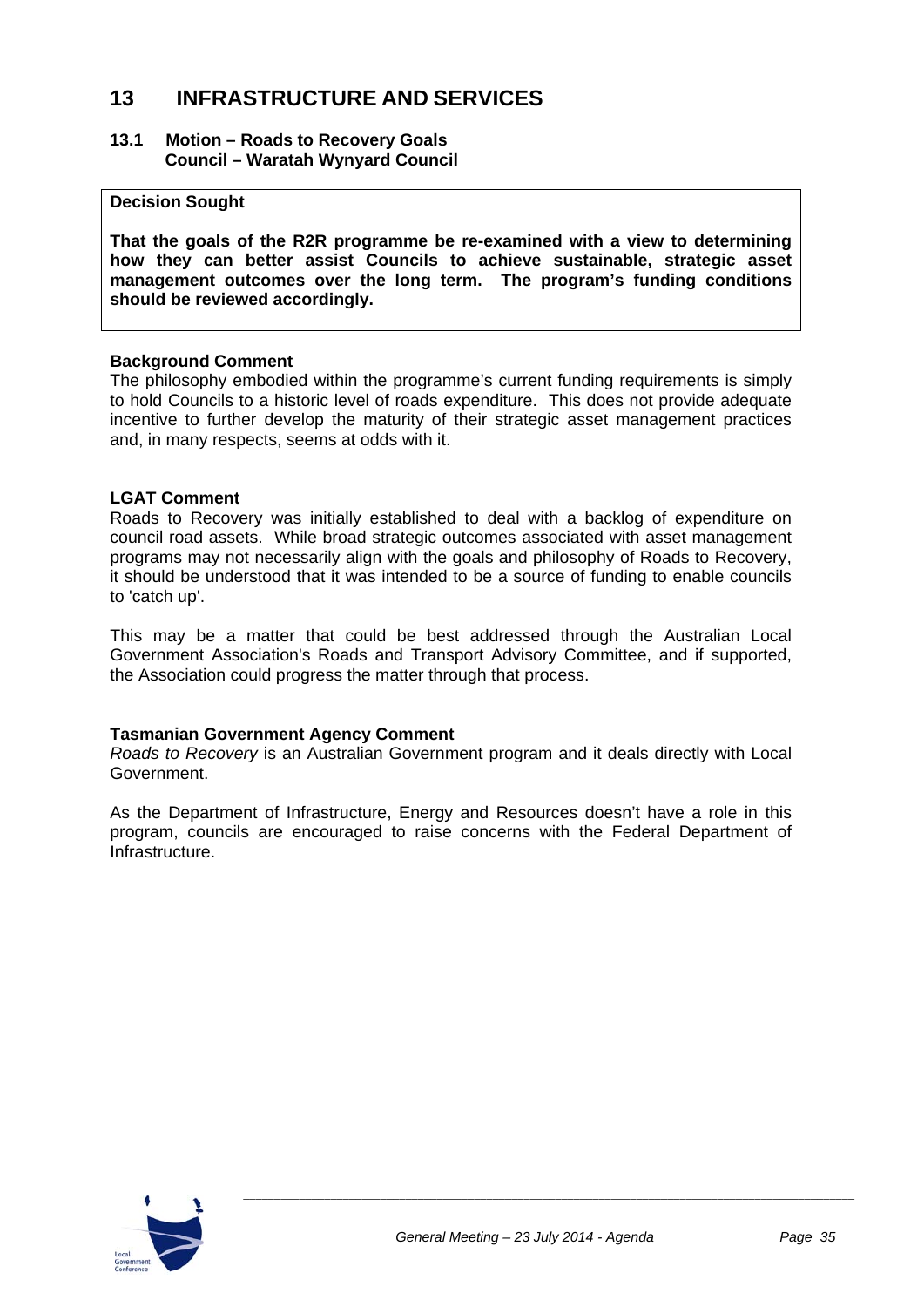#### **13.2 Motion – Roads to Recovery Funding Conditions Council – Waratah Wynyard Council**

#### **Decision Sought**

**That the Roads to Recovery Funding Conditions be reviewed to remove apparent inconsistencies with respect to what is and is not considered 'roads expenditure' (re: calculation of own source expenditure).** 

#### **Background Comment**

Examples of inconsistencies include, but are not necessarily limited to -

- a) Under the current conditions, capital expenditure on footpaths may be included only where they occur as part of a wider road project but capital expenditure on stand-alone footpath jobs must be excluded along with expenditure on the maintenance of footpaths.
- (b) Council's total street lighting expenses have been excluded under the conditions due to the fact that we have not previously been able to demonstrate the proportion of the total bill attributable to electricity consumption (excluded) **vs** maintenance of the network (transmission and distribution) (which may be included). A presentation to Tasmanian Councils from Aurora (dated Aug 2012) which has just come to our attention shows that, in fact, this split is approximately 25%/75%, that is, the majority of our street lighting costs could be included in our calculation of own source expenditure on roads.

#### **LGAT Comment**

As this matter relates to a national program, the appropriate vehicle to handle this issue is via the Australian Local Government Association (ALGA). The LGAT sits on the ALGA's Roads and Transport Advisory Committee, which considers matters relating to programs such as Roads to Recovery, and the conditions associated with such programs, in order to formulate a national sectoral perspective. It would be appropriate, if this motion were supported, for the Association to raise the matter via that committee.

#### **Tasmanian Government Agency Comment**

*Roads to Recovery* is an Australian Government program and they deal directly with Local Government.

As DIER doesn't have a role in this program, Councils are encouraged to raise concerns with the Federal Department of Infrastructure.

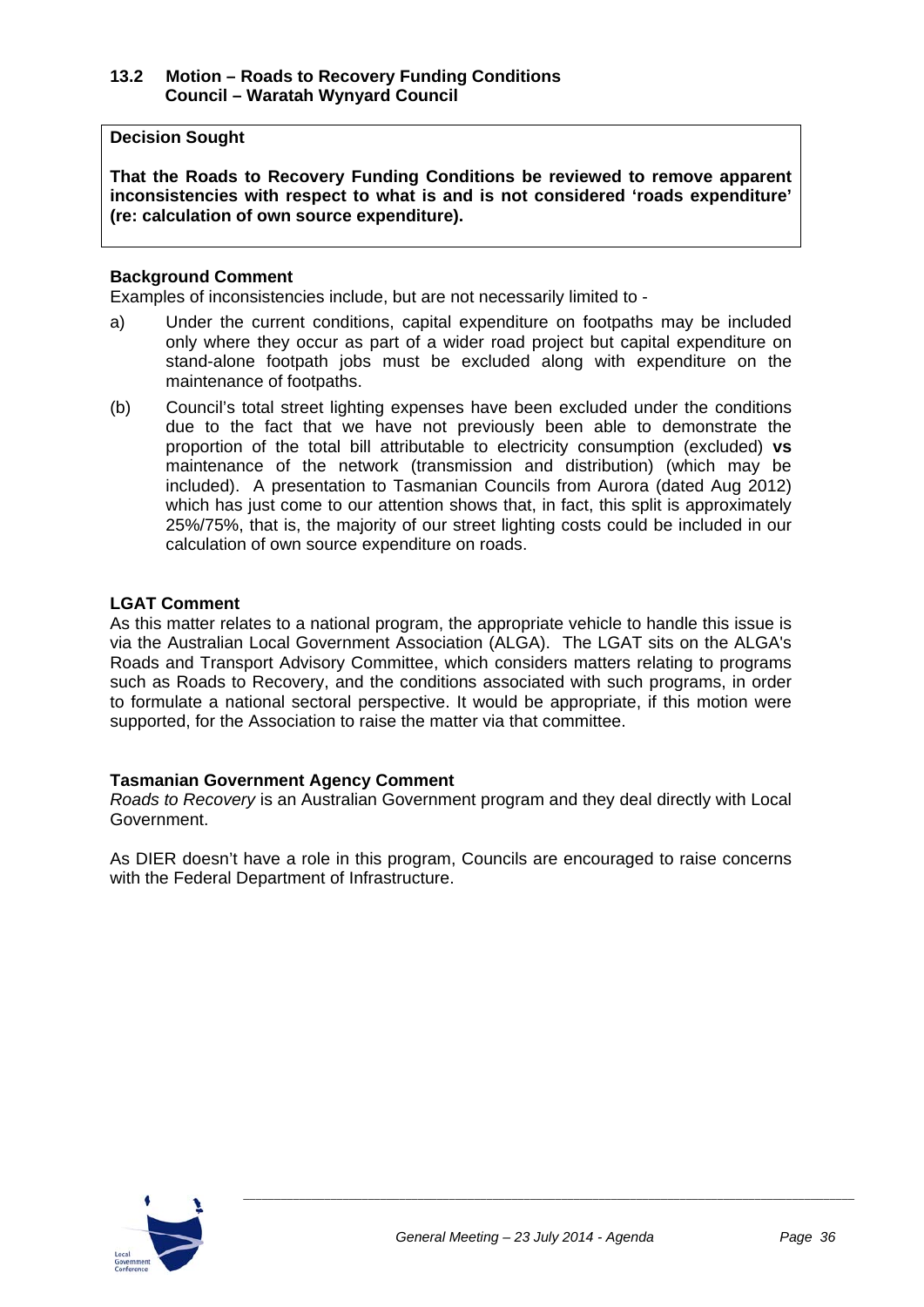#### **13.3 Motion – Transfer of Forestry Roads Council – Circular Head**

#### **Decision Sought**

**That the Local Government Association of Tasmania is asked to seek discussions with the State Government regarding negotiations on the handover of Forestry Tasmania roads to Parks, due to a negative effect that will occur on communities and tourism due to deterioration if no funding is available for continued maintenance.** 

#### **Background Comment**

Council is concerned that if an adequate operation budget is not provided with the transfer of the ownership of the roads communities will be affected, especially with tourism that promotes the ventures across these roads.

#### **LGAT Comment**

Since an earlier motion was passed in 2013 on this issue, the LGAT has been seeking clarification from both the former and current State Governments regarding responsibility for former Forestry Tasmania and Gunns roads, as well as an outline of the future actions the government is considering for these roads.

LGAT has received advice from State Government mirroring the Tasmanian Government Agency comment.

The Association remains in contact with Forestry Tasmania and the relevant Departments on this issue. In addition, at the time of writing it is intended that LGAT will raise the matter at the next PLGC meeting in July in order to obtain greater clarity from the Premier and/or the new Minister.

#### **Tasmanian Government Agency Comment**

The management of areas currently described in the Tasmanian Forest Agreement (TFA) as Future Reserved Land (FRL) is still being clarified.

Legislation has been introduced into Parliament to alter the terms of the TFA. At the time of writing, the FRL remains State Forest, with the roads remaining as Forest Roads managed by Forestry Tasmania.

Assuming legislation currently before Parliament is passed in its current form, and land is transferred for management by the Parks and Wildlife Service, it is expected that appropriate funding would also be provided to manage the land.

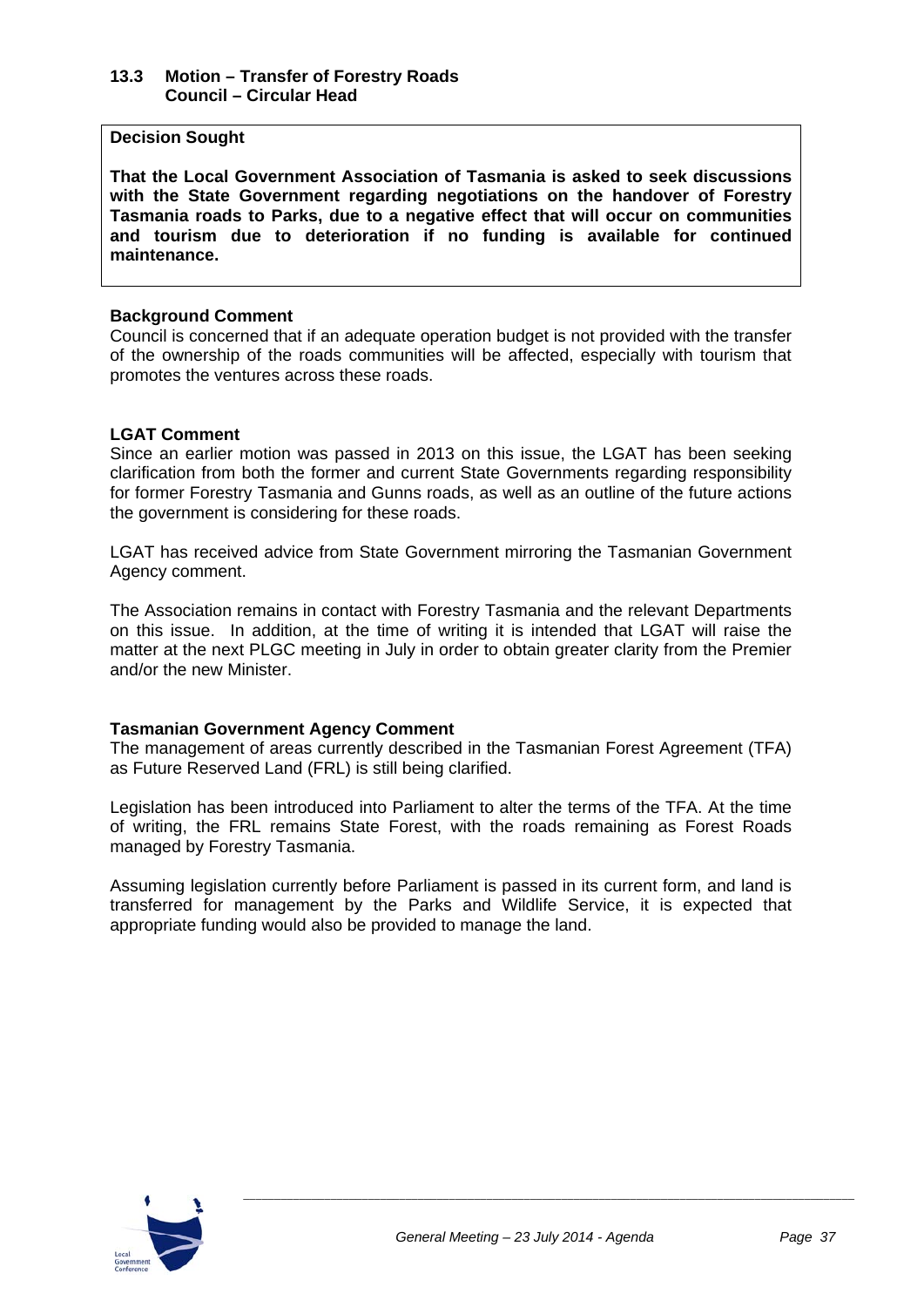#### **13.4 Motion – Tasmanian Freight Equalisation Scheme \* Council – Northern Midlands Council**

#### **Decision Sought**

#### **That LGAT**

- **1. Support the continuation of the Tasmanian Freight Equalisation Scheme due to its importance to Tasmania.**
- **2. Lobby the Australian Government and State Governments to re-establish the Tasmanian Freight Equalisation Scheme for all freight transported to and from Tasmania.**
- **3. Investigate the terms of the proposed Australian Competition and Consumer Commission/Productivity Commission enquiry into the Tasmanian Freight Equalisation Scheme with the aim of issuing a brief to Councils.**
- **4. Assess options for a study that analyses the benefits and costs of a support package for a direct international service from the Port of Bell Bay.**

#### **Background Comment**

The key objective of the Tasmanian Freight Equalisation Scheme is to provide Tasmanian industries with equal opportunities to compete in mainland markets, recognising that unlike mainland counterparts, Tasmanian shippers do not have the option of transporting goods interstate by road or rail. The Tasmanian Freight Equalisation Scheme assists in alleviating the sea freight cost disadvantage incurred by shippers of eligible non-bulk goods moved by sea i.e. not shipped loose in the hold of a ship. Under the rules of the Tasmanian Freight Equalisation Scheme, exports to international destinations are ineligible for Tasmanian Freight Equalisation Scheme assistance, either as direct exports or through transhipment.

**At Attachment to Item 13.4** are the following documents -

- ‐ Northern Midlands Council Minute 269/13 dated 14 October 2014
- ‐ Email from Northern Tasmania Development 2 October 2013
- ‐ Regulatory Environment Implications for Tasmanian Freight and Logistics
- ‐ Interim Report released by the Tasmanian Freight Logistics Coordination Team 2013
- ‐ Freight Logistics Coordination Team Terms of Reference & Membership
- ‐ Michael Deegan 2012 Report into Tasmanian ports and shipping
- ‐ Audit Office Report 2010-2011 Tasmanian Freight Equalisation Scheme
- ‐ Australian Government Productivity Commission Inquiry Overview of the Tasmanian Freight Subsidy Arrangements December 2006

#### **LGAT Comment**

LGAT has made several representations to both the Federal and State Governments, as well as undertaking a range of enquiries and processes looking into this matter. In light of the pending public release of the final report by the Australian Government, it is not considered worthy of further action at this time.

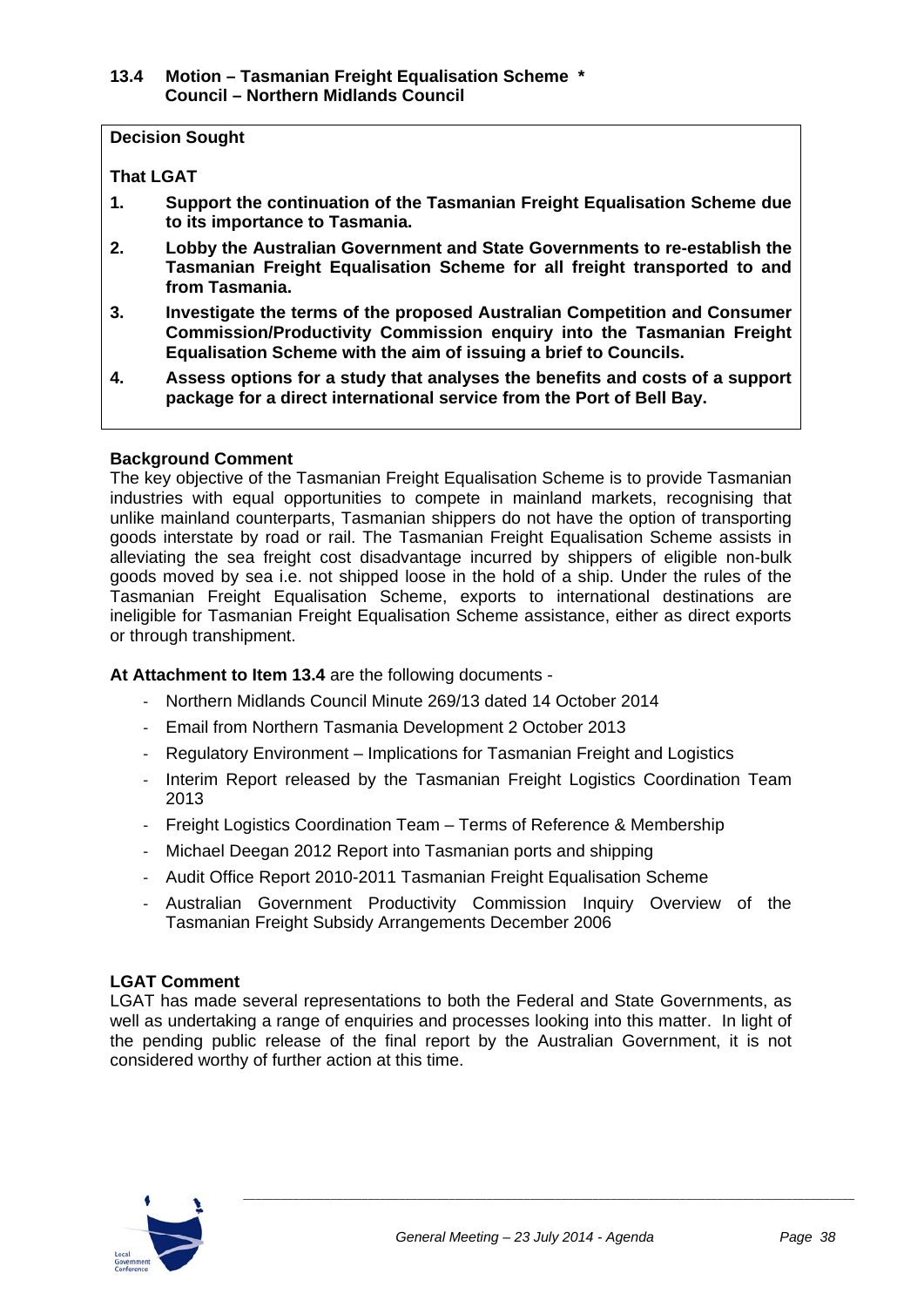#### **Tasmanian Government Agency Comment**

In November 2013, the Australian Government requested the Productivity Commission undertake an Inquiry into *Tasmanian Shipping and Freight.* This Inquiry has now concluded, with the Commission's Final Report forwarded to the Australian Government on 7 March 2014. The Final Report is yet to be publicly released.

As part of a broader review of Tasmania's freight system, the Inquiry considered the effectiveness of the current Australian Government schemes for supporting freight and passenger services between the mainland and Tasmania.

The Australian Government has committed to retain the Tasmanian Freight Equalisation Scheme (TFES), with the scope of the Inquiry to assess the merits and weaknesses of the current arrangements and to provide recommendations on an appropriate future approach and/or arrangements.

Following a public consultation process, the Productivity Commission released its Draft Report in January 2014 with preliminary recommendations on the design and administration of the TFES.

These schemes are important for Tasmania and it is the Government's position that the funding levels committed in the forward estimates should be retained. To assist international shippers in the short-term, the TFES should be extended to international export freight.

The Minister for Infrastructure, Rene Hidding MP has recently met with Deputy Prime Minister Truss MP to present Tasmania's case in relation to the Commission's Report and will continue to represent Tasmania's interests in relation to the Australian Government's response to this review.

The Productivity Commission's Report recommended that the Australian Government should proceed with the foreshadowed review of coastal shipping regulation as soon as possible, with the objective of that review being to achieve the most efficient coastal shipping services feasible for Australia.

On 8 April 2014 the Australian Government released its *Options Paper: Approaches to regulating coastal shipping in Australia*. The purpose of this paper is to seek stakeholder views on the operation of the current regulatory framework governing coastal shipping. The paper sets out three broad policy options for comment by 31 May 2014.

The Tasmanian Government welcomes this review. With over 99% of our inbound and outbound freight by volume moving by sea the renewal of our coastal shipping fleet and efficient sea freight services are an important issue for Tasmania. It is also a complex issue that needs careful consideration.

The Tasmanian Government is committed to the reintroduction of a direct international shipping service, recognising the impact of additional costs of transhipment through the Port of Melbourne on Tasmanian exporters. The Minister for Infrastructure has recently written to a number of shipping companies including local operators, inviting expressions of interest in providing a solution to this issue, noting the Government's funding commitment of up to \$11 million per year over three years. As Tasmania has relatively low volumes of direct international exports and imports, the viability of such a service will require strong commitment from the market.

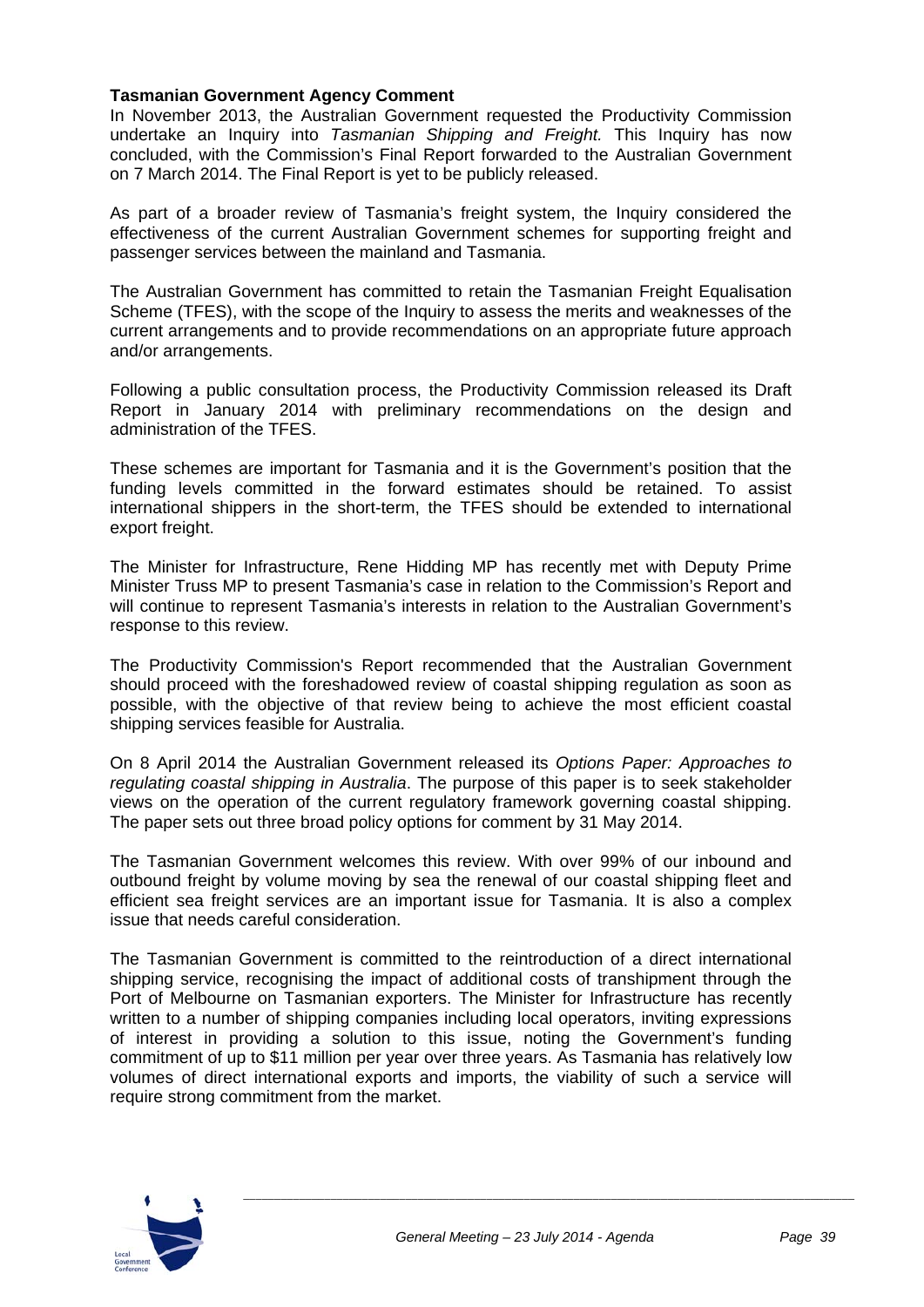#### **13.5 Motion – Regional Telstra Officers Council – Northern Midlands Council**

#### **Decision Sought**

**That the Local Government Association of Tasmania request both the State and Commonwealth Governments to encourage Telstra to provide a regional officer within each region able to provide detailed infrastructure answers in a timely manner to facilitate the ongoing development of private and public infrastructure works.** 

#### **Background Comment**

The Northern Midlands Council is sure that it is not alone in suffering unnecessary delays to infrastructure works, be they new works or maintenance and repair of existing.

To the extent that these delays relate to Telstra owned facilities and infrastructure, it is believed that much of this is, ironically, a matter of communication. Too often, attempts to contact an appropriate Telstra representative, able to understand the problem and the necessary solution, end in an interstate office. No certainty of resolution or possible timeframe is provided and council works are delayed, resulting in significant costs and inconvenience at the local level.

#### **LGAT Comment**

It should be noted that Telstra is a fully privatised company. Telstra outsources a significant portion of network installation and maintenance services to private contractors. Telstra have identified regional managers responsible for customer service matters in Tasmania. These regional managers may often share responsibility for Victoria and Tasmania, but that is a business decision of Telstra.

LGAT as a partner under the National Procurement Network, following a rigorous procurement process has recently engaged two telecommunications suppliers to deliver goods and services to Tasmanian Councils who chose to purchase from them. The two companies are Telstra and the Community Telco. During the tender evaluation process, both companies were able to demonstrate that they would deliver cost effective, positive regional presence in Tasmania designed to satisfy council requirements. The new NPN contract became available via *Vendor Panel* on 5 June 2014.

#### **Tasmanian Government Agency Comment**

Telecommunications is constitutionally an Australian Government responsibility.

Carriers and carriage service providers must manage and protect their infrastructure in accordance with the Commonwealth *Telecommunications Act 1997* (Telco Act) and associated legislation, and with their specific licence conditions.

These arrangements give all carriers rights and obligations which override both State Government legislation and the powers of Local Government. In addition, Telstra has special rights in relation to infrastructure which predates the Telco Act.

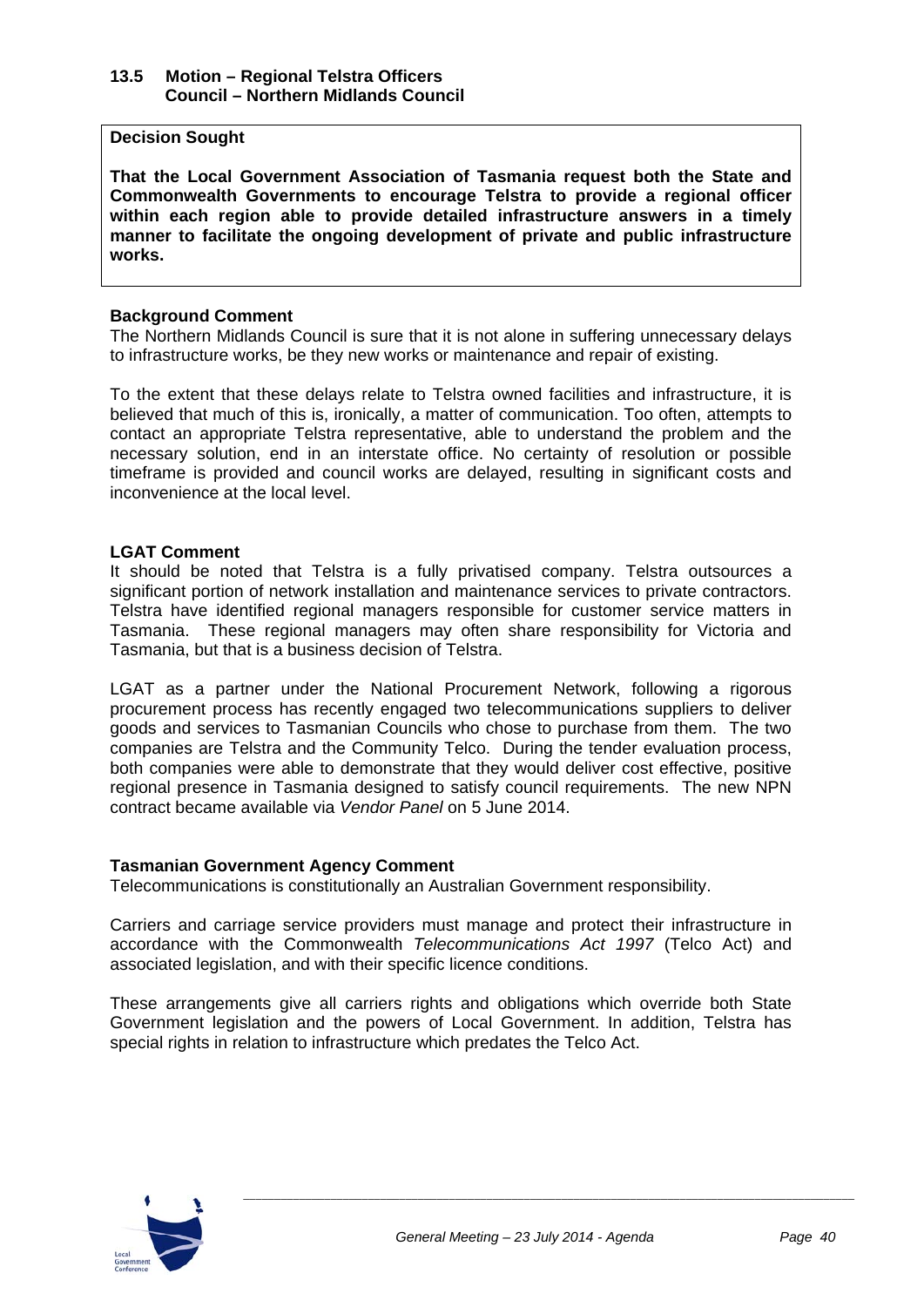Consequently, the Tasmanian Government has minimal ability to impact any actions or inactions of Telstra which may arise from these powers. However, the Government notes that:

- ‐ Telstra has national processes and procedures in place to protect its assets, in accordance with its powers.
- There is anecdotal evidence that Telstra is not always responsive to queries regarding works that could affect Telstra infrastructure, particularly when those queries are not made within the context of a customer/supplier relationship.
- It is difficult to determine which of the various industry and consumer bodies involved in telecommunications, if any, could assist local councils with complaints around failure to respond to these queries.

The Government, through its telecommunications and IT management arm, TMD (a division of the Department of Premier and Cabinet), has informally encouraged Telstra Network Integrity to meet with interested Tasmanian local councils on this matter. TMD is also willing to formally write to the Commonwealth on this matter should LGAT resolve to pursue this issue.

#### **13.6 Motion – Water & Sewerage Infrastructure Council – Northern Midlands Council**

#### **Decision Sought**

**That LGAT lobby the TasWater Board to call on the Australian Government to work with the State Government to fund the development of renewed water and sewerage infrastructure works, particularly for small and regional communities across the State.** 

#### **Background Comment**

That LGAT lobby the Australian Government to work with the State Government to fund the development of renewed TasWater infrastructure works, particularly for small and regional communities across the state.

When Council's reluctantly agreed to the formation of the water corporations it was on the basis that Federal Government funds would be available under the National Water Initiative for water and sewerage infrastructure.

Whilst funding has been made available for State irrigation schemes, it appears that Huon Valley has been the only residential area that has received funding for water or sewerage. Prior to the reforms, it was stated that State and Local Governments should not proceed with the restructure unless an amount of \$350million was made available to fund the backlog of infrastructure works. A similar amount was made available prior to the water and sewerage reforms in Victoria a decade ago.

#### **LGAT Comment**

The governance arrangements associated with TasWater allow for the direct interaction by councils via the Owners' Representatives Group as well as the regional meetings between owners and the CEO and Chairman of TasWater. It is considered that these forums are the most appropriate place to commence a discussion of the type proposed in the motion.

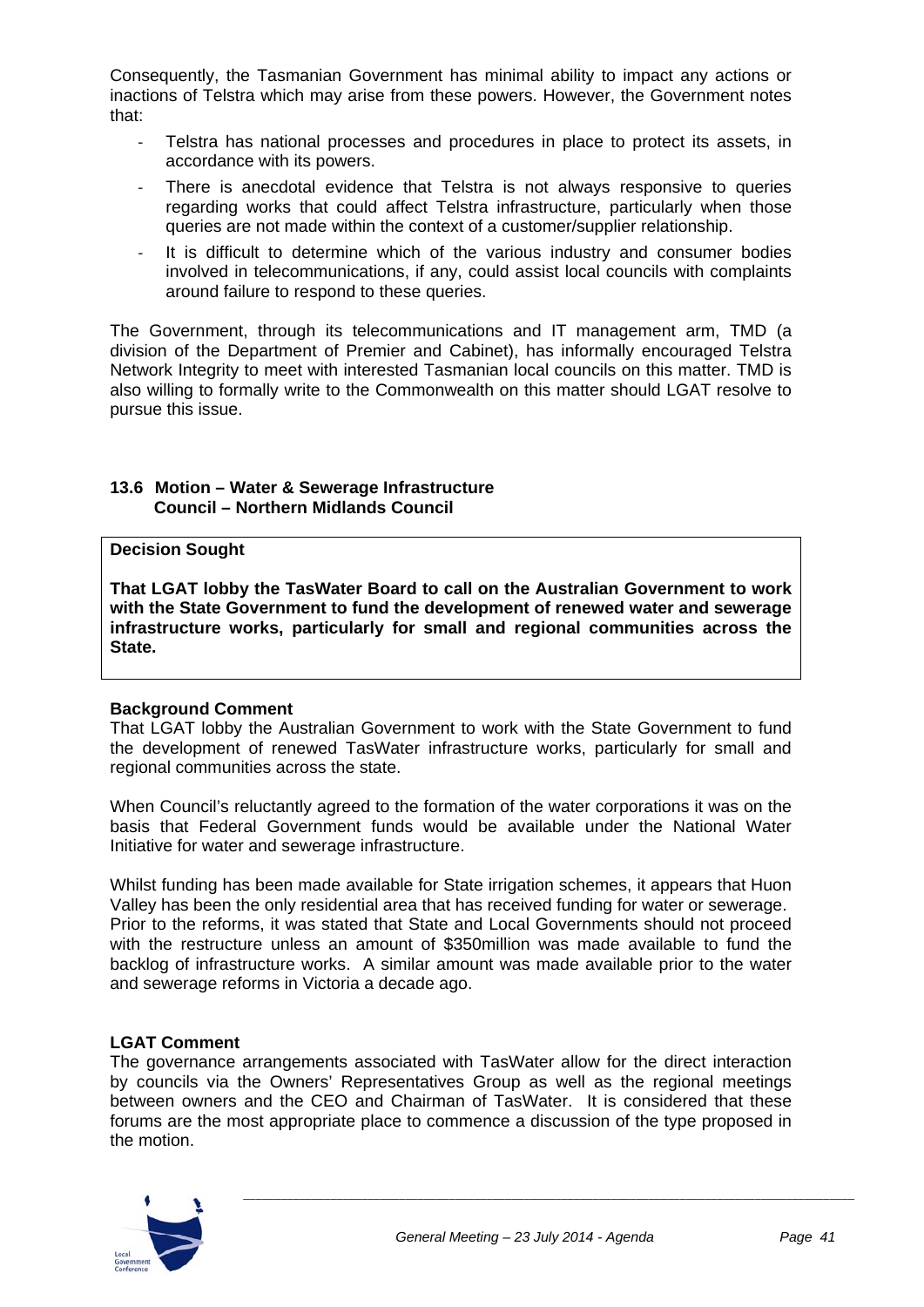#### Annexure 10 - Item D4 - July 2014

LGAT could play a role but it would be important to ensure that it was in keeping with the needs and requirements of TasWater's infrastructure planning. It should also be noted that past funding requests to the Commonwealth have failed on the basis of the applications not fitting within an available funding program on offer from the Commonwealth. A successful funding application was made to assist with the roll out of water meters across the state as this met the requirements of the then National Water Initiative. It would be important for TasWater to initially identify needs and then seek to match them against available funding programs. It is also anticipated that this is modus operandi for that organisation in seeking to fulfil its infrastructure requirements and in the sequence that it is seeking to meet those commitments.

#### **Tasmanian Government Agency Comment**

The consolidation of the 29 locally operated water services agencies into TasWater and the move towards cost recovery pricing will deliver efficiency gains to the Tasmanian water and sewerage industry.

The restructuring of the water and sewerage industry was also designed to allow the three previous regional corporations, now TasWater, to undertake the necessary investment, estimated at around \$1 billion over the decade, to improve the quality of services in many areas and to ensure compliance with health and environmental standards. While neither the Tasmanian nor the Australian Government provided any commitment at the outset to make available \$350 million to support this investment, both levels of government have provided direct financial support to the industry in recent years.

External grant funding would accelerate TasWater's investment program, improve the quality of water and sewerage services and help bring the industry to full financial viability sooner than otherwise. Accordingly, the Tasmanian Government continues to work closely with the Australian Government in identifying possible sources of funding. Water and sewerage reform in Tasmania is one of only four Tasmanian projects included on the Infrastructure Australia National Priority List for 2013. The current Tasmania Government submission to Infrastructure Australia, which was prepared in close consultation with the three regional corporations, relates to funding for construction of:

- water treatment infrastructure in 20 small and regional communities; and
- ‐ reticulated sewerage infrastructure for Coles Bay.

The objective of the project, which seeks \$72 million from the Australian Government, is to bring regional water and sewerage infrastructure in Tasmania up to a standard aligned with the Australian Drinking Water Guidelines and environmental standards.

The investment decisions of TasWater are a matter for its Board and executive team. TasWater is owned by Local Government councils and each Local Government council has a member on the TasWater Owners' Representative' Group. As this Group already provides formal liaison between Local Government councils and the TasWater Board, councils have the opportunity to use this Group as an avenue to influence TasWater's lobbying strategy for the funding of regional infrastructure.

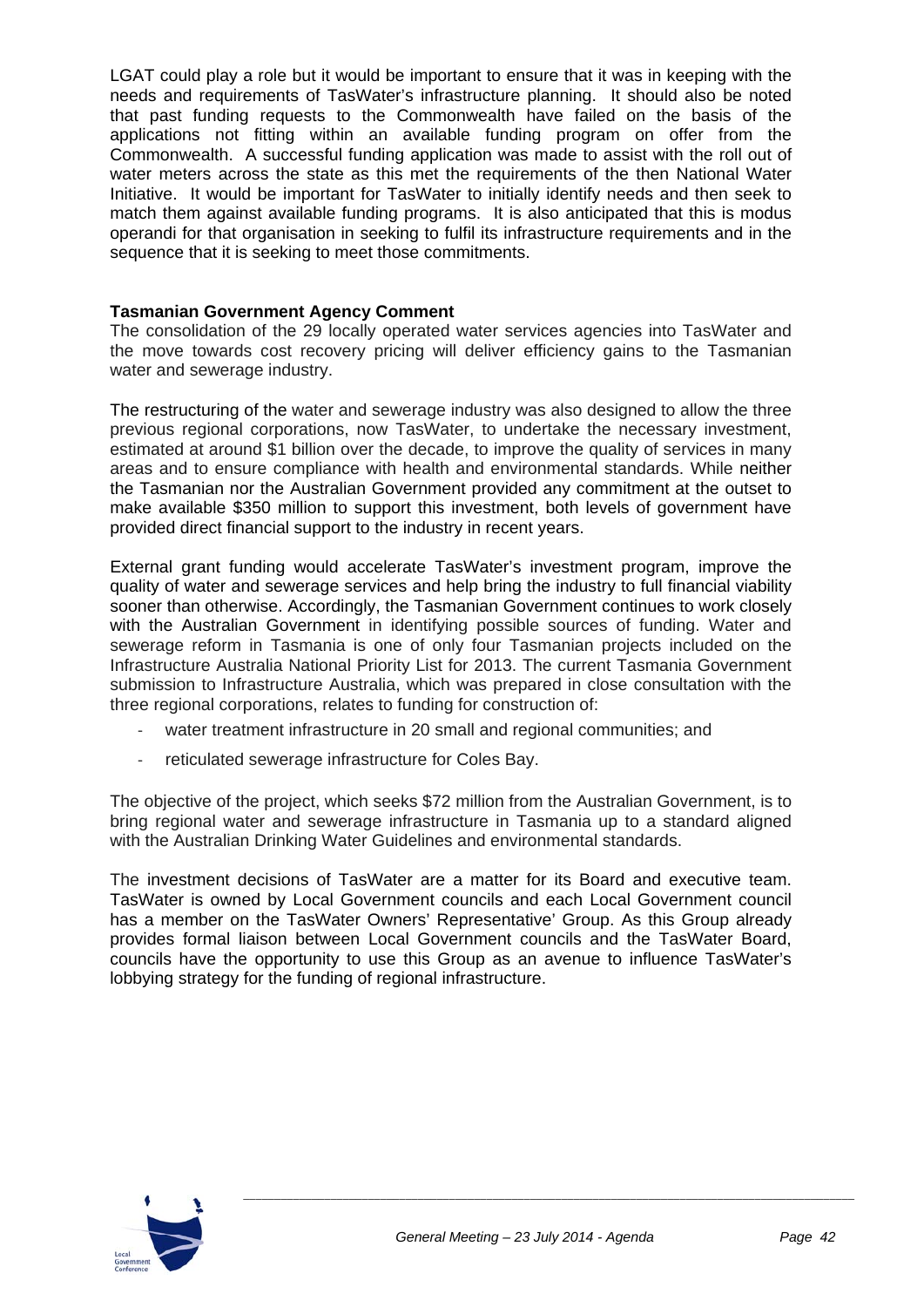#### **13.7 Motion – Cost of Existing and New Public Lighting Council – Launceston City Council**

#### **Decision Sought**

- **1. That LGAT write to the responsible minister requesting that they seek changes to national electricity laws and regulations so that public lighting providers are required to better inform Local Government of the cost of existing and new public lighting. This should include disclosure of the generation, transmission and distribution charges associated with individual public lighting types, as well as the residual value of public lights. This information is a critical requirement for business case assessments of more efficient and environmentally sustainable public street lighting options.**
- **2. That LGAT enter into discussions with Aurora Energy to obtain further information about the generation, transmission and distribution charges associated with individual public lighting types, as well as the residual value of public lights.**

#### **Background Comment**

The price councils pay for street lighting is based on annual prices set for different public lighting types. Aurora lists these annual flat-rate charges in their schedule of Retail Public Lighting Prices.

The bill councils receive from Aurora includes a breakdown in the charges associated with electricity costs (see Table below). However, this is a breakdown of the costs for all electricity customers across the state, and the same information is supplied to all retail customers.

| <b>Component</b>    | <b>Proportion</b> |
|---------------------|-------------------|
| Generation          | 35.0%             |
| <b>REC</b> charges  | 6.7%              |
| Market charges      | 0.4%              |
| Transmission        | 13.7%             |
| <b>Distribution</b> | 36.0%             |
| Retail              | 8.2%              |
| Total               | 100.0%            |

#### **Table: Breakdown of cost of electricity supply in Tasmania, July 2013**

Councils are not provided with a breakdown of the price paid for individual street lighting types. Aurora does not supply information to councils on the component of prices for street lights associated with the capital cost, electricity use, general maintenance, or globe replacement. Further, Councils are not informed of the maintenance and replacement program for individual public lights, including the remaining life and residual value of public street lighting.

Without an understanding of the costs associated with each of the different street lighting types it is very difficult for councils to assess the business case for new energy efficient lighting types (e.g. LEDs). Requiring Aurora to be transparent to councils about the price they pay for council would help ensure that councils make informed decisions about energy efficient lighting.

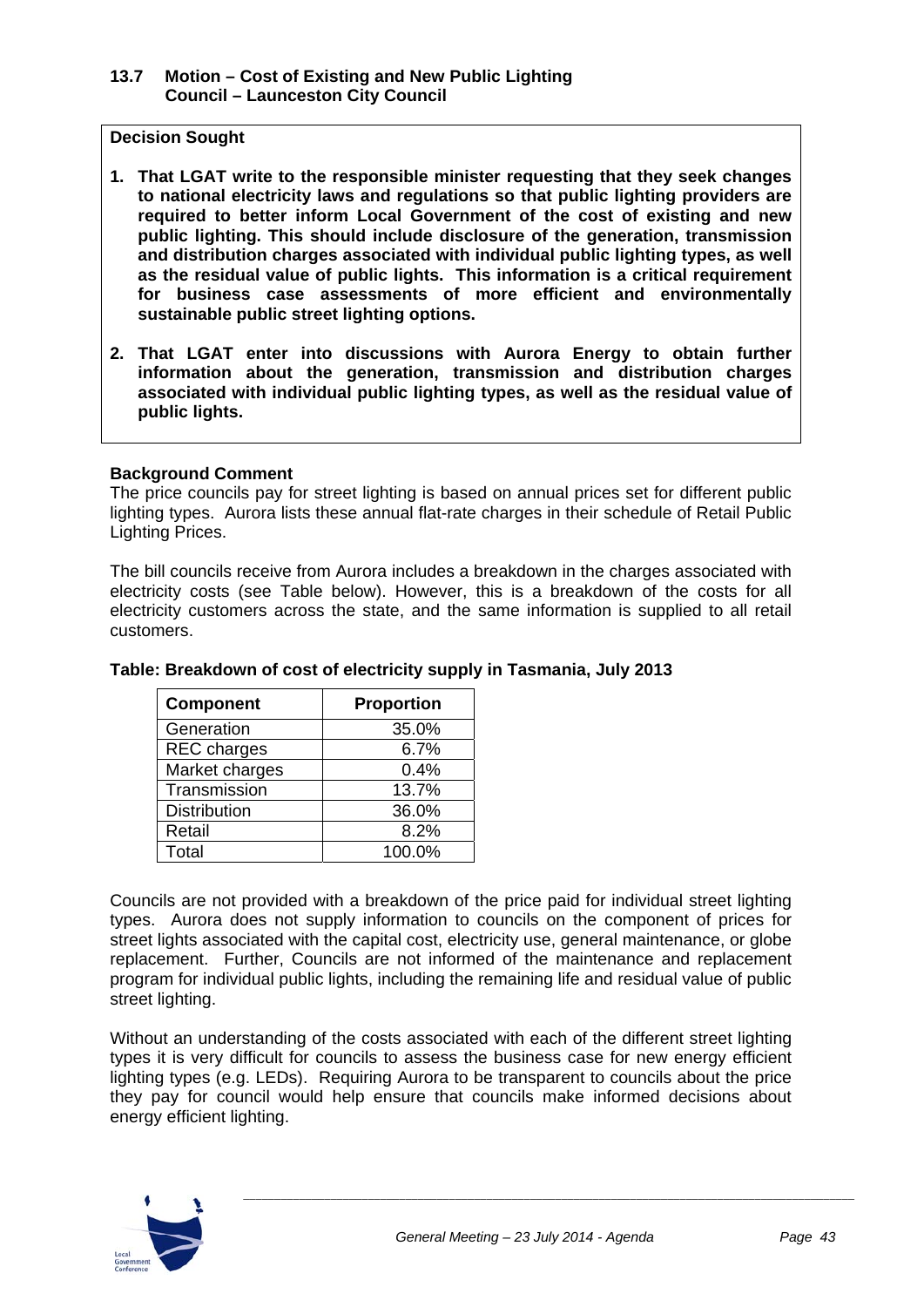#### Annexure 10 - Item D4 - July 2014

If an expanded range of energy efficient lighting were to be listed as a standard light in Aurora's schedule, then this also would help councils to assess the viability of an accelerated replacement program. However, energy distribution companies have been historically slow to list energy efficient public lighting within the schedule of standard lights without financial commitment from Local Government.

#### **LGAT Comment**

#### **Disclosure of generation, transmission and distribution charges**

Concerns about transparency of generation, transmission and distribution charges associated with public lighting are held in a number of jurisdictions. The situation is particularly poignant in Tasmania where in the majority of situations, there are monopolies for generation, distribution and transmission services.

LGAT has been working with Aurora Energy, the body currently responsible for distribution and retail services in relation to street lighting, to try and build members' knowledge and capacity in regards to street lighting and other electricity related services. This has occurred through a number of forums and information updates. The Association plans to continue working with the new TasNetworks (that will replace Aurora distribution and Transend as of 1 July) to continue and build on achievements in this area.

The Association agrees that access to a full breakdown of costs in relation to generation, transmission and distribution charges would better enable members to undertake business case assessments of more efficient and environmentally sustainable public street lighting options. Currently, The Australian Energy Regulator (AER) regulates energy markets and networks under national energy market legislation and rules including setting the prices charged for using energy networks (electricity poles and wires and gas pipelines) to transport energy to customers. Under AER guidelines, Energy businesses do not have to provide a cost breakdown.

In submission to the AER in relation to the current Regulatory Control Period (2012-2017), The Association advised

- *there is little transparency in the pricing schedule on which Aurora charging is based; compounded by the fact that:*
- *end users are billed in a 'bundled' manner that does not provide separate line items to break down components of public lighting charges. This means that councils cannot interrogate their bills and look to make savings or efficiencies for example through the use of more energy efficient globes.*

The next opportunity to try and achieve transparency in regards to charging for public lighting will be the consultation for the next AER Regulatory Control Period. It is expected this will occur during 2015.

#### **Retail contestability 1 July 2014**

As of 1 July 2014, Tasmania will commence full retail contestability. This includes the retail price for energy for unmetered public lighting (street lights). While it is not yet know whether a competitive market will exist come 1 July, the Association is working to best position members to achieve savings through joint procurement of energy for public lighting.

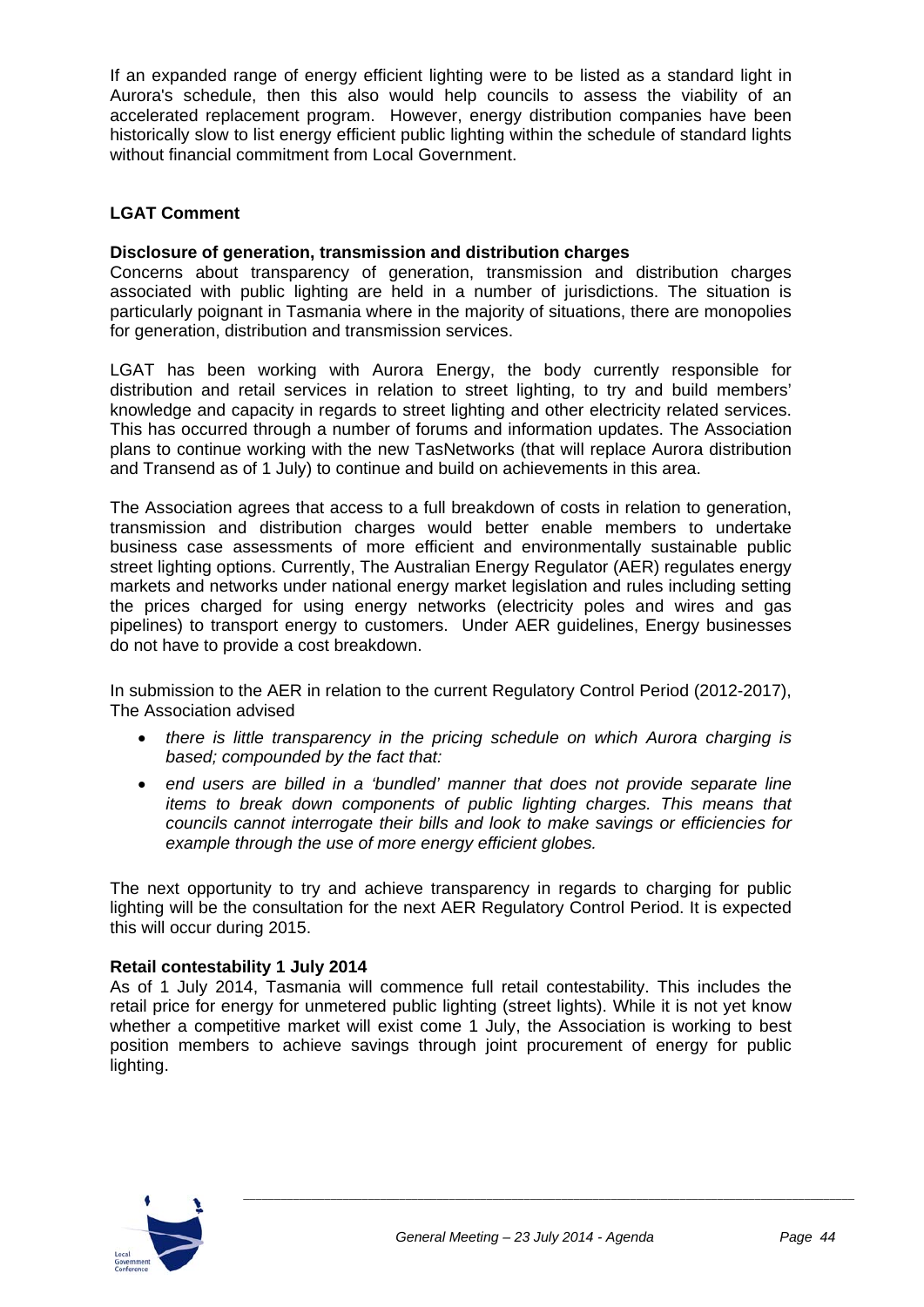#### **Hobart City Council and Glenorchy City Council trial of energy efficient street lighting**

Hobart and Glenorchy City Councils have been working with Aurora distribution on a trial of energy efficient technologies for street lighting. This includes looking at lights that are currently privately owned by council and those that are owned by Aurora. As part of this process, the residual value of public lights is being investigated. Once the trials are complete the Association hopes to be able share leanings will all members.

#### **Tasmanian Government Agency Comment**

The concerns about the cost of street lighting are long held. There have been discussions between Aurora Energy and Local Government and much progress has been made in explaining how the costs for the various types of lighting are reached. The wording of the motion shows a growing understanding within the Local Government Association of Tasmania of the issue.

The process for expanding the range of energy efficient lighting requires getting bulbs tested and approved by an approved testing laboratory and accepted by the Australian Energy Market Operator (AEMO). This is often not appreciated by globe manufacturers.

Comments about Aurora Energy providing more detail and cost breakdown in its bills is, in-principle, a reasonable request, and the discussions between Aurora Energy and councils recently should be sufficient to address the issue.

Regulatory changes would appear unnecessary to deal with this issue.

#### **13.8 Motion - Amendment to the Roads and Jetties Act 1935 Council - Derwent Valley Council**

#### **Decision Sought**

**That the Local Government Association of Tasmania be requested to write to the State Government requesting an amendment to the Roads and Jetties Act 1935 to include under section 5 (2) all Municipal Areas in the State of Tasmania.** 

#### **Background**

In approximately 1996 amendments were made to the Local Government (Highways) Act deleting the payment of timber tolls to Local Government and instigating in its place the Heavy Vehicle Motor Tax.

The amount to be distributed was \$1,500,000. This amount has remained static since its inception, a position that should now be challenged.

Over the years the role of distributing these funds has been passed to the State Grants Commission, and the method of distribution has been varied on many occasions but the quantum of funds to distribute has not varied.

It would appear that this method of distribution needs to change and a more appropriate method could be to amend the following section of the Roads and Jetties Act 1935.

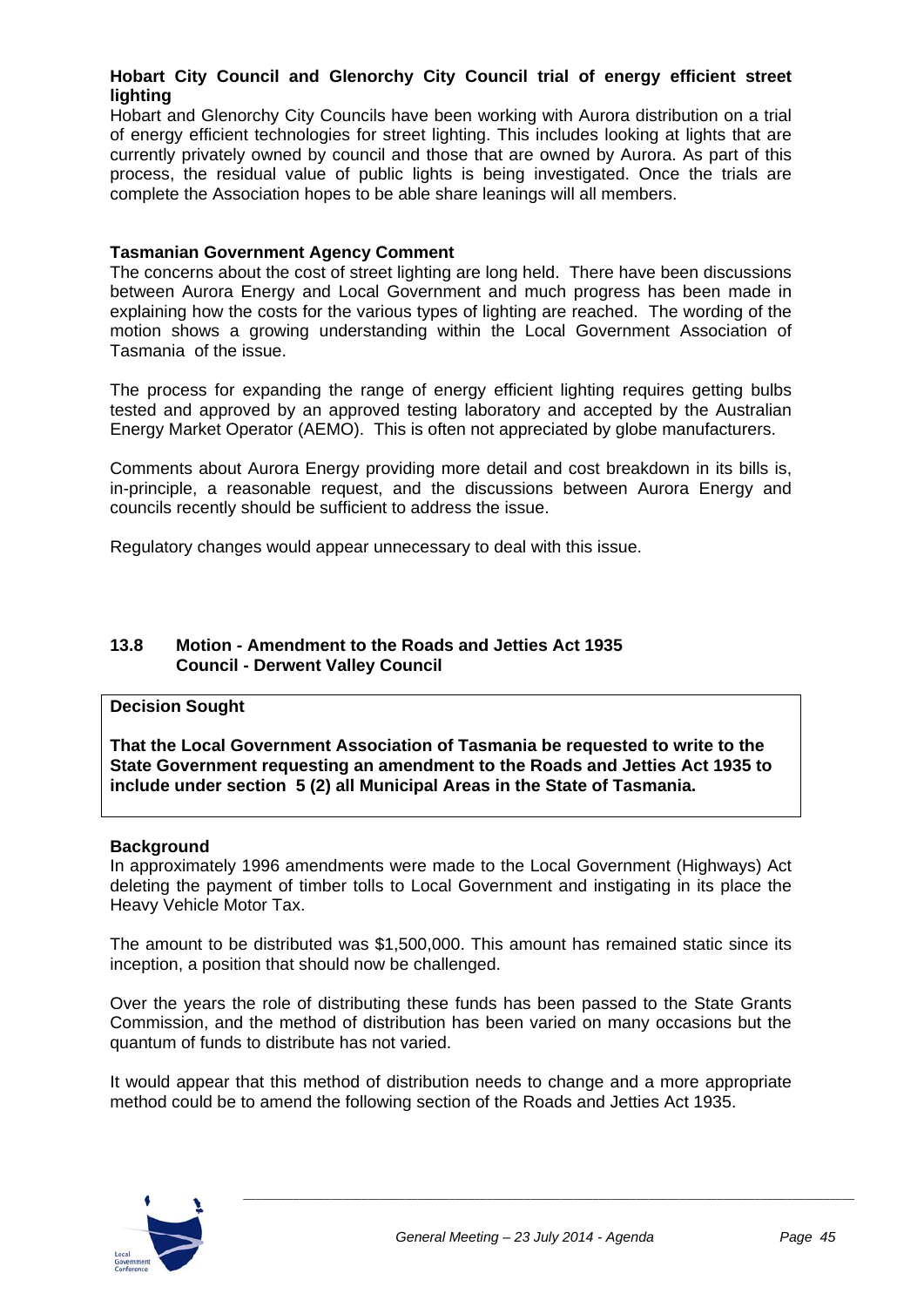Roads and Jetties Act 1935

#### 5. Application of Funds

Section 5 (2) The Minister, out of the Fund, is to pay for a financial year to each councils of the municipal areas of Kingborough, (in respect of Bruny Island) Flinders and King Island a sum equivalent to 98% of whichever of the following is the lesser:

The amount expended by the council from its own resources during that financial year on roads within its municipal area or, in the case of Kingborough, within Bruny Island; or

The amount of motor taxes collected during that financial year within the municipal area or, in the case of Kingborough, within Bruny Island.

The State Financial for 2010/11 discloses receipts for Motor Tax being approximately \$19,000,000.

The road network maintained by each tier of Government is 3,350 for the State and 14,325 for Local Government. This equates in percentage term of 18.95% State Road Network and 81.05% Local Government.

If it was assumed that the State Road network costs more to maintain than the Local Government Road network and the funds were split on a 67% State Roads and 33% Local Government then the amount dispersed to Local Government would increase by approximately \$4,500,000 to \$6,000,000.

#### **LGAT Comment**

This is a matter that has been raised on numerous occasions by the Association in respect of the volume of funds available to councils to ameliorate heavy vehicle usage on local roads. In light of the fact that a new government has been elected in the State, it is worthwhile pursuing this matter to ascertain whether it would be possible to review both the quantum and the distribution methodology.

#### **Tasmanian Government Agency Comment**

Tasmania applies nationally consistent heavy vehicle registration charges (Motor Tax) as calculated by the National Transport Commission (NTC). Charges consist of a fuel-based road user charge (paid to the Commonwealth) and a fixed registration charge (paid to jurisdictions).

Heavy vehicle charges aim to recover the marginal or attributable costs of road wear and tear for each heavy vehicle type; and a share of common costs which benefit all road users.

Although the NTC calculates charges based on road expenditure attributable to heavy vehicles, in Tasmania revenue is not hypothecated to the road network. Registration revenue is paid into the Consolidated Fund and forms part of the pool of funds (Consolidated Revenue) used to fund a range of public services, not only road construction and maintenance.

According to the most recent Freight Survey data (2011-12), the majority of freight (on a tonne-kilometre basis) is carried on the National Network (47%) and the State Network (28%). Local Government roads carry 6% of the land freight task in terms of tonnekilometres travelled.

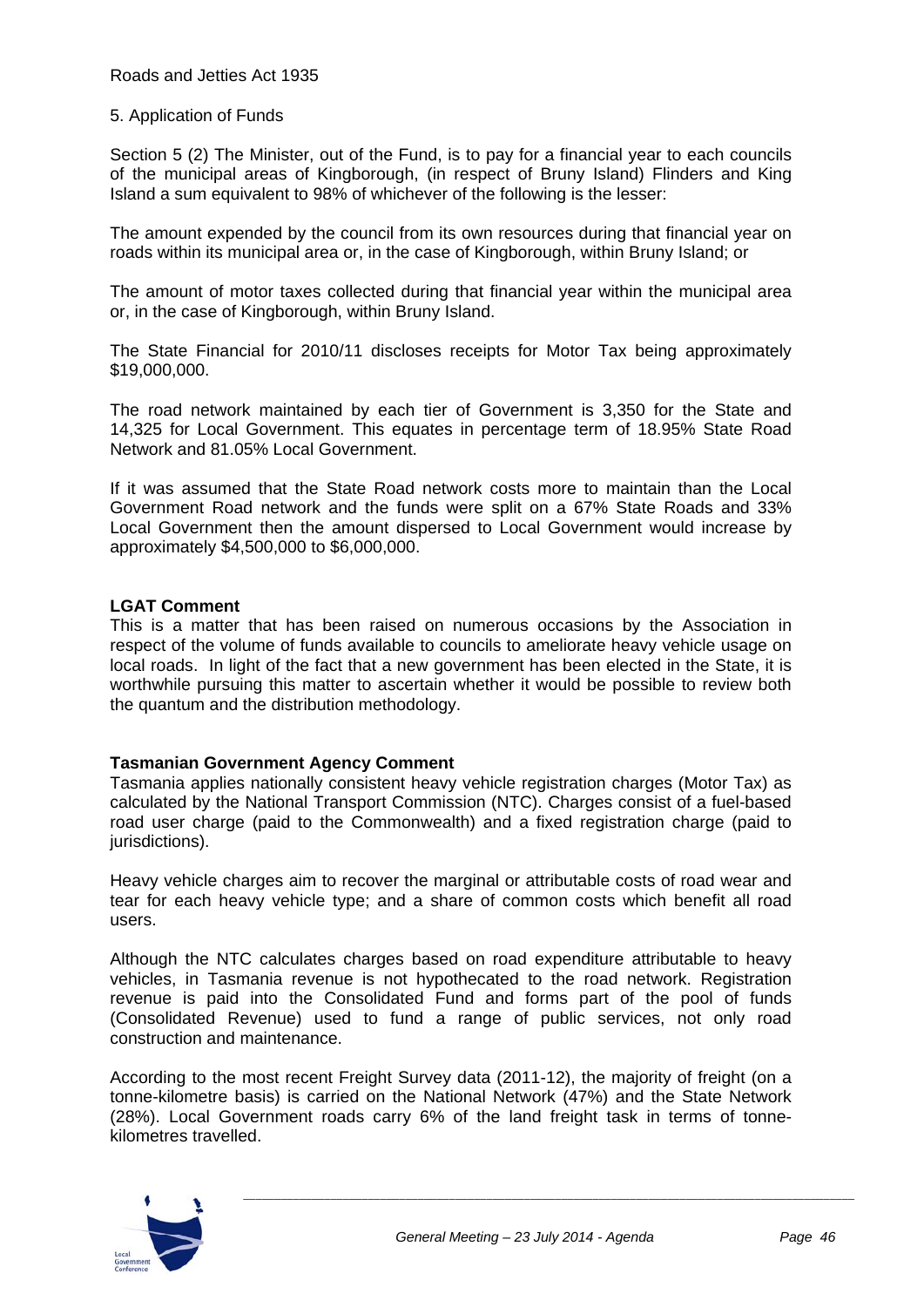#### Annexure 10 - Item D4 - July 2014

In 2012-13 the Tasmanian Government collected approximately \$24.6 million from heavy vehicle registration revenue. The current \$1.5 million allocation of registration revenue distributed to Local Government equates to approximately 6% of total revenue - an equivalent proportion to the tonne-kilometres travelled on the Local Government road network. The current level of funding provided to Local Government represents an equitable allocation of heavy vehicle registration revenue.

Councils also receive significant funding for roads from other sources, in particular road grants under the Commonwealth Government Financial Assistance Grants program administered by the State Grants Commission. The 2013-14 allocation to Tasmanian councils to fund local roads is approximately \$36.9 million.

In relation to section 5(2), it is noted that King Island and Flinders Island do not receive any portion of the \$1.5 million funding that is distributed to Local Government.

## **14 PLANNING AND DEVELOPMENT**

#### **14.1 Motion –Amendment To Building Act Council – Southern Midlands Council**

#### **Decision Sought**

**That the Local Government Association of Tasmania seek an amendment to the**  *Building Act 2000* **(and associated Regulations) to enable an accredited Builder to be able to provide a certificate of compliance for buildings which are classified as Class 10a and are associated with a residential use.** 

#### **Background Comment**

In Tasmanian all non-habitable garages, sheds, carports or the like require a Building Permit from the Local Authority. At present, the *Building Act 2000* requires a Building Surveyor to issue a certificate of likely compliance for all buildings, irrespective of classification, which is submitted to Council with the certificate details provided by the building practitioners (with the exception of Type 1 and Type 2 exempt outbuildings in accordance with the Building Regulations).

It is becoming increasingly evident that the costs associated with the engagement of a Building Surveyor to provide such a certificate for Class 10a non-habitable outbuildings (i.e. private single storey garages, sheds, carports, shipping containers or the like) is a now significant percentage of the overall cost. In addition, the level of risk associated with such a building is extremely low.

This is particularly the case for 'off the shelf' sheds and garages that are accompanied by standard structural drawings and engineering details.

Accredited Builders should be able to be trusted to erect the building in accordance with this information. The only real expertise that is required in practice is to ensure the building's foundations are appropriate to the particular site. Again, Accredited Builders should be trusted to get this right. As indicated above, because this proposal only relates to class 10a buildings, the level of risk is, in any case, low.

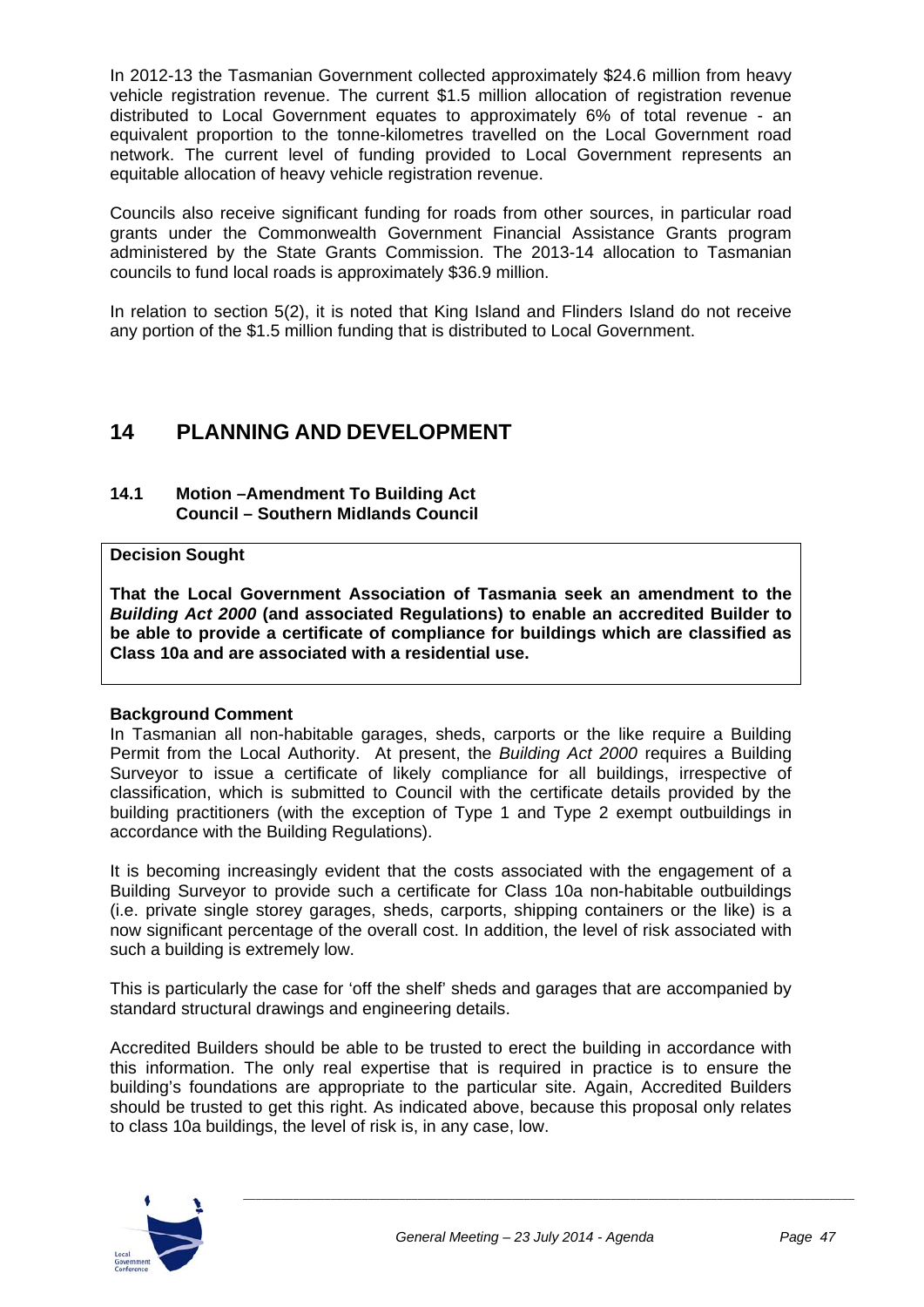The intent of this Motion, therefore, is to enable an Accredited Builder to certify that the building has been constructed in accordance with the manufacture's specification and certificate detail without the need to obtain a Certificate of Likely Compliance from a Building Surveyor.

In today's environment where industry and the general population are seeking a reduction in 'red' and 'green' tape, this is an opportunity to introduce change with little or no risk exposure.

The certification would still allow Local Government to fulfil its duties as the Permit Authority and issue a Building Permit.

#### **LGAT Comment**

No additional comment is required.

#### **Tasmanian Government Agency Comment**

The intent of this motion is accepted in-principle. The Tasmanian Government is undertaking a wide ranging review of the *Building Act 2000,* and this idea has been referred to the Review Project Team for consideration.

#### **14.2 Motion – Red and Green Tape Council – Southern Midlands Council**

#### **Decision Sought**

**That the Local Government Association of Tasmania request the State Government to fully consult with it in any future drive to identify and eliminate 'unnecessary red and green tape' impacting the development industry.** 

#### **Background Comment**

Local Government administers many regulations that impact on the development industry. Many of these regulations are, however, created by State Government (and some by the Australian Government).

The regulation of development is therefore a joint responsibility of both levels of government.

As the level of government 'at the coal face', Local Government has an important perspective from which to consider which rules and regulations might be unnecessary or capable of rationalisation. Areas for examination include the Building, Planning, Environmental Management and Environmental Health regulatory regimes.

Questions that need to be considered include the following:

- a) What is the rationale for the regulation?
- b) Can two or more regulatory processes be combined, better integrated or otherwise streamlined?
- c) Do the costs to society outweigh the benefits of a regulation?
- d) Do regulations aimed at recognising and protecting values (natural values, heritage, landscapes etc.) have a clear imprimatur within State or Local Government policy?

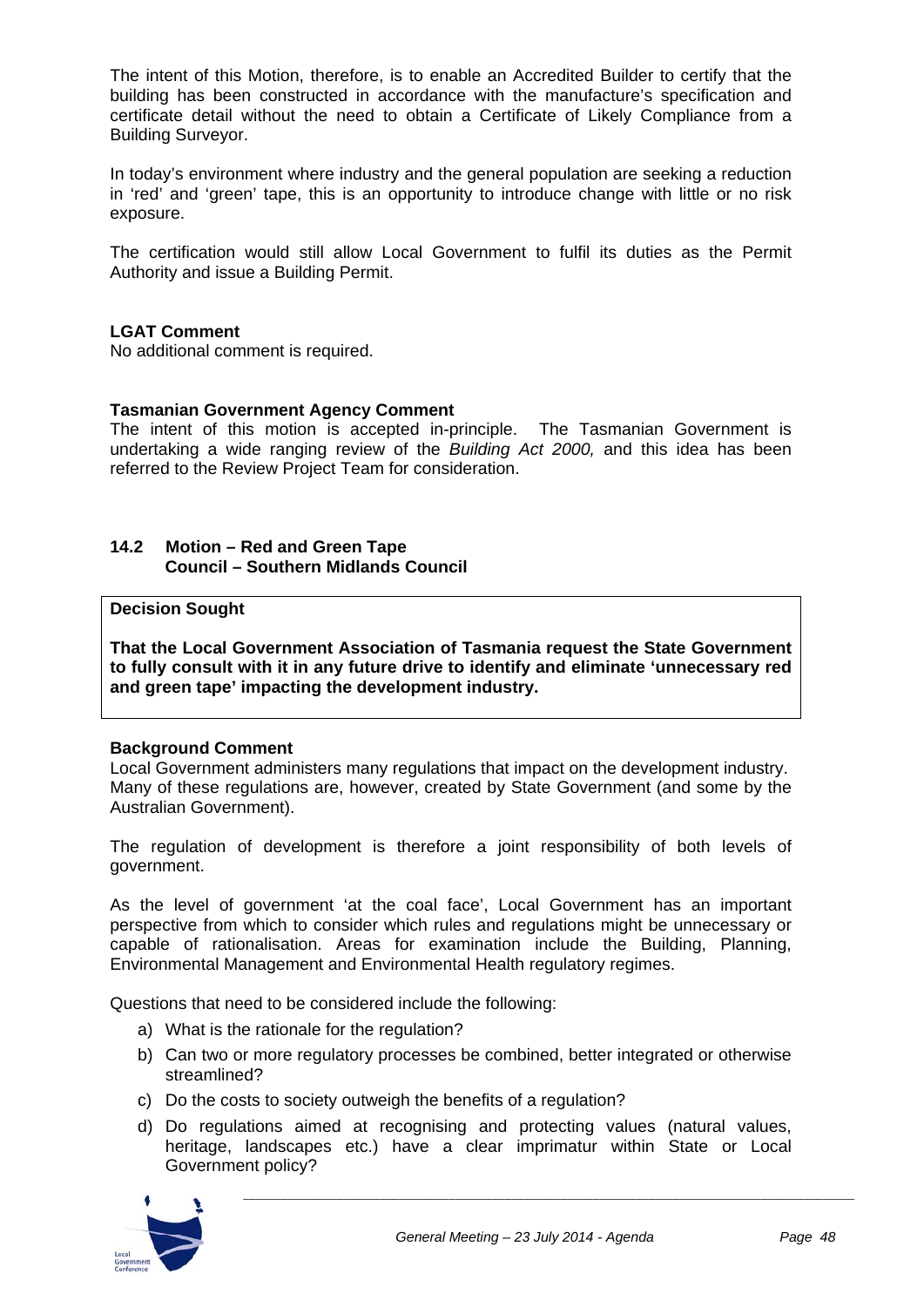- e) For regulations aimed at minimising risk, is society willing to accept a higher risk than the regulation assumes?
- f) What role do governments have, if any, in regulating to protect private risk especially if private citizens are willing to accept risk?

#### **LGAT Comment**

The LGAT Election Manifesto outlined one of the commitments sought of the incoming State Government as being:

*Involve Local Government in identifying red tape between both spheres of government and agree on strategies to address issues identified.* 

Local Government agrees with the major parties that it is important to reduce the time spent on compliance by business where such compliance does not add relative value. While councils are often accused of being responsible for red tape, councils implement legislation developed by Commonwealth and State Governments and often have little control over regulatory activities. What they do have is a strong sense of what is necessary for community health and safety versus activities which are lower risk or lacking in clarity and consistency of approach and therefore can be a vital source of information and advice in red tape reviews.

Therefore Local Government calls on a new State Government to commit to working together to ensure both levels of Government interact in the most efficient way, in particular the removal of unnecessary red tape and regulations wherever possible.

This position has since been articulated to the Premier and the Minister for Local Government.

LGAT has been engaged in the Red Tape Reduction Working Groups and the Role of Local Government Project.

The LGAT CEO has been appointed to the Planning Taskforce.

A relationship will be established with the Coordinator General and the Regulation Reduction Coordinator once both positions are appointed and LGAT will continue to advocate for engagement and consultation in this space.

#### **Tasmanian Government Agency Comment**

The State Government is committed to cutting red and green tape by 20 per cent in its first term.

To achieve this goal, they will establish in the office of the Coordinator-General, a Regulation Reduction Coordinator (RRC).

The RRC will lead a comprehensive audit, informed by extensive industry consultation to reduce red and green tape in Tasmania.

The RRC will also oversee the drafting of legislation that will require an annual audit of red and green tape and ensure that all new legislation is accompanied by a Regulation Impact Statement to make certain that the amount of new legislation is minimised.

The RCC's work will be carried out against a backdrop of pre-existing and ongoing State Government (some in partnership with the Australian Government) initiatives aimed more broadly at promoting a business enabling environment including:

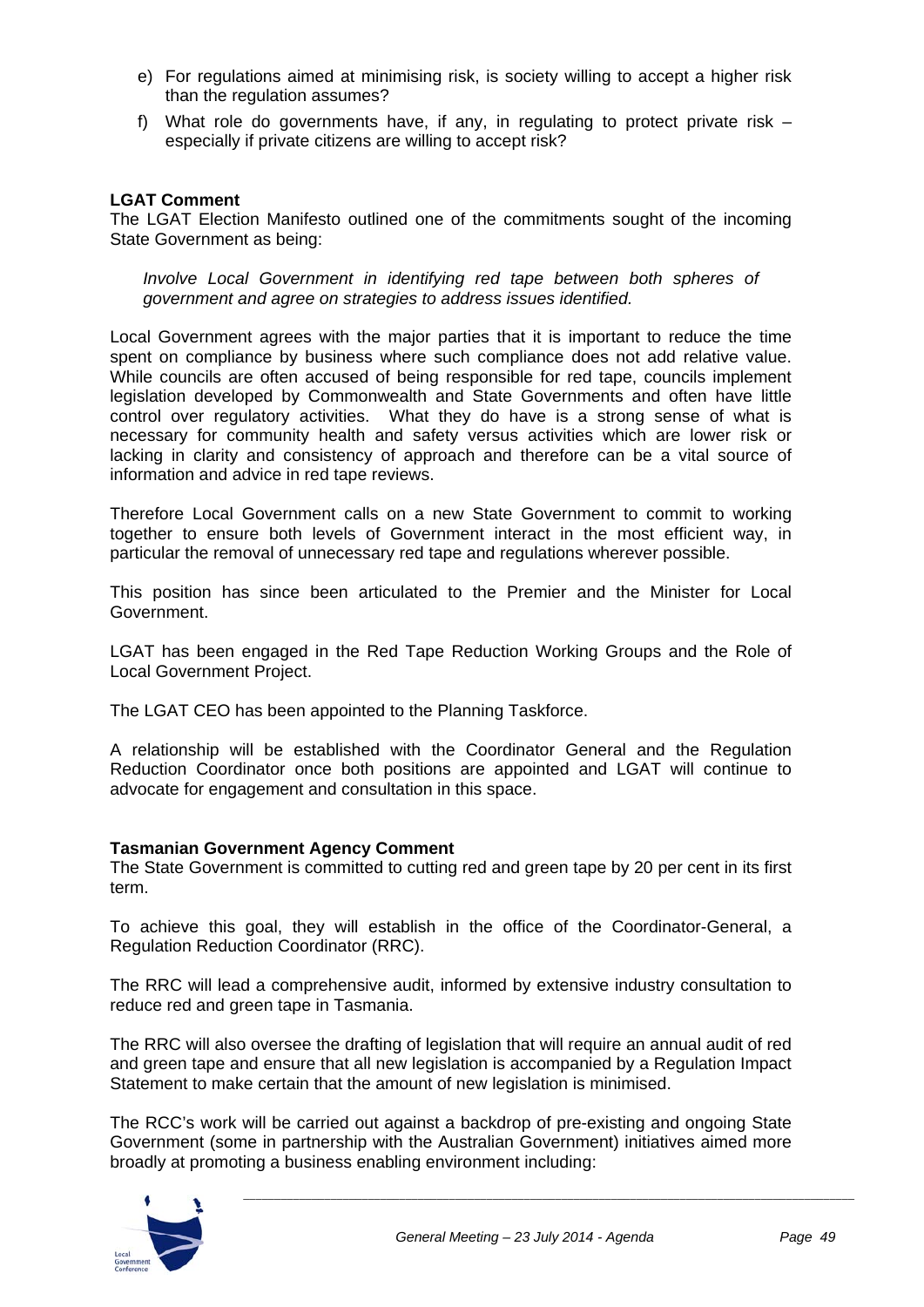- ‐ the Business Tasmania online portal providing access to government information and services for business at a single location including access to Australian Business License and Information Service (ABLIS)
- the Tasmanian Smart Forms pilot program and support service converting business to government transactions from paper based to an online format to reduce the time taken to complete, submit and process transactions
- ‐ The Industry Sector Red Tape Review project.

The Industry Sector reviews seek to identify:

- I. Key examples of where stakeholders consider that Tasmanian regulation and regulatory practices impose excessive or unnecessary regulatory burdens on the sector.
- II. practical and tangible ways to reduce the time and cost incurred by sector businesses to meet their regulatory obligations

The reviews consider the burdens imposed by Tasmanian regulation. They do not attempt to address those burdens imposed on Tasmanian businesses by Commonwealth regulation, national regulatory schemes, international or other requirements imposed on exporters, or requirements imposed by other businesses or organisations such as industry bodies or service providers. The sector reviews provide a first step to tackling the regulatory burdens in specific sectors. The reviews focus on key areas that were considered to affect a number of businesses and practical solutions were identified to reduce the regulatory burden without unduly affecting the underlying policy intent of the regulations. Consistent with its scope, the reviews are not a comprehensive assessment of all regulatory burdens affecting each sector.

The governance structure of the project consists of working groups for each sector made up of both industry and government representatives. LGAT has participated on the working groups for both the Agriculture and Hospitality sector reviews and the Department will continue to collaborate with LGAT as a critical stakeholder in this project.

Reducing unnecessary bureaucracy and processes will also be a major role for working groups established under the PLGC Role of Local Government Project.

#### **14.3 Motion – Local Government Advertising Council – Devonport City Council**

#### **Decision Sought**

**That LGAT requests the State Government to amend the legislation relating to Local Government advertising, to remove the requirement for formal notices to be published in a newspaper circulating daily in the municipal area, instead requiring the information to be posted on a councils website front page.** 

#### **Background Comment**

Currently all statutory notices are required to be advertised in a newspaper circulating daily in the municipal area. This requirement includes notifications in relation to planning matters, convening of meetings, etc.

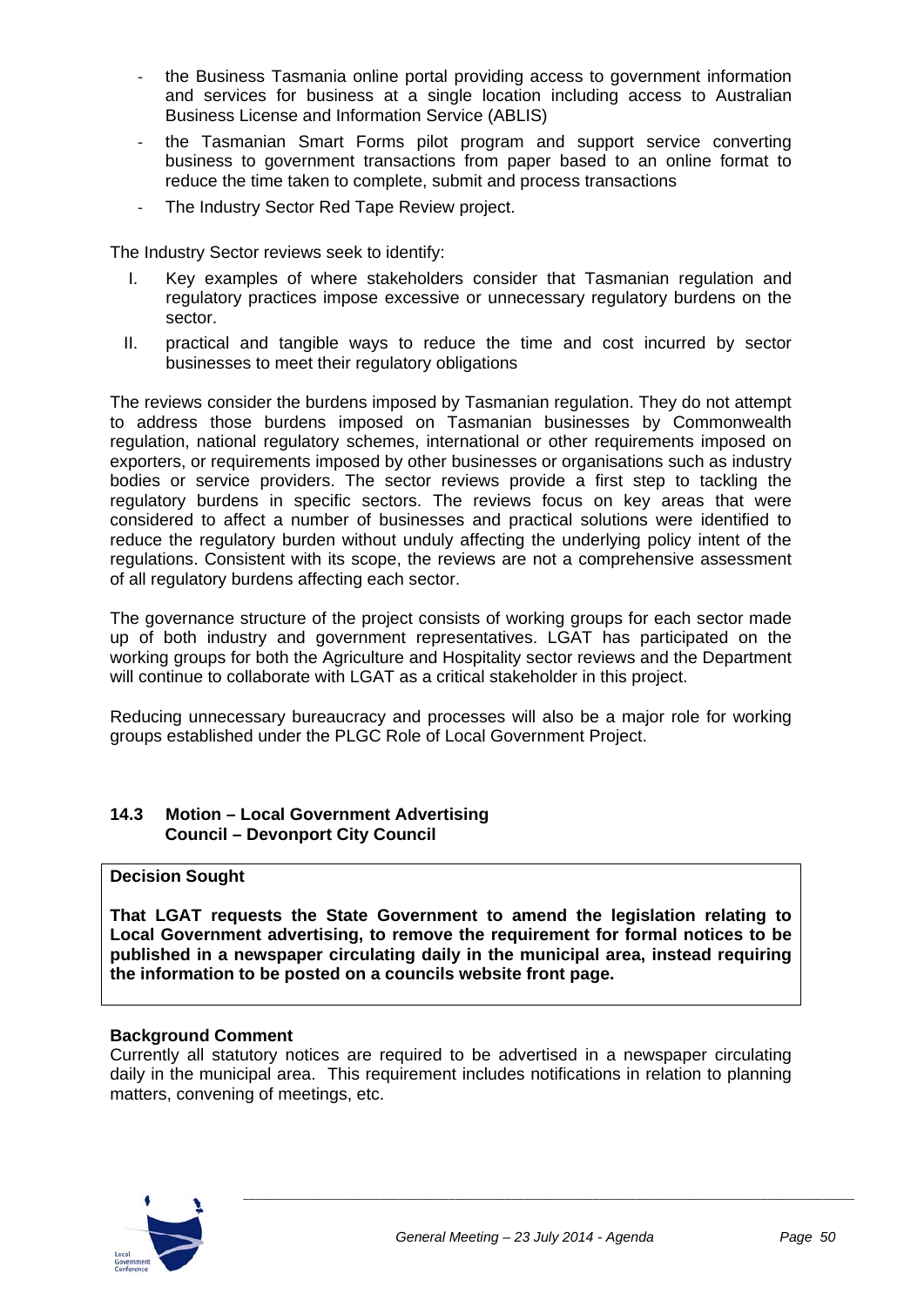With the reduction in the number of people accessing newspapers in the traditional form, this requirement should be removed. In relation to planning notices these are attached to the property concerned and all adjoining land owners are notified in writing when a matter is considered to be of a discretionary nature.

In relation to meeting notices this is an added cost that provides little, if any benefit. Councils usually meet on the same day and time each month. With the majority of residences now having access to a computer and connection to the internet (NBN or ADSL) the important place for advising of matters relating to activities (including formal notifications) is a Council's website.

At the very least the intent of the motion is for Local Government to start the conversation with the State Government regarding the outdated requirements for statutory advertising.

#### **LGAT Comment**

No additional comment.

#### **Tasmanian Government Agency Comment**

A review of the *Land Use Planning and Approvals Regulations 2004* (Part 2), which control the public notification and advertising of a number of statutory processes, forms part of the Government's planning reform policy.

These regulations have not been comprehensively reviewed since their introduction in 2004 and substantial advances in information technology have occurred since that time. It is now common practice for councils to notify planning matters on their websites, even though it is not a statutory requirement.

The planning schemes online project initiated jointly by State Government and councils is another example of the progress being made to transition from a paper based planning system to a digital online system. When all interim planning schemes are uploaded, the planning schemes online website will also provide a single point of access to planning information.

Other state jurisdictions still require formal notification of planning matters in newspapers and on site boundaries notwithstanding that websites are increasingly becoming an appropriate contemporary alternative to newspaper notices.

The central issue is to determine when the timing is right to cease placing notices in newspapers and switch entirely to website notification.

The Government will provide the newly established Planning Reform Taskforce with a direction to consider this issue and possible modifications to the Regulations as part of its brief to develop a single planning scheme for Tasmania.

In addition to the above, the Local Government Division (LGD) in the Department of Premier and Cabinet notes that the *Local Government Act 1993*, the *Local Government (General) Regulations 2005* and the *Local Government (Meeting Procedures) Regulations 2005,* contain a number of provisions requiring councils to publish notification via newspaper notices.

Both sets of Regulations are currently being reviewed and one issue being considered by LGD as part of this legislative review is reducing the requirements relating to notification via newspapers, where appropriate. The views of the Local Government sector will be sought regarding any potential legislative amendments.

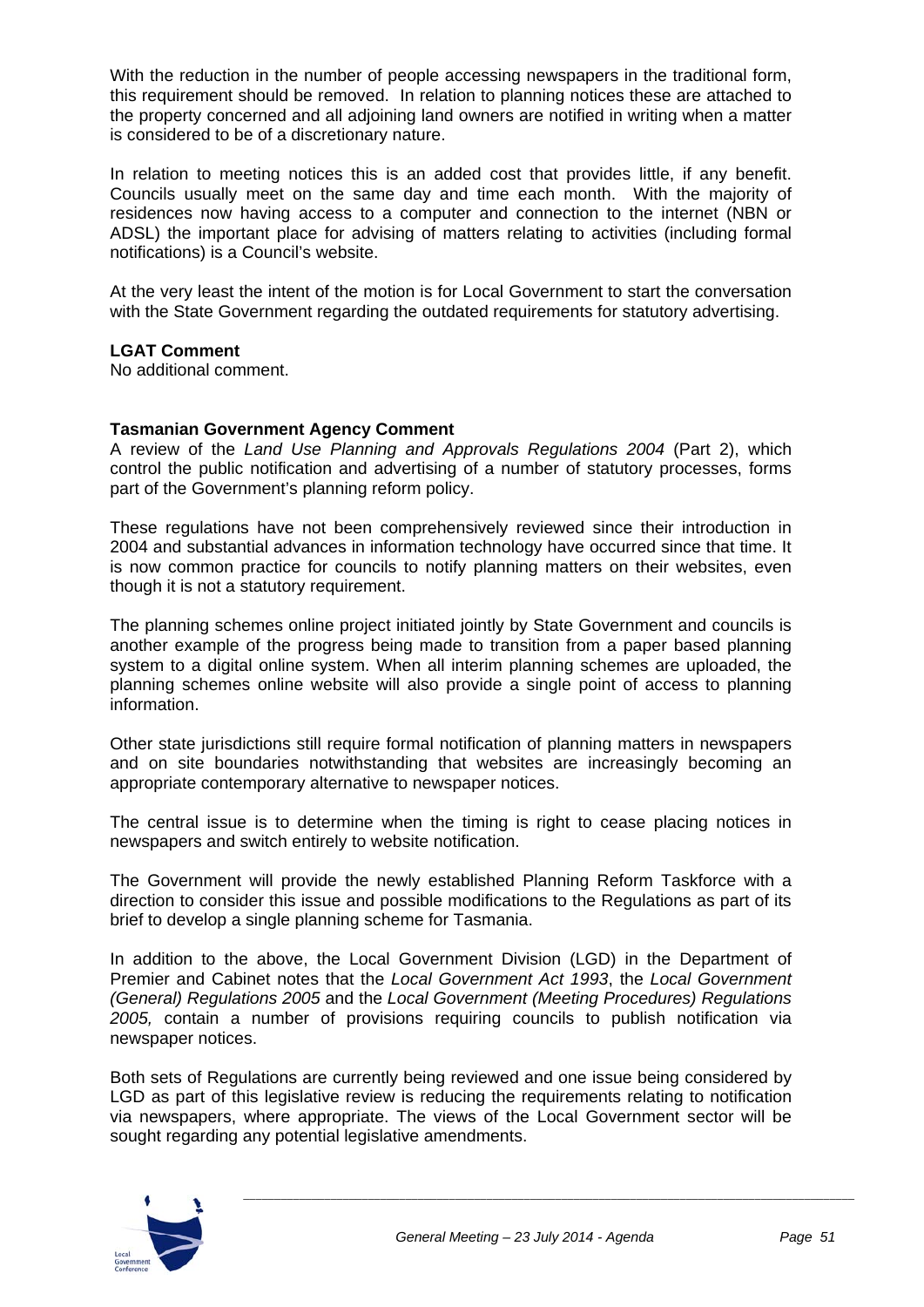## **15 ENVIRONMENT**

#### **15.1 Motion – Parks and Wildlife Reserves Council – Circular Head**

#### **Decision Sought**

**That the Local Government Association of Tasmania is asked to seek discussions with the State Government regarding the condition of Parks and Wildlife reserves due to the lack of funding and consider solutions.**

#### **Background Comment**

Concern is expressed at the condition of reserves, for example and not limited to, the Nut in Stanley where the vegetation and weed problem is the common discussion with tourists that detracts from the states beauty.

#### **LGAT Comment**

It is understood that under the *Weed Management Act 1999* an Authorised officer, that is not employed by the Crown, can issue a notice to the Parks and Wildlife Service, requiring that measures be taken to manage weeds as is specified in the Act.

#### **Tasmanian Government Agency Comment**

The Parks and Wildlife Service is funded principally by the State Government, with supplementary revenue from the Federal Government (World Heritage Area) and from self-generated sources (entry fees, user fees, leases and licences etc.).

The available funding is prioritised across Tasmania for the maintenance and management of Park and Reserve facilities.

Weed management on sites like the Nut at Stanley is undertaken where funds and other community support exist. Unfortunately, the nature of this funding and/or community support is not consistently available over time, which makes some weed programs less effective.

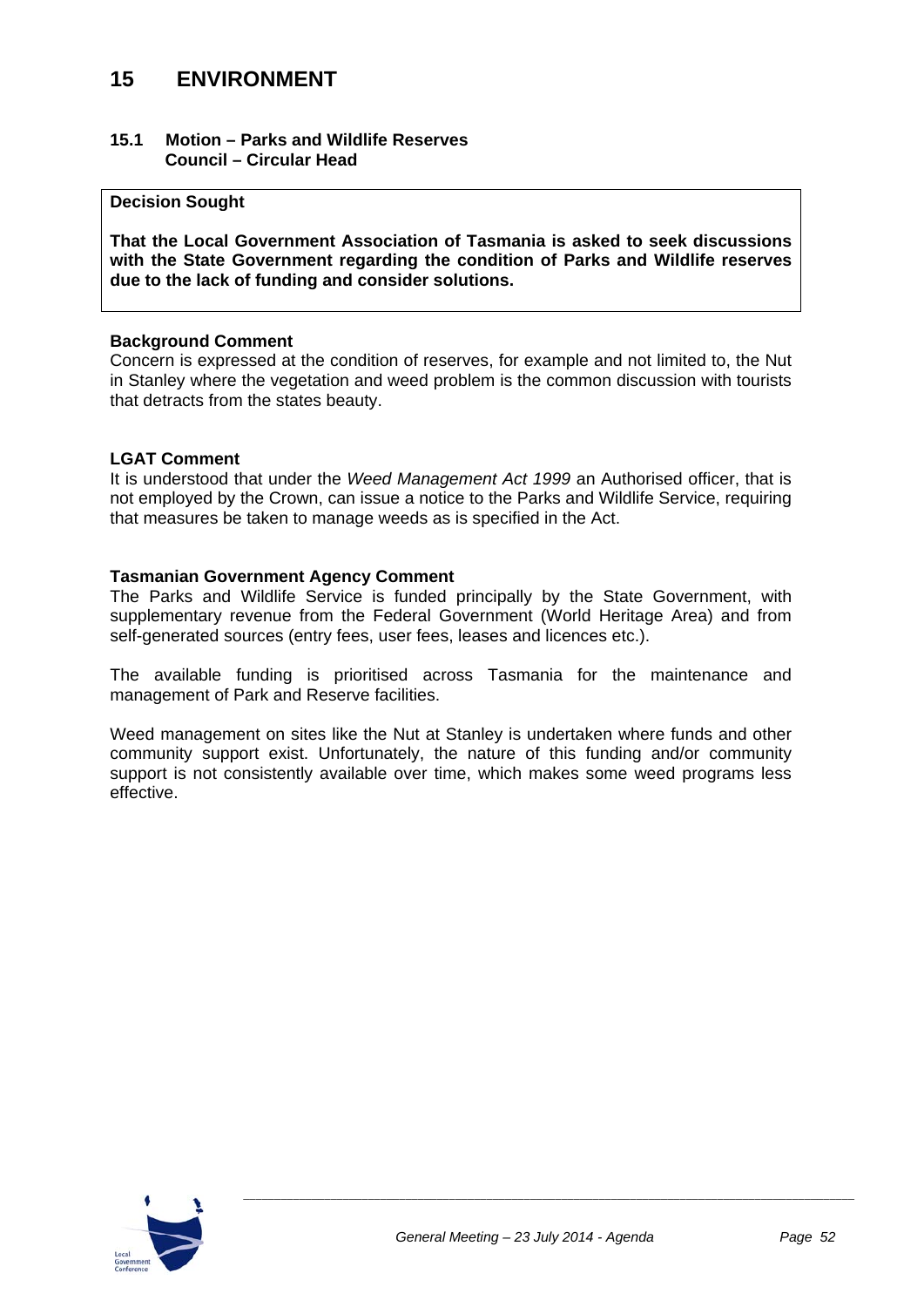#### **15.2 Motion – Super Trawlers Councils – Break O'Day & Northern Midlands**

#### **Decision Sought**

**That LGAT supports the position of all state parties in their election commitments to lobby the major federal political parties in opposing super trawlers operating in Australian waters, and support immediate federal legislation to permanently ban super trawlers (ie freezer factory trawlers) in Australia's Exclusive Economic Zone (EEZ).** 

#### **Break O'Day Council**

We believe that the more spheres of Government that take up this issue placing pressure on the Federal Government to ban the super trawlers the better likelihood there is of success.

If a Super Trawler was to be allowed to fish in Australian waters and they were to fish off the East Coast of Tasmania the local and regional economy of St Helens would be irreversibly downsized. Losses in domestic and export fishery revenues and related employment will be significant. Alternative local/regional employment will not be available, and the majority of the profits from such an enterprise would all go overseas with no financial benefit to local commercial or recreational fisheries.

#### **Northern Midlands Council**

The Federal Government imposed a two-year ban after community opposition to Seafish Tasmania's plan to use the factory ship, Abel Tasman to fish waters around south-eastern Australia.

The Federal Court is considering an appeal by Seafish Tasmania against the ban which is due to expire in November.

Seafish Tasmania has a quota to fish in Commonwealth waters and no trawlers over 20 metres long can operate in Tasmanian waters.

But the alliance wants all parties in the March 15 state poll to commit to keeping super trawlers out of Tasmanian waters.

Environment Tasmania's Rebecca Hubbard says Tasmanian politicians have the ability to keep the super trawler out of the state's waters.

"They can put in place a regulation or amend legislation that specifically bans super trawlers and a specific type of fishing," she said.

"And what we're asking them to do is to ban large freezer factory vessels, these huge super-trawlers that have been used to decimate the world's fisheries."

Game Fishing Tasmania's Nobby Clarke says super trawlers risk depleting local fish stocks. "I will never ever support industrial, freezer-style fishing in Australian waters."

"We have resisted it for this long from pressure from the Europeans trying to bring these vessels into our water and I do not believe it's the way of the future."

The Alliance claims more than 7,300 people have signed a petition supporting a permanent ban.

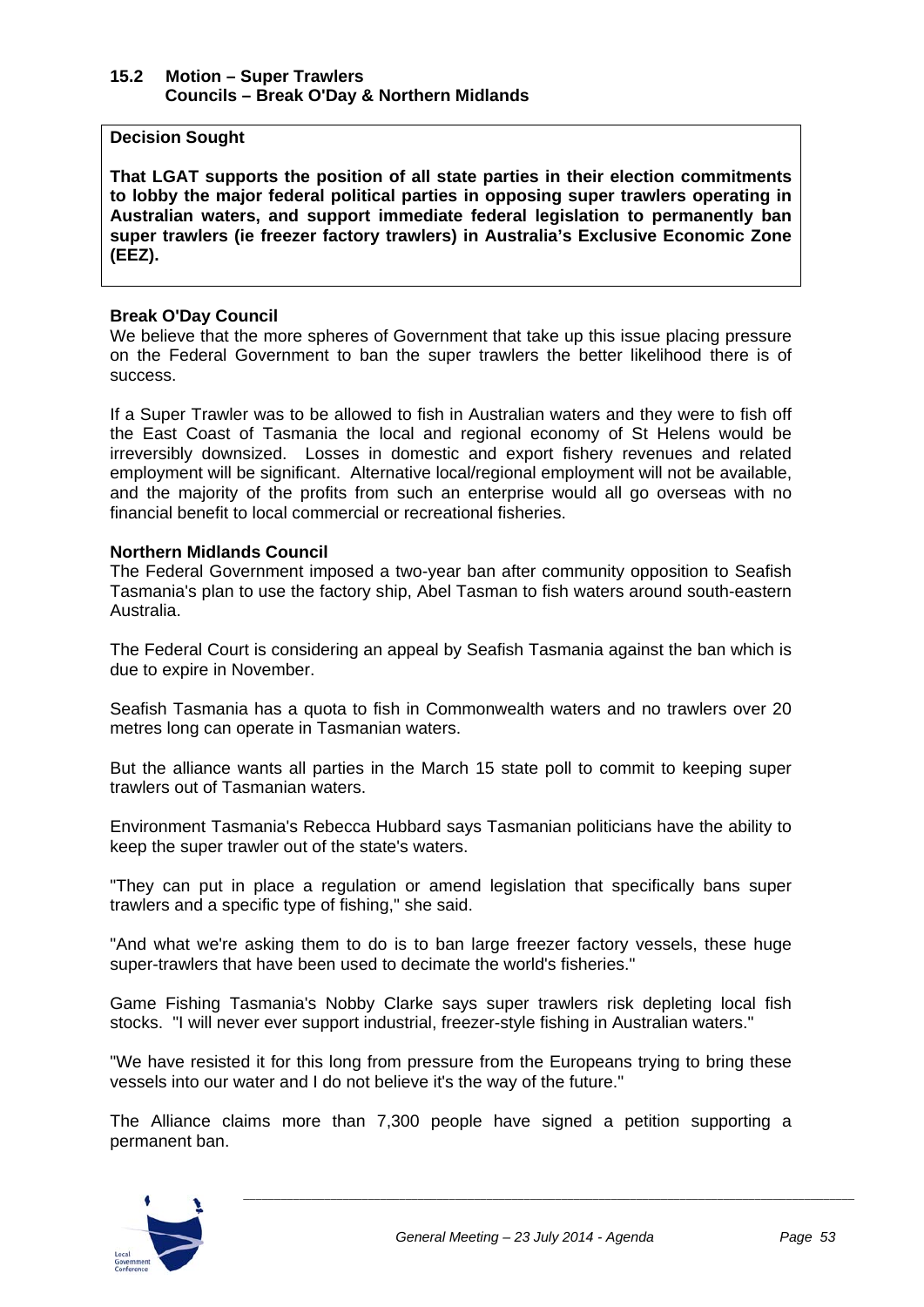Lyons candidate Martyn Evans said "I'll be going back to the table and talking about the importance of our fishery, not only as for families, for recreational but for our economy, for our tourism and our tourism sector right up and down the eastern seaboard."

"It's important for not only my kids, but our kids' kids into the future to have a sustainable fishery."

#### **LGAT Comment**

No further comment required.

#### **Tasmanian Government Agency Comment**

Tasmanian fisheries rules prohibit the use of trawlers in State waters as this type of fishing has been determined to be inappropriate. There is no trawling anywhere in State waters and the Government supports the current regulatory arrangements.

The Government supports sustainable commercial fisheries and fishing operations and will consider any new fishing proposals in this context.

#### **15.3 Motion – Contamination of Waterways Council – Northern Midlands Council**

#### **Decision Sought**

**That LGAT lobby the ministers responsible for mines and our rivers to address the contamination of many of our waterways through heavy metal leachate from past mining operations and to provide an inventory of all such waterways and an action plan to end the contamination.** 

#### **Background Comment**

The Northern Midlands Council, like many others, has a number of communities for whom the adjacent waterway is the source of their domestic water. In many of these smaller communities, the water is simply pumped from the river and delivered directly to the households.

Sadly, this water is not always fit for purpose.

For example, the South Esk River flows past the township of Avoca. In the past, the township sourced its domestic water supply directly from the river. In the last few years it has been determined that this water is too polluted by heavy metals, being leached from the waste heaps of the now defunct mines at Storey's Creek, to be safe for human consumption. It is seemingly unrealistic to expect Tas Water to provide a treatment plant for such a small community and the current solution, with no end in sight, is the provision of a community water tank and some water containers.

Solutions such as the community water tank can be effective when dealing with a short term problem. When dealing with a long term matter it is simply not satisfactory.

#### **LGAT Comment**

There may also be opportunity to seek advice and information through the Local Government Liaison Officer that has recently been appointed to the Environment Division.

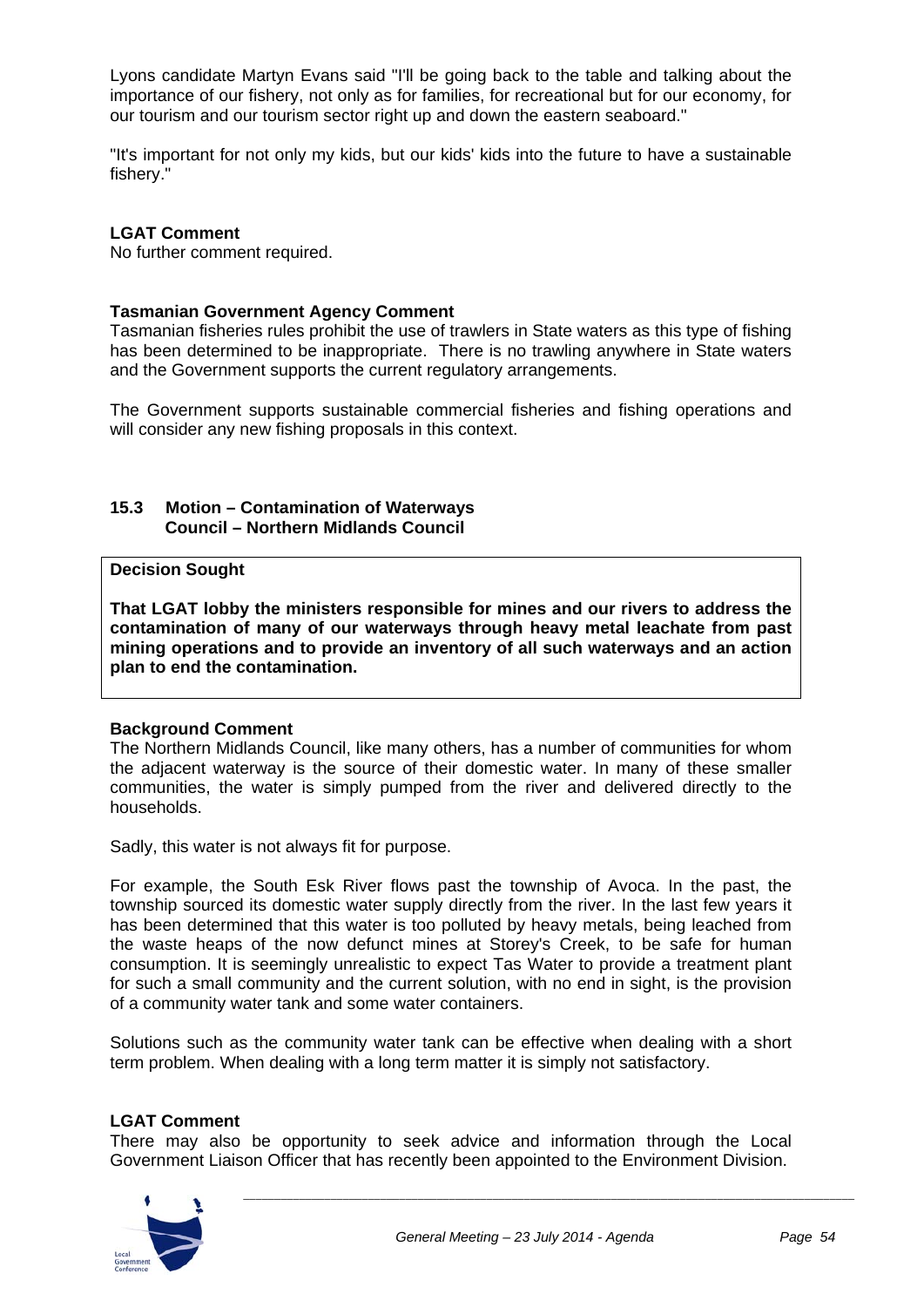#### **Tasmanian Government Agency Comment**

The Environment Protection Authority (EPA) sets water quality targets and monitors water quality throughout Tasmania. The EPA has three key roles in relation to this issue:

- ‐ managing large projects to remediate acid drainage resulting from historic mine practices at the Savage River and Mt Lyell mine sites;
- ‐ supporting the EPA Board in setting water quality guidelines to protect aquatic ecosystems as per the State Policy on Water Quality Management; and
- ‐ ensuring assessments for new mine proposals adequately address the impact on water quality to try and prevent situations of significant contamination from occurring from future operations, with a focus on areas that may have a significant impact on the community, including human health.

Rehabilitation of abandoned mining sites on Crown Land in Tasmania is traditionally funded from the Rehabilitation of Mining Lands Trust Fund, administered by Mineral Resources of Tasmania, a Division of the Department of Infrastructure, Energy and Resources.

The Fund is overseen by a committee of Government agencies, land managers and industry which prioritises rehabilitation works on land affected by former mining or exploration activities for which no individual or organisation is responsible. Funding for the Trust Fund from consolidated revenue has been in the order of \$150,000 per year since 2007.

There are many competing priorities for the limited rehabilitation funds across Tasmania and the program of work each year is prioritised based on agreed criteria, which include:

- to remove risks to health and safety:
- ‐ to stabilise sites and reduce or remove the impact of erosion and mass movement;
- where feasible, to maintain or increase the biological diversity to pre-mining levels of species in the vicinity;
- ‐ to remove or ameliorate sources of site contamination;
- ‐ to remove features limiting the beneficial use of a site and its surroundings; and
- ‐ to improve the visual amenity of a site and its surroundings.

The fund is also used to respond to immediate, unplanned safety issues, such as the collapsed mine shafts in October 2011 at Rossarden, and at Storeys Creek in 2012 and 2013.

Remediation of historic sites can be extremely expensive and significant costs can be incurred in site specific investigations and development of remediation strategies. It is a worldwide problem and leading practice in the field of acid mine drainage is still evolving. There are currently no satisfactory technical solutions to some aspects of acid mine drainage management, however, research and development is continuing. A staged approach is required in order to fully understand the extent of the problem, and hence the likely cost of remediation options, which may include:

- Site specific assessments to characterise the acid drainage and its effect on the environment;
- Selection of priority mine sites and a program for their detailed characterisation; and
- ‐ Development of site specific remediation options and costings for the selected priority sites.

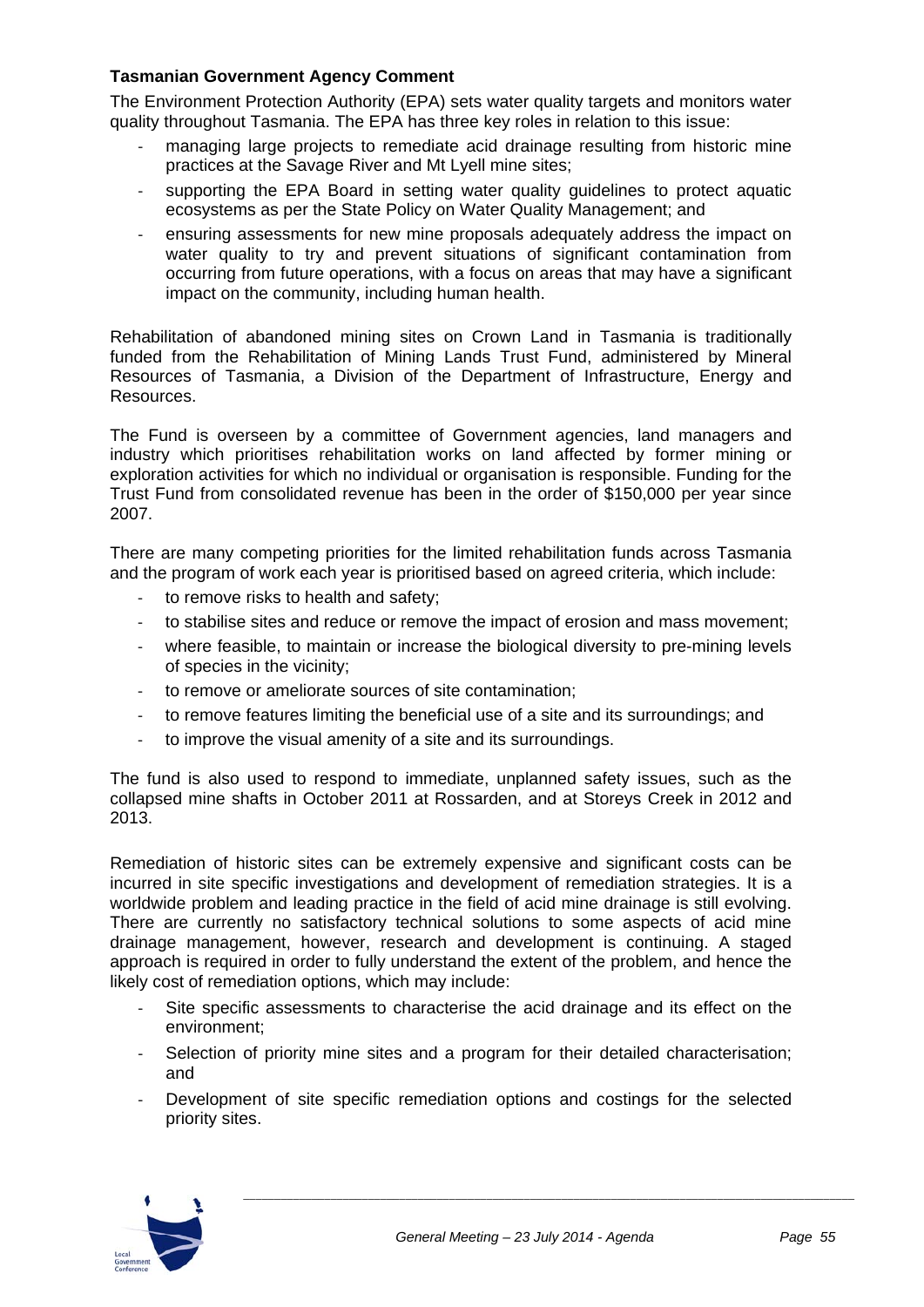#### Annexure 10 - Item D4 - July 2014

For example, previous cost estimates (1996 and 2001) suggested operating costs for treatment plants for the Savage River and Mt Lyell acid drainage may be in the order of \$280 million over 20 years in total, with some estimating that the historic Mt Lyell waste rock may produce acid mine drainage for a further 600 years. Until 2004, about \$3 million had been spent on investigations at Mt Lyell alone to identify the main acid mine drainage sources and possible solutions.

MRT notes that the most affected catchments in the North east are the South Esk and Ringarooma river catchments; and on the West coast, the King, Little Henty and Pieman river catchments.

Major historic mines in the South Esk/St Pauls catchment include Storeys Creek, Rossarden, Royal George and Merrywood. All of these sites have been subject to significant and ongoing rehabilitation works. For example, at Storeys Creek an extensive program of work was carried out between 1996 – 2003 which involved relocating, treating and encapsulating the contents of a tailings dam on the eastern side of Storeys Creek and approximately 70 000 m3 of jig tailings from the western side of the Creek. Monitoring carried out before and after the works showed an improvement in water quality. In this case, funding came from both the Riverworks program as well as the Rehabilitation Trust Fund.

#### **15.4 Motion – Storage of Used Tyres Council – Northern Midlands Council**

#### **Decision Sought**

**That the Local Government Association of Tasmania continue to lobby the State Government to address the pending environmental impacts resulting from excessive storage of used tyres in the absence of a suitable recycling facility or other appropriate means of disposal.** 

#### **Background Comment**

In 2013 the following motion was passed:

*That the Local Government Association of Tasmania lobby the State Government, specifically the Department of Economic Development and the Environment Protection Authority to address the pending environmental impacts resulting from excessive storage of used tyres in the absence of a suitable recycling facility or other appropriate means of disposal.* 

Since then a motion has been put to the Waste Advisory Committee seeking to bring the used tyre problem within their ambit and to seek to use the newly introduced product stewardship scheme to identify and implement a solution. In the interim more than three hundred thousand tyres have been added to the stockpile.

Whilst one recycling company is looking at the sustainability of establishing a plant in Tasmania, they are also considering development in another State.

The scale of the problem in Tasmania is becoming overwhelming and it is essential for the State to step up and proactively identify a solution and facilitate its implementation.

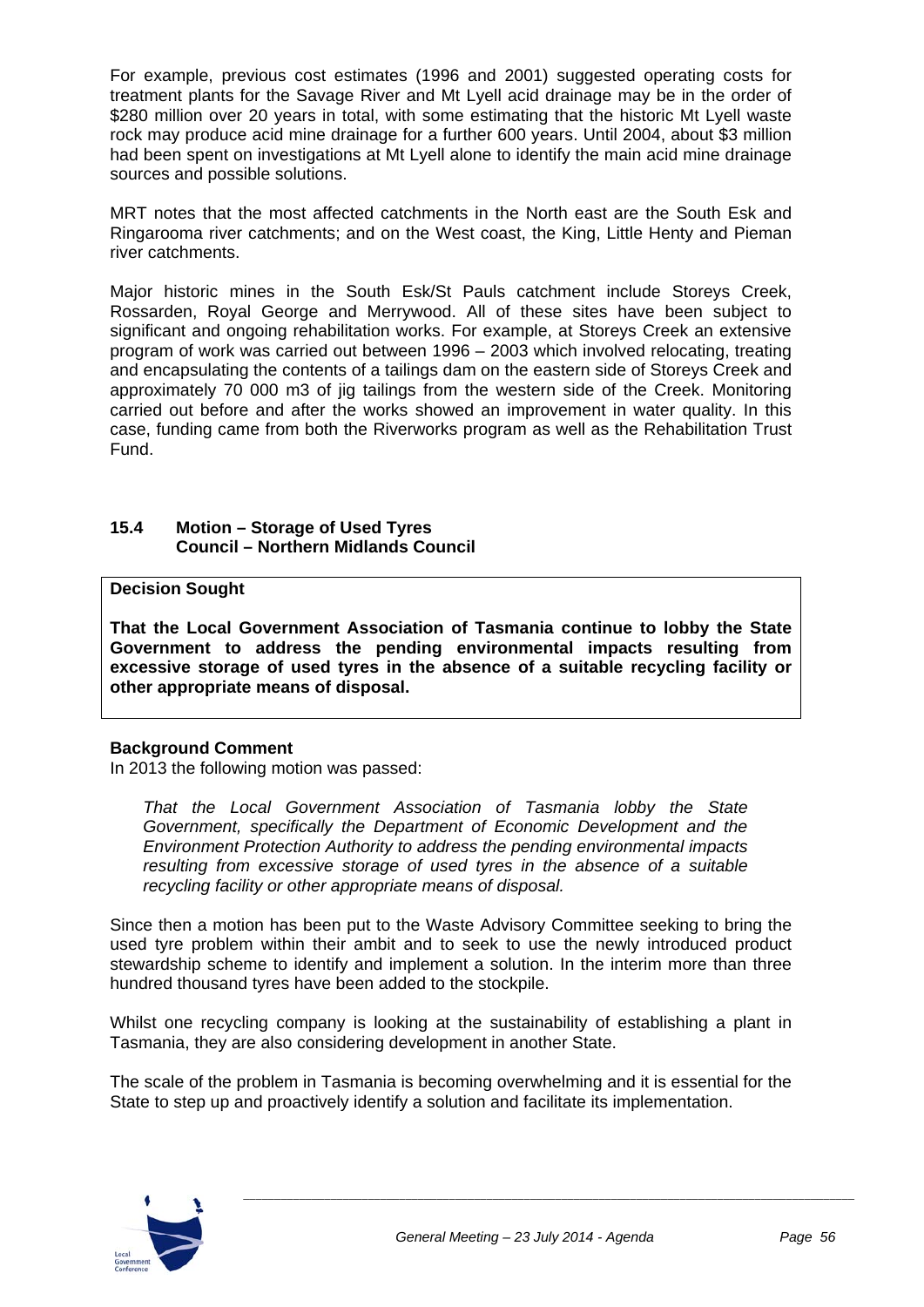#### **LGAT Comment**

LGAT has undertaken a number of actions since this motion was passed in 2013. The issue has been raised at the Tasmanian Waste Advisory Committee (WAC) recommending that the WAC and three waste authorities look at ways of addressing the issue.

LGAT has also written to the newly established Tyre Stewardship Australia requesting that they examine ways that the Tyre Stewardship might assist Tasmania in tackling this major problem.

Finally ,LGAT has written to the new Secretary of the Department of State Growth requesting that they liaise with the Northern Midlands Council and the recycling proponent to encourage investment in a recycling facility in Tasmania. LGAT is yet to receive a reply from Tyre Stewardship Australia or the Department of State Growth.

#### **Tasmanian Government Agency Comment**

For several years the Tasmanian Government has supported attempts to address the waste tyres issue at the national level. A voluntary industry-led product stewardship scheme covering businesses in the tyre supply chain is to be established. This scheme seeks to minimise the potential for unacceptable tyre disposal and aims to boost the recycling of tyres within Australia. The scheme includes a small levy to be paid by tyre importers on the sale of tyres in Australia to fund the administration of the scheme.

The national scheme was publicly launched in mid-January 2014 and is currently in the process of being set up by its governing body, Tyre Stewardship Australia (TSA). TSA is continuing discussions with the Australian Tyre Recyclers Association to resolve outstanding issues around governance and support for the scheme. A major component of the TSA communications plan will be an approach to retailers in the first instance to encourage participation in the scheme and acceptance of the levy.

The Government recognises that there have been difficulties in dealing with the large volume of end-of-life tyres in Tasmania, as there has been no significant market for their reuse or recycling. It is understood that if current private industry contract negotiations are successful, then this will be likely to solve the problems currently being experienced. Government agencies have been in discussion with relevant proponents to ensure that they are aware of assessment requirements, such that once they're received, development proposals can be considered by State Government regulatory authorities as quickly as possible.

In addition, the Environment Protection Authority (EPA) Division of the Department of Primary Industries, Parks, Water and Environment recently began a process of drafting an Approved Management Method (AMM) for small to medium quantities of waste tyres. It is planned that the AMM will specify requirements for approved reuses of waste tyres (e.g. barriers at racing venues, silage production, tree seedling protection, and others). Compliance with the requirements of the AMM will constitute compliance with Tasmania's Waste Management Regulations for reuse activities that come within the scope of the AMM. Once developed, the draft AMM will be circulated to key stakeholders for review.

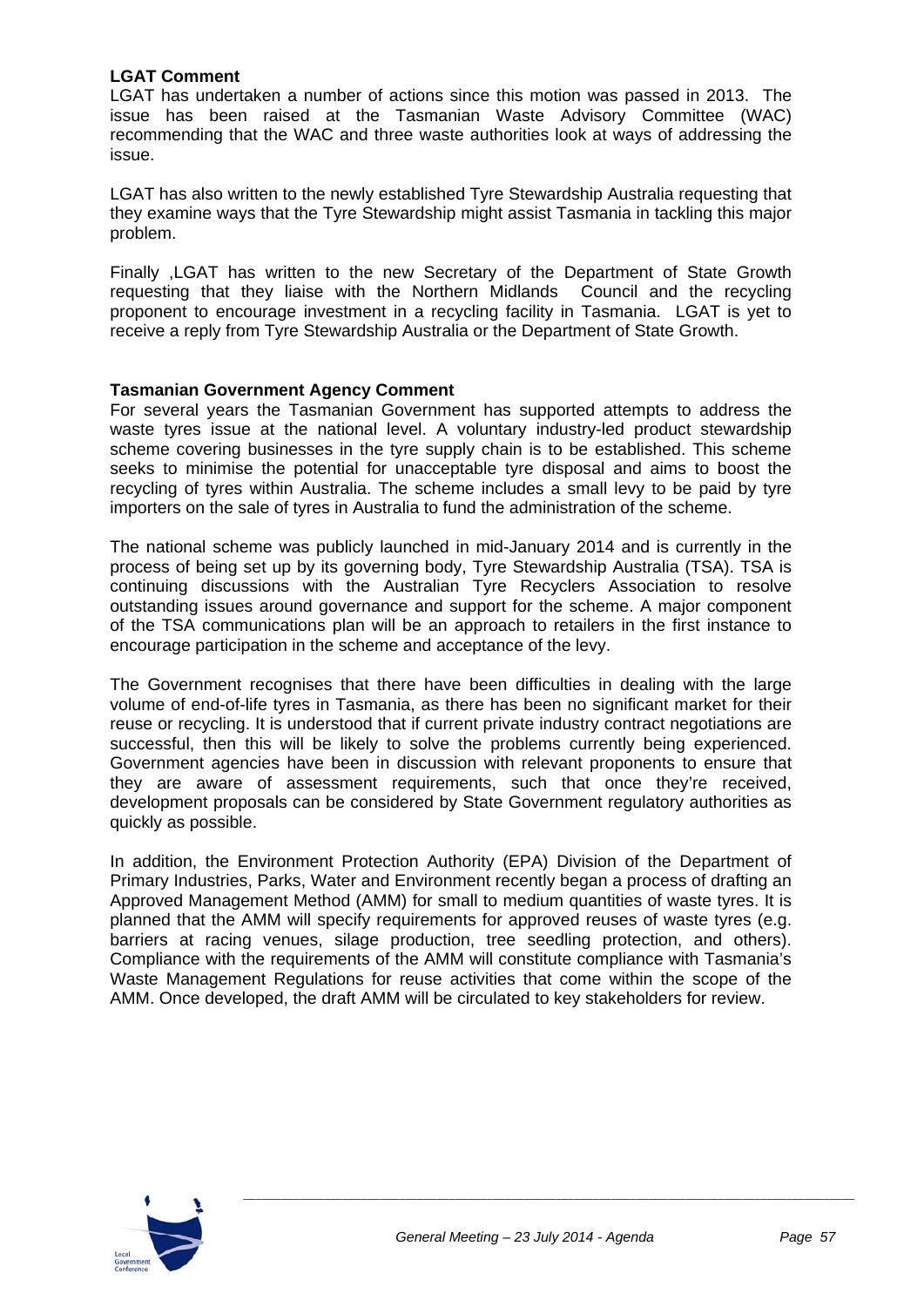#### **15.5 Motion – Weeds Officers Council – Northern Midlands Council**

**Decision Sought** 

**That the Local Government Association of Tasmania continue to lobby the State Government to fund and employ, within the Invasive Species Unit, additional weed officers for each of the three regions to actively facilitate the eradication of listed weeds throughout Tasmania.** 

#### **Background Comment**

In 2012 the following motion was passed:

*That the State Government fund an additional Weed Officer for each of the three regions to facilitate the reduction of listed weed species in order to maximise the long term sustainable agricultural use of Tasmania's resources, in particular with regard to the new and proposed irrigation infrastructure which in turn will support the furtherance of the State Government's 'food bowl' initiative.* 

As we submitted in 2012, weeds, by their very nature, do not respect municipal boundaries and cannot be effectively dealt with at a purely municipal level. Their cost to the community in terms of lost agricultural productivity is substantial and their continued spread is clearly contrary to the intent of the State Policy for the Protection of Agricultural Land.

Whilst the State currently funds a northern regional weed management officer, who is, understandably, spread rather thinly, the creation of the new Invasive Species Branch was seen as an opportunity to direct some additional resources towards this ongoing issue.

In announcing the creation of the Unit, the Minister for Environment, Parks and Heritage, Mr Brian Whitman MP, stated that "in addition to feral cat control programs, the specialist branch will focus on preventing the threat and minimising the impacts of existing and emerging weeds and invasive animals across the State".

Since that time and despite a briefing from the Invasive Species Unit it is not apparent that the resources of that Unit have been increased in any meaningful way likely to result in additional activity on ground to reduce the presence of listed weeds within the region.

#### **LGAT Comment**

Since this motion in 2012 LGAT has made a number of attempts to connect the respective weeds officers at the councils that expressed concern, about resourcing with the Manager of the Invasive species Unit at DPIPWE. The Manager of the Invasive Species unit agreed to visit each council to discuss issues of concern and outline the roles and functions of the unit, however Councils have not taken up this opportunity.

LGAT has also raised the issue of resourcing directly with the Manger of the unit.

#### **Tasmanian Government Agency Comment**

The Department of Primary Industries, Parks, Water and Environment (DPIPWE)'s Invasive Species Branch is responsible for implementing the *Weed Management Act 1999*, along with a raft of other legislation. It sits in the newly created Biosecurity Tasmania Division of DPIPWE.

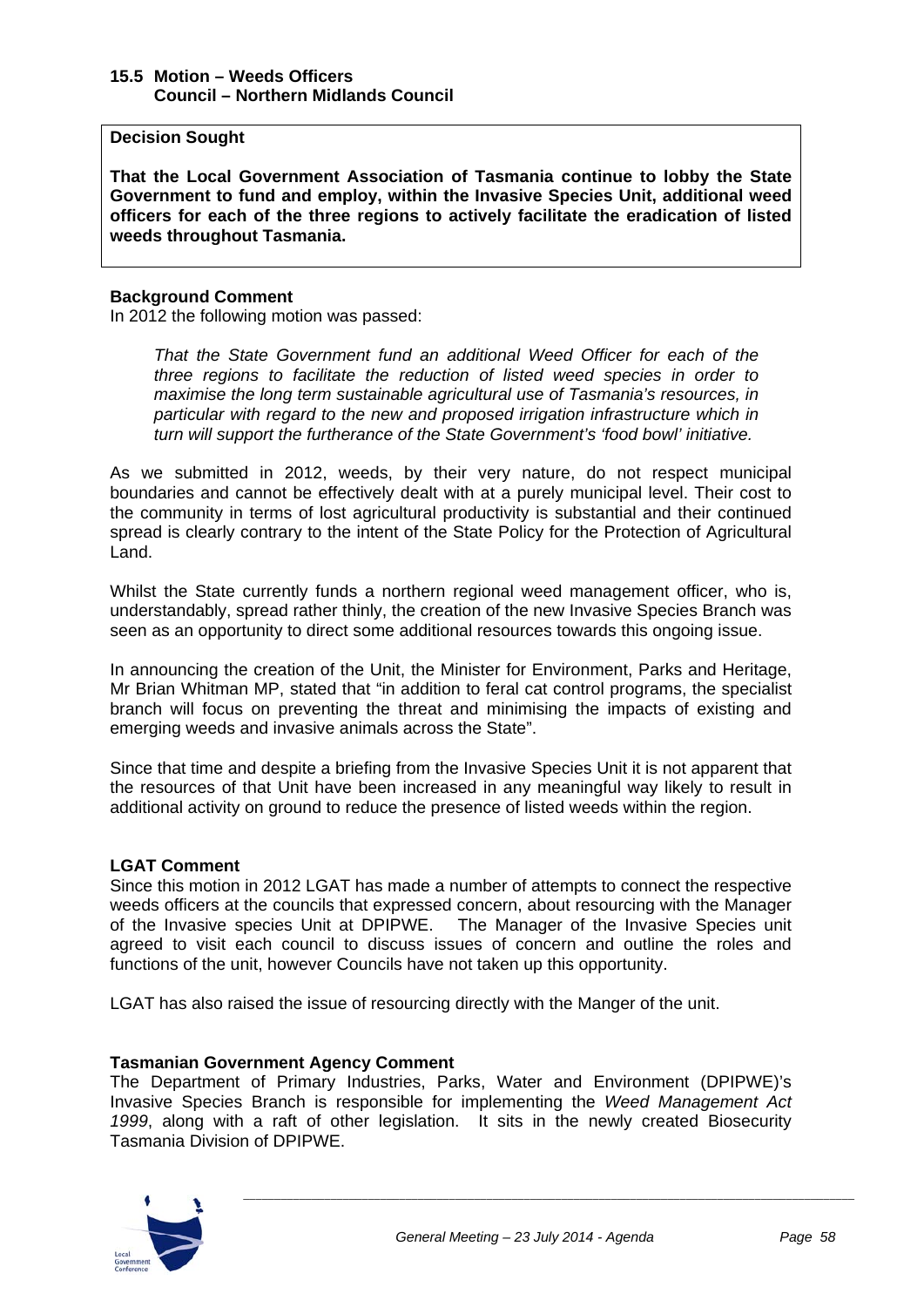#### Annexure 10 - Item D4 - July 2014

The Branch consists of two operational groups that are involved in weed management the Response Coordination Section (which has responsibility for coordinating responses to new weed incursions into the State) and the Invasive Species Management Section (which has operational responsibility for established weeds and implementing the Weed Management Act). The Invasive Species Branch also provides support through research, risk assessment and communications activities that were not previously able to be delivered prior to the creation of the new Branch.

As a result of the creation of the Invasive Species Branch, the number of operational staff with responsibility for weed management has also increased. Two staff are now located at Prospect in the Invasive Species Management Section. An additional five staff within that Section are at other locations and, acknowledging that invasive species issues do not respect boundaries, work with the northern region staff where needed. These officers are supported by the Response Coordination Section as needed.

The two most recent new weed incursions into Tasmania have occurred in the Northern Midlands area. In late 2013, meadow parsley was detected along approximately 5 km of river frontage near Hadspen and quick action was undertaken by the Invasive Species Branch to prevent the weed from seeding and causing significantly larger problems in future years. An incursion of Bathurst burr was detected in April 2014 and subsequent inspections identified this weed on a number of properties involved in the livestock supply chain. The increase in available resources for weed management has improved outcomes for the State.

Biosecurity Tasmania, through the Invasive Species Branch encourages all local governments to consider local priorities and what further work can be undertaken in collaboration with DPIPWE to improve outcomes in this area. The Invasive Species Branch provides authorised officer training twice a year, and welcomes and encourages participation by Local Government authorities.

Local Government has recognised the benefits that supporting the weed inspector network provides in helping deliver their overall business objectives, especially in agricultural areas. Municipal officers and DPIPWE Invasive Species staff meet on a regular basis to exchange information and plan strategic weed management activities. This has resulted in much more effective on-ground weed management outcomes, and has clearly demonstrated how a cooperative approach can compensate for limited resources.

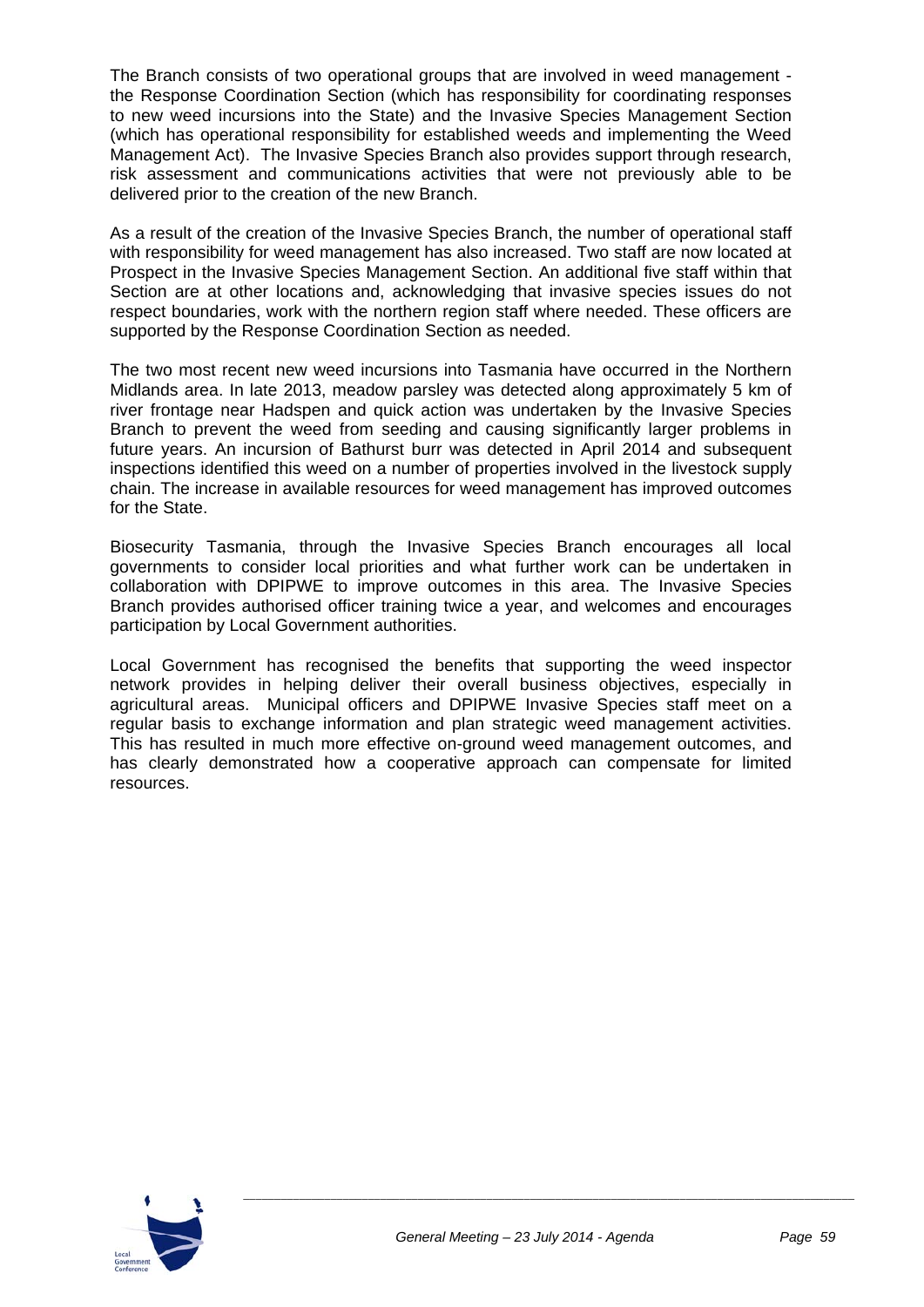## **16 PUBLIC HEALTH & NUISANCE**

#### **16.1 Motion – Food Security Council – Derwent Valley Council**

#### **Decision Sought**

**That the Local Government Association of Tasmania request the State Government to review these recommendations:** 

- ‐ **Government implement any anticipated increase in resources for the Food Security Council.**
- ‐ **Funding for resources and development in the area of food sensitive planning strategies.**
- ‐ **Consider exploring the idea of a Ministry of Food.**

#### **Background Comment**

The cost of living continues to rise, we cannot change that. This will have tragic consequences for people, be expensive and disruptive for government.

We must adapt our behavior and understand the difference between wants and needs. and look at our real needs, become more willing to share and think of others.

Financial profit should no longer be the bottom line.

Food security is essential for people to participate in life; that is having access to nutritious affordable fresh food. The Tasmanian Government has been proactive in this area, developing policy and initiatives around this area.

Social enterprise has a role to play in this as communities change and evolve to become more self-sufficient. Individuals and communities need to take more responsibility for their own food resources, growing, sharing, preserving and storing food.

Hand in hand with this is stewardship of the land, a large percentage of our fresh water worldwide is used in agriculture, this will increase in the future. Soils are being depleted and as a result there is a loss in arable land. Derogated land is a contributor to climate change, as is deforestation as we clear more land for food production due to the current land usage practices depleting the soil.

This must also be taken into account in the big picture of food security, we cannot have food security if the land we use to grow our food is degraded and water is scarce.

#### **LGAT Comment**

As a member of the project reference group, LGAT is bringing a Local Government perspective and insight to the Heart Foundation's *Healthy Food Access Tasmania* project as well as identifying potential opportunities for Local Government. The *Healthy Food Access Tasmania* project seeks to make healthy food choices easy choices by ensuring that fresh foods (preferably locally grown) are readily available across Tasmania, with a focus on supporting locally based solutions to improve food security.

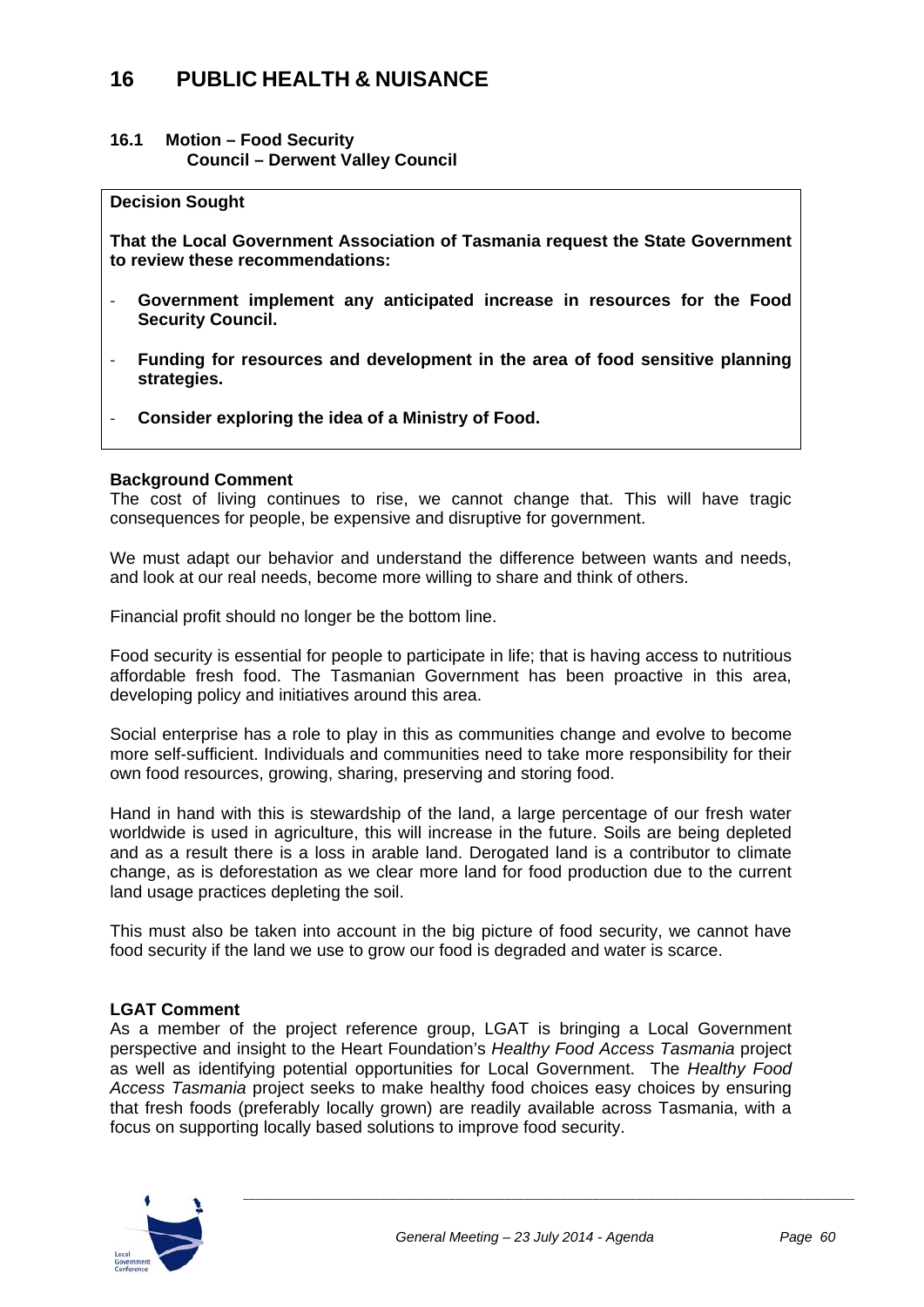*Healthy Food Access Tasmania* is a Tasmania Medicare Local funded project. It also seeks to make links with the Social Determinants of Health (SDH) projects, where natural opportunities arise (it should be noted that LGAT is also a working group member on the SDH project). H*ealthy Food Access Tasmania* is led by the Heart Foundation with the University of Tasmania as a key project partner. The project design has been informed by the recent research by the Tasmanian Food Access Research Coalition and the state level Food For All Tasmanians Strategy.

Recently as part of the project, LGAT facilitated an opportunity for councils to contribute to compiling a data set combining local council information with other data such as ABS Census data, transport information, activities being undertaken to improve access to healthy food and the economic value of food production. The information will provide a customised report for participating Local Government areas and help build a useful resource for Local Government in Tasmania.

#### **Tasmanian Government Agency Comment**

The Tasmanian Food Security Council operated from 2009 to 2012 with the purpose of advising the then Government on administration of food security funding, and to develop *Food For All Tasmanians: A food security strategy*. The work of the Council was task and time specific, and did not continue once the Food Security Strategy was completed.

State Government-funded food security programs that take account of advice provided by the Tasmanian Food Security Council included:

- ‐ the community-based *Food for All Tasmanians Program*, which is delivering increased skills and knowledge in low income families to help them grow and prepare nutritious food; and
- ‐ *emergency food relief*, which is enabling food rescue and redistribution services to provide nutritious food to a wide range of community and school food programs such as school breakfast clubs, soup kitchens, social food activities (eating with friends), and food vans.

The Government is aware that as part of the Tasmanian Health Assistance Package the Australian Government, through Tasmanian Medicare Local, has funded the Heart Foundation to implement the *Healthy Food Access Tasmania* project. This project seeks to make healthy food choices easy choices by ensuring that fresh foods (preferably locally grown) are readily available across Tasmania. This project will work with UTAS, Local Government areas and communities to map the local determinants of healthy eating across Tasmania (including price and availability of fruit and vegetables). The project will support locally based solutions to improve food security.

The *Tasmanian Food and Nutrition Policy*, adopted initially in 1994 and reviewed in 2004, is scheduled for redevelopment during 2014. The Policy covers many of the issues raised in the motion posed by the Derwent Valley Council. The intention is to redevelop the Policy during the latter half of 2014, which should allow opportunities for consultation on, and consideration of, the issues raised in this motion.

The Government's election commitments include:

- ‐ providing an additional \$180,000 to support and extend the reach of mobile food vans currently operating in Hobart, Launceston and Devonport;
- ‐ investing \$100,000 to resource 15-20 start-up food cooperatives to help families and individuals access low cost, healthy, fresh and nutritious food;
- ‐ maximizing the value of the emergency relief dollar through food security partnerships;

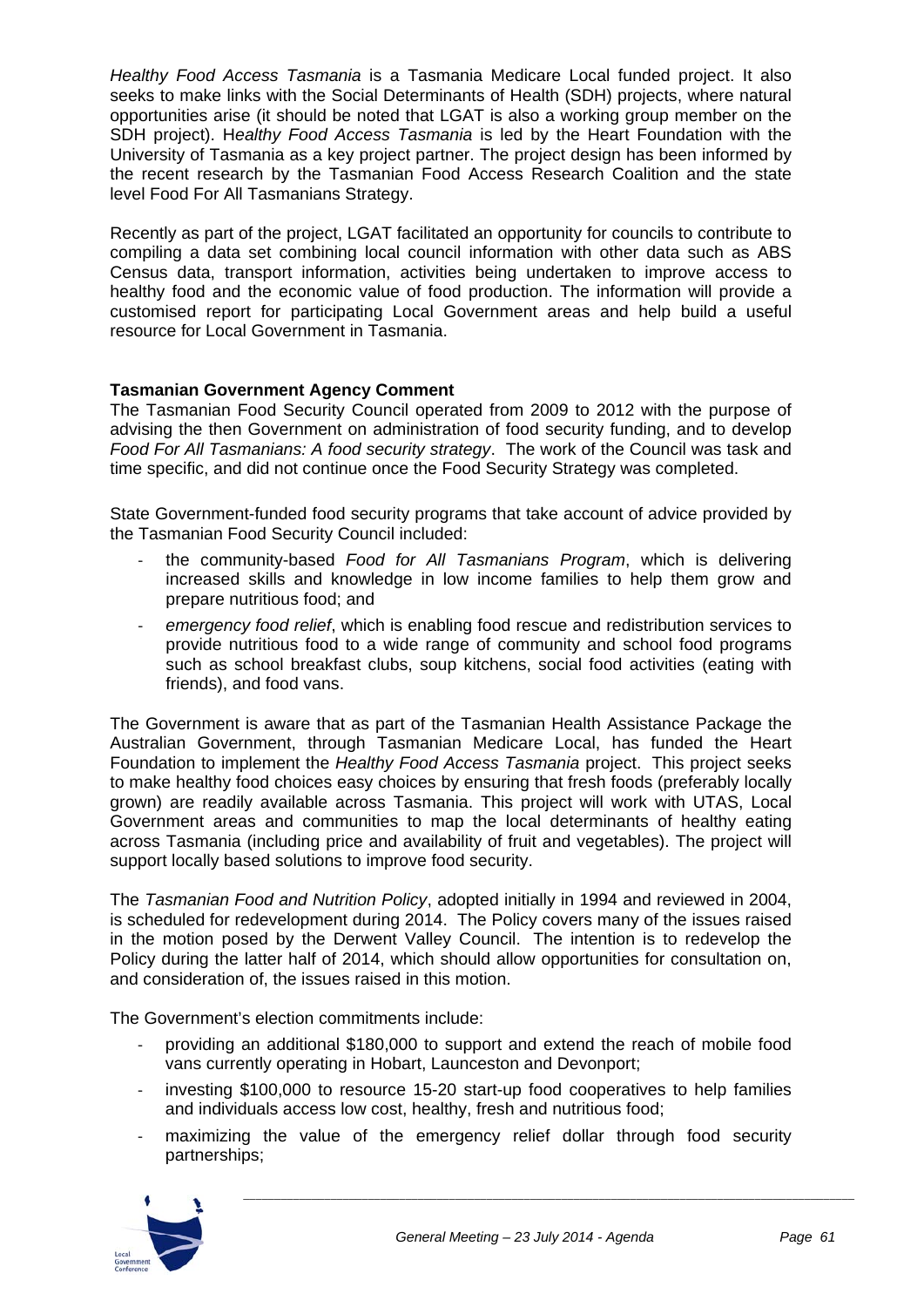- supporting community sector organisations involved with food relief, particularly collaborative projects and partnerships and initiatives that address the underlying causes of food insecurity and deliver resilience over reliance; and
- working proactively to bring together different streams of funding to better target all resources on a statewide basis.

## **17 ANIMAL CONTROL**

 **No Motions Received** 

## **18 COMMUNITY & SOCIAL DEVELOPMENT**

#### **18.1 Motion – Amendment to Local Government (Highways) Act 1982 Council – Burnie City**

#### **Decision Sought**

**That the LGAT request the parliament of Tasmania to make an amendment to the Local Government (Highways) Act 1982 to include in section 104{1} an ability for a corporation (council) to issue a permit in respect of a vehicle that is used for the conveyance of a person who is a blood donor to be parked in a controlled parking space without the operation of a parking meter by payment or without the purchase of a parking voucher for the period during which such person is donating blood.**

#### **Background Comment**

The Burnie City Council has recently had cause to consider a request for blood donors to be provided with a permit to allow occupation of controlled kerb-side car parking spaces within the local highway of the Burnie central business area in the general vicinity of the Red Cross blood donation premises without charge or penalty for the period during which they are actively involved in donating blood.

The proposition was agreed as a means for recognising those who volunteer to donate blood; and as an incentive to encourage a greater participation by other members of the community.

Council consider blood donation to be an essential action for protecting the health and life of people within the population at large who must undergo surgery or who are the victims of accident. Section 104 provides a council may issue a permit for a vehicle to occupy a controlled parking space without payment subject to such terms and conditions as it specifies.